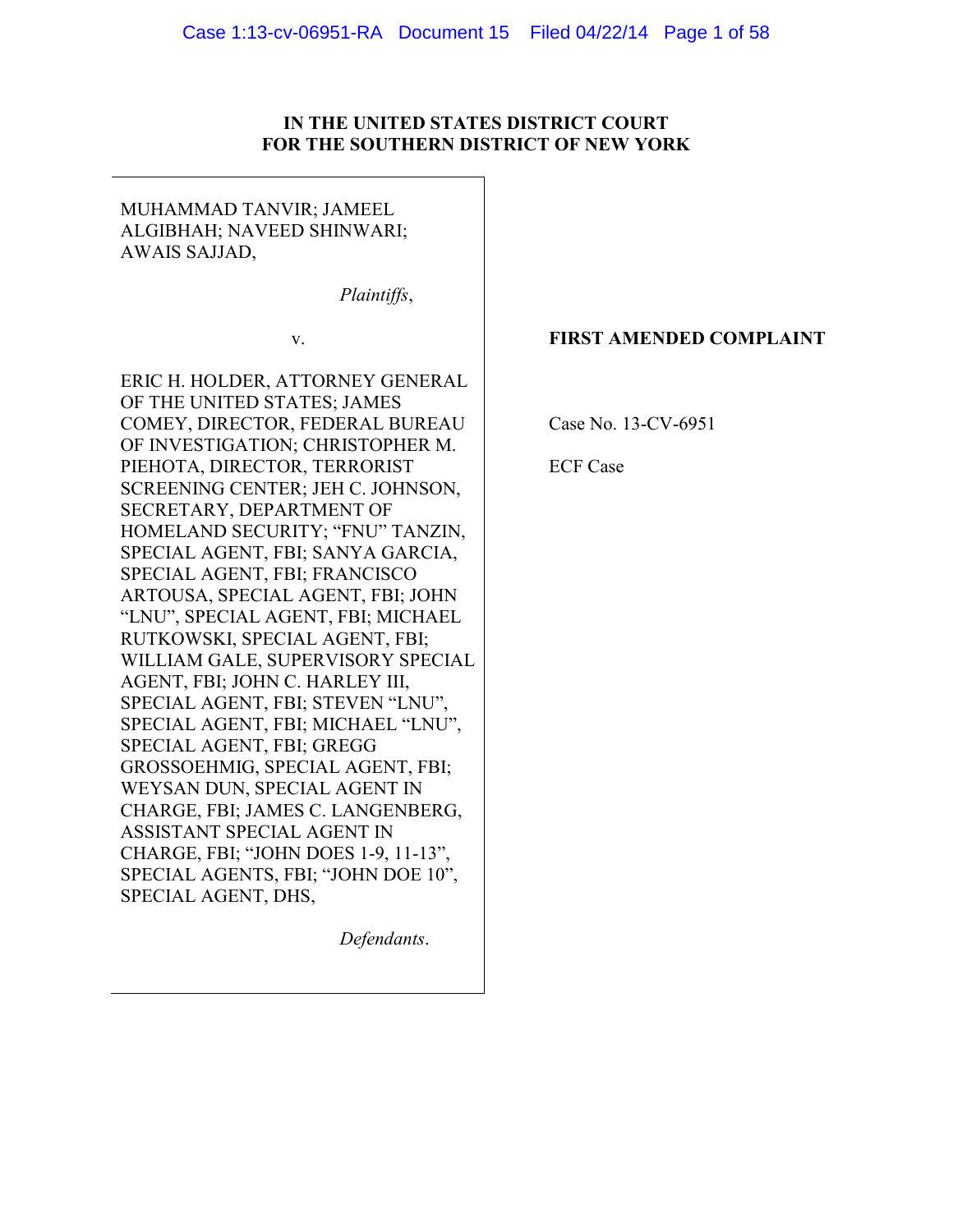#### **INTRODUCTION**

- 1. In retaliation for the exercise of their constitutional rights, the United States government has deprived Plaintiffs Muhammad Tanvir, Jameel Algibhah, Naveed Shinwari and Awais Sajjad of their right to travel freely and wrongly stigmatized them without justification and without due process of law by placing them on the No Fly List.
- 2. The No Fly List is supposed to be limited to individuals who are determined to be such significant threats to aviation safety that it is too dangerous to allow them on any commercial flight to, from or over the United States regardless of the extent of preboarding searches.
- 3. Instead, shielded from public and, to a large extent, judicial scrutiny, and lacking effective controls and supervision, the No Fly List has swelled to approximately 21,000 names as of February 2012, including approximately 500 United States citizens and an unknown number of lawful permanent residents. On information and belief, the number of people on the No Fly List is even larger today.
- 4. Plaintiffs are among the many innocent people who find themselves swept up in the United States government's secretive watch list dragnet. Defendants have used the No Fly List to punish and retaliate against Plaintiffs for exercising their constitutional rights. Plaintiffs declined to act as informants for the Federal Bureau of Investigation ("FBI") and to spy on their own American Muslim communities and other innocent people.
- 5. Inclusion on the No Fly List severely burdens Plaintiffs and significantly interferes with their constitutional right to travel freely. Plaintiffs, like the thousands of other individuals on the No Fly List, lack any effective due process protections to challenge their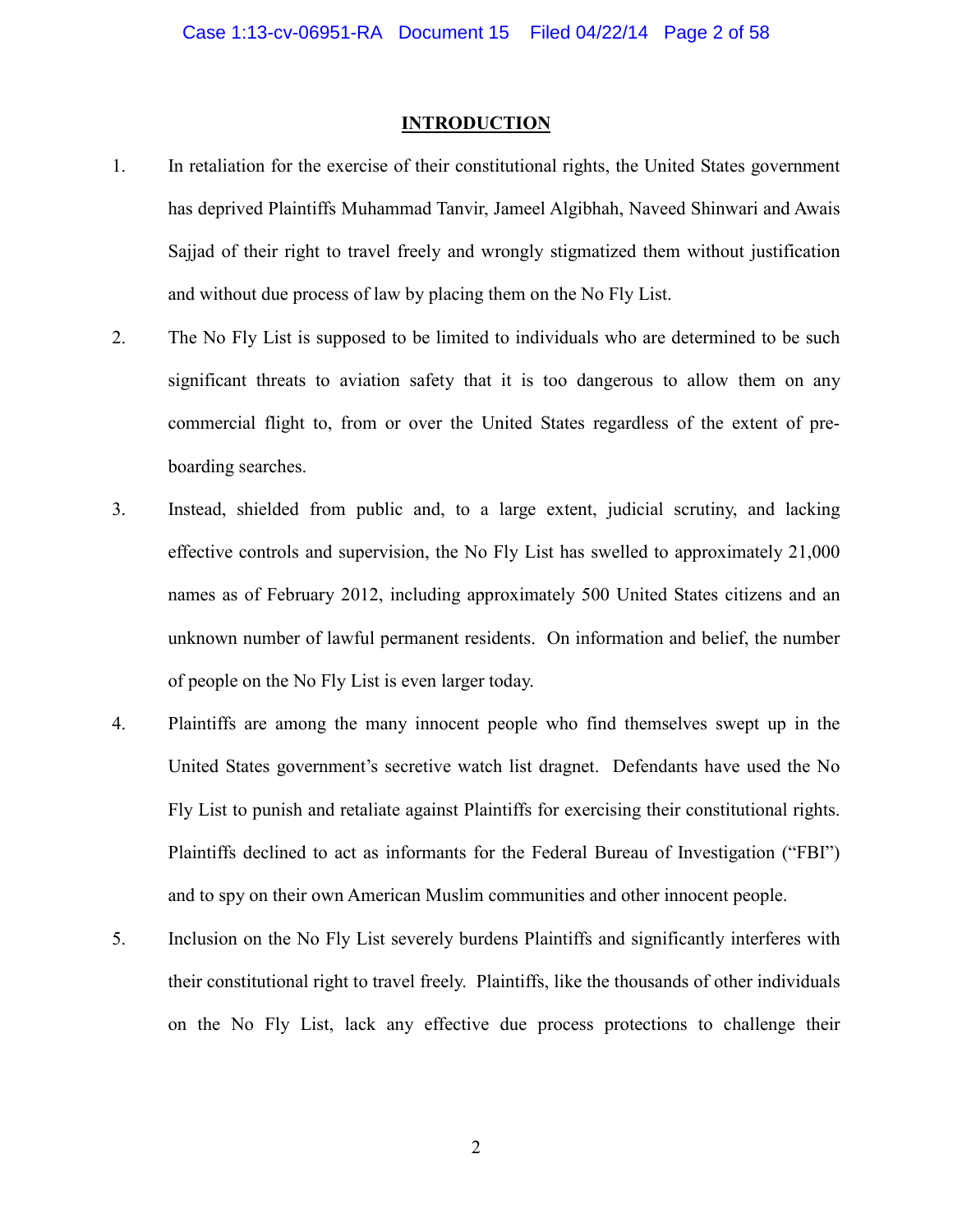#### Case 1:13-cv-06951-RA Document 15 Filed 04/22/14 Page 3 of 58

placement on the No Fly List and the deprivation of their constitutional rights that results from that placement.

- 6. The Attorney General of the United States, the Secretary of the Department of Homeland Security ("DHS"), and the directors of the FBI and Terrorist Screening Center ("TSC"), (collectively, the "Agency Defendants") each play a part in creating, maintaining, implementing and supervising the No Fly List.
- 7. The Agency Defendants have not articulated or published any meaningful standards or criteria governing the placement of individuals on the No Fly List. Defendants have not informed any Plaintiff of the basis for his inclusion on the No Fly List. Defendants have even denied the Plaintiffs after-the-fact explanations for their inclusion on the List or an opportunity to contest their inclusion before an impartial decision-maker.
- 8. Certain FBI Special Agents and other government agents (collectively, the "Special Agent Defendants"), identified below, exploited the significant burdens imposed by the No Fly List, its opaque nature and ill-defined standards, and its lack of procedural safeguards, in an attempt to coerce Plaintiffs into serving as informants within their American Muslim communities and places of worship. The Special Agent Defendants retaliated against Plaintiffs by placing or retaining them on the No Fly List when they refused to serve as informants.
- 9. Because of institutional and supervisory pressure to increase the number of confidential informants in American Muslim communities, FBI agents, including the Special Agent Defendants, have used the No Fly List to retaliate against and coerce individuals in these communities who, like Plaintiffs, have refused to become informants but do not pose a threat to aviation safety.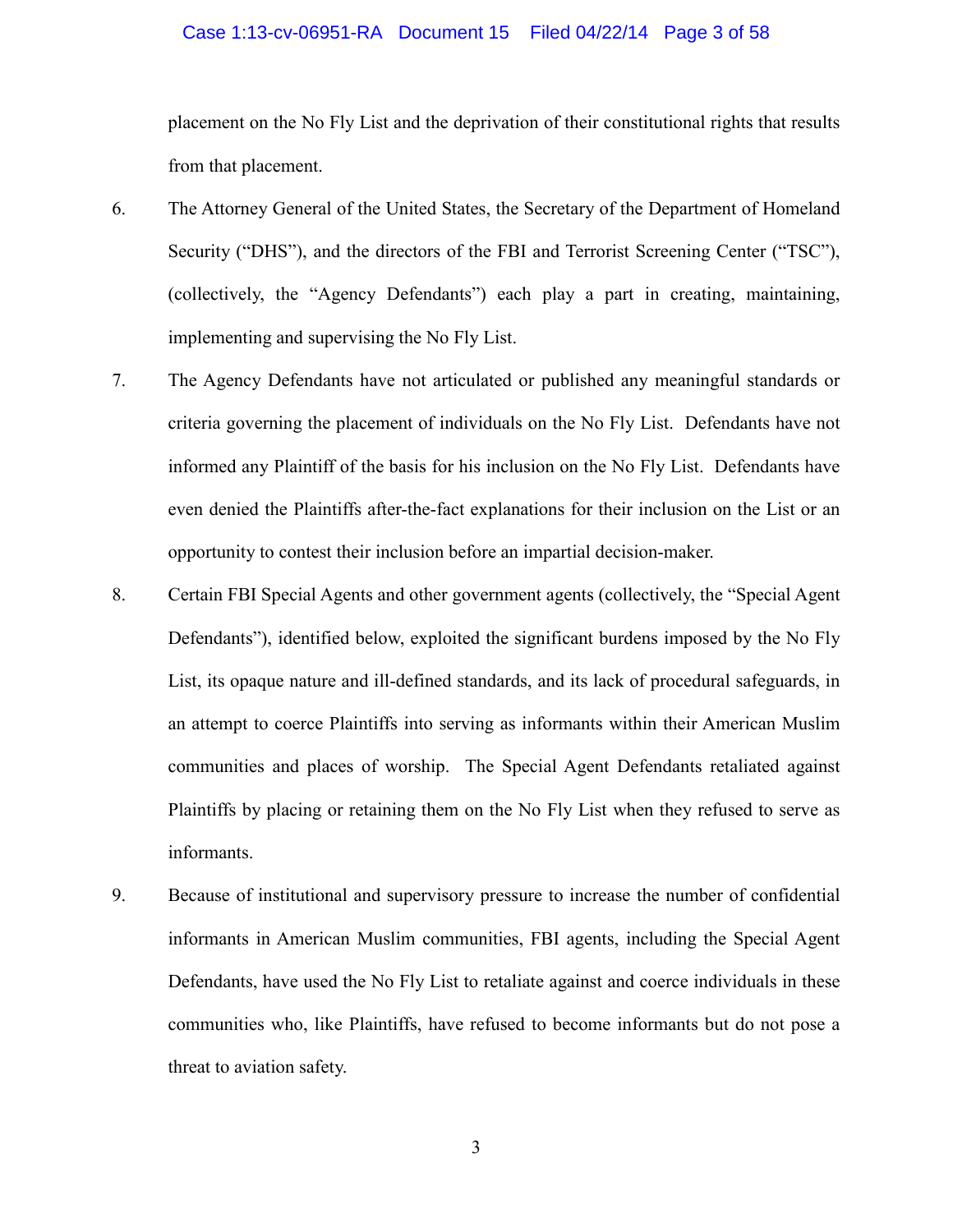- 10. The Agency Defendants tolerated and failed to remedy a pattern and practice among FBI and other United States government Special Agents, including the Special Agent Defendants, of unlawfully exploiting the lack of due process surrounding the No Fly List to retaliate against individuals, including Plaintiffs, who exercised their constitutional rights.
- 11. In order to vindicate their rights, Plaintiffs seek declaratory, injunctive and monetary relief under the Administrative Procedure Act ("APA"), 5 U.S.C. §§ 702, 706; the Religious Freedom Restoration Act of 1993 ("RFRA"), 42 U.S.C. § 2000bb *et seq.*; and *Bivens v. Six Unknown Named Agents of Federal Bureau of Narcotics*, 403 U.S. 388 (1971). Plaintiffs seek, *inter alia,* (i) to remove their names from the United States government's "No Fly List," (ii) declaratory and injunctive relief against the individuals who placed or kept them on the No Fly List without cause and in retaliation for their assertion of constitutional rights in refusing to serve as informants, (iii) declaratory and injunctive relief against the government officials responsible for maintaining a No Fly List that lacks due process and permits misuse, and (iv) monetary relief for damages they suffered as a result of their placement and maintenance on the No Fly List because they refused to act as informants for the FBI.

#### **JURISDICTION AND VENUE**

12. This Court has jurisdiction under 28 U.S.C. § 1331 and 5 U.S.C. § 702. This Court has the authority to grant declaratory relief pursuant to the Declaratory Judgment Act, 28 U.S.C. §§ 2201 and 2202; the RFRA, 42 U.S.C. § 2000bb-1(c); and the APA, 5 U.S.C. § 702. This Court has the authority to compel agency action that has been unlawfully withheld or unreasonably delayed, and to hold unlawful and set aside agency actions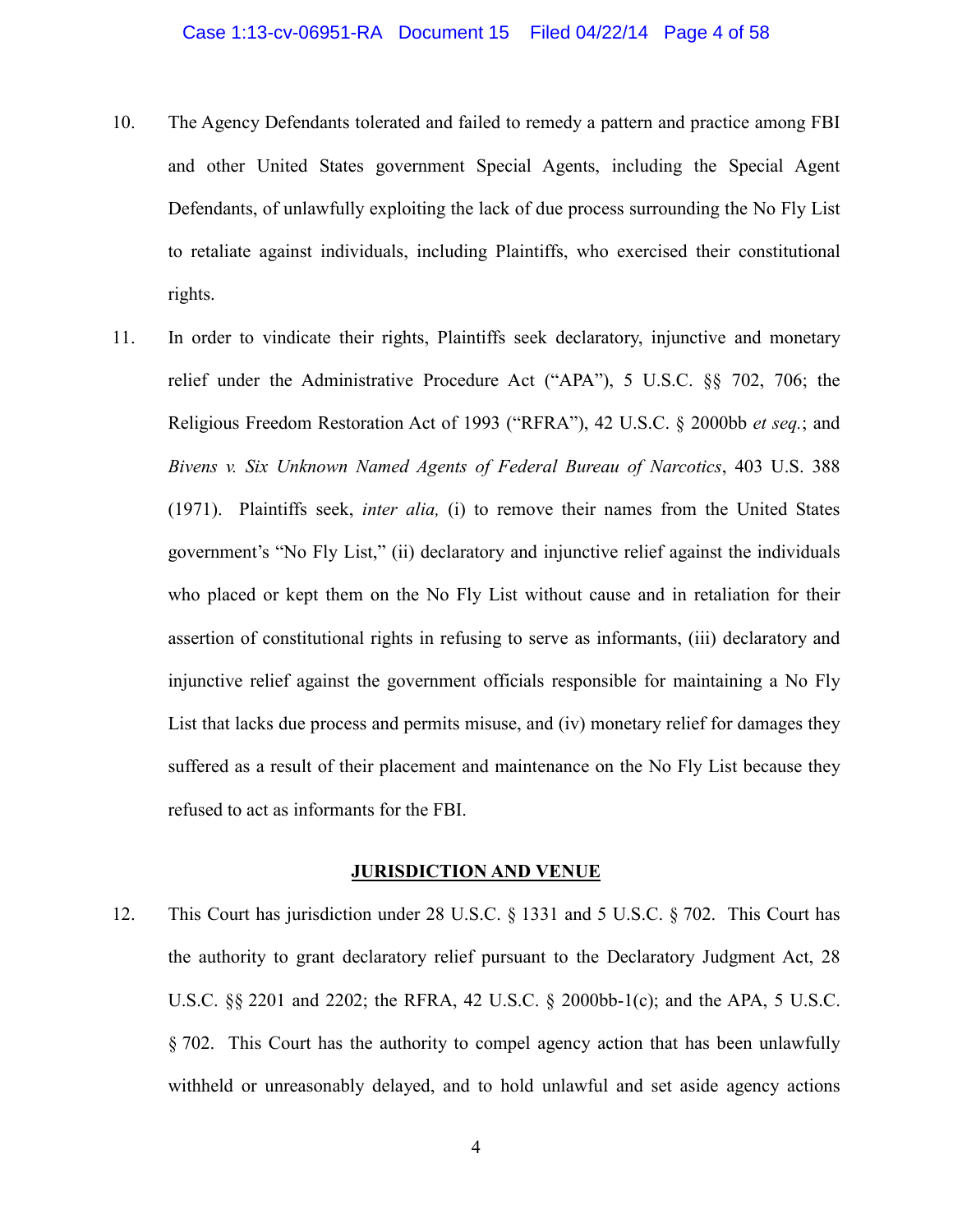under 5 U.S.C. § 706. Monetary damages are available pursuant to RFRA, 42 U.S.C. § 2000bb-1(c), and *Bivens v. Six Unknown Named Agents of Federal Bureau of Narcotics*, 403 U.S. 388 (1971).

13. This Court is a proper venue for this action pursuant to 28 U.S.C.  $\S$  1391(e)(1) because Defendants are officers and employees of the United States or its agencies operating under color of law, and a substantial part of the events or omissions giving rise to the claims have occurred and are occurring in this judicial district.

## **PARTIES**

- 14. Plaintiff Muhammad Tanvir is a lawful permanent resident of the United States whose most recent residence in the United States was in Corona, Queens, New York. Mr. Tanvir is Muslim. Mr. Tanvir was placed on the No Fly List after he declined multiple requests by FBI agents to serve as an informant in his Muslim community. He declined to do so because it would have violated his sincerely held religious beliefs. He also felt that he had no relevant information to share. After he learned that he had been placed on the No Fly List, he was told to contact the same FBI agents to clear up what he presumed was an error that led to his placement on the No Fly List. Instead, the FBI agents offered to help him get off the List—but only in exchange for relaying information about his community. Mr. Tanvir again refused. Mr. Tanvir does not pose, has never posed, and has never been accused of posing, a threat to aviation safety.
- 15. Plaintiff Jameel Algibhah is a United States citizen who resides in the Bronx, New York. Mr. Algibhah is a Muslim. Mr. Algibhah was placed on the No Fly List after he declined a request from FBI agents to attend certain mosques, to act "extremist," and to participate in online Islamic forums and report back to the FBI agents. After Mr. Algibhah learned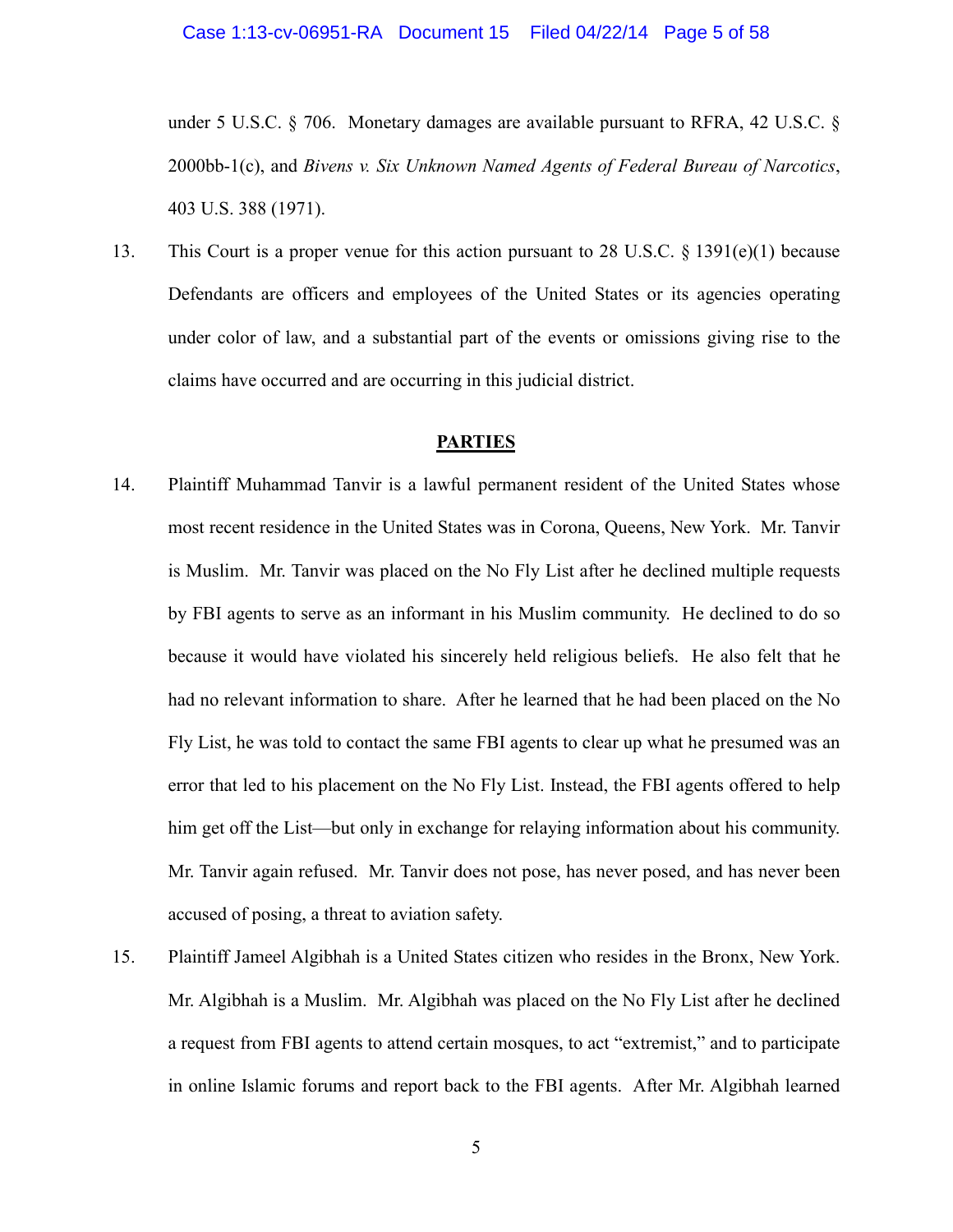#### Case 1:13-cv-06951-RA Document 15 Filed 04/22/14 Page 6 of 58

that he was on the No Fly List, the same FBI agents again visited him, telling him that only they could remove his name from the No Fly List if he agreed to act as an informant. Mr. Algibhah again exercised his constitutional right to refuse to become an informant and he remains on the No Fly List. Because of his placement on the No Fly List, Mr. Algibhah has been unable to visit his wife and three young daughters in Yemen since 2009. Mr. Algibhah does not pose, has never posed, and has never been accused of posing, a threat to aviation safety.

- 16. Plaintiff Naveed Shinwari is a lawful permanent resident of the United States who resides in West Haven, Connecticut. Mr. Shinwari is a Muslim. Mr. Shinwari was placed or maintained on the No Fly List after he refused a request from FBI agents to be an informant on his Muslim community. Subsequently, he was prevented from boarding a flight to Orlando, Florida, where he had found work. Following his placement on the No Fly List, the same FBI agents approached Mr. Shinwari, told him they were aware of his inability to board his flight, and again asked him to work as an informant. Mr. Shinwari again refused. Because of his placement on the No Fly List, Mr. Shinwari's work has been disrupted and he has been unable to visit his wife and family in Afghanistan since 2012. Mr. Shinwari does not pose, has never posed, and has never been accused of posing, a threat to aviation safety.
- 17. Plaintiff Awais Sajjad is a lawful permanent resident of the United States who resides in Jersey City, New Jersey. Mr. Sajjad is a Muslim. Mr. Sajjad was prevented from flying because he was on the No Fly List. After he sought to be removed from the List, he was approached by FBI agents and subjected to extensive interrogation, including a polygraph test, after which he was asked to work as an informant for the FBI. Mr. Sajjad had no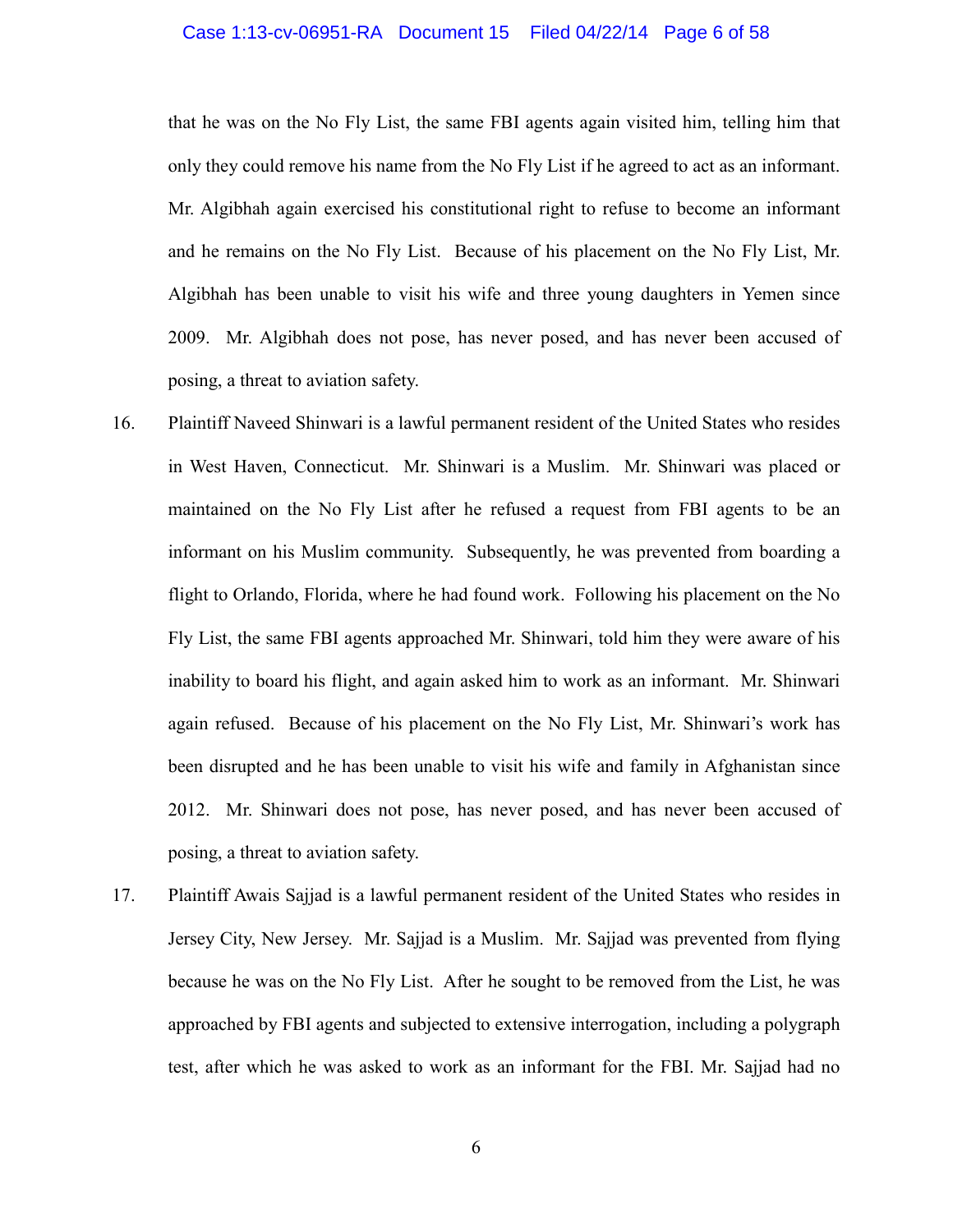#### Case 1:13-cv-06951-RA Document 15 Filed 04/22/14 Page 7 of 58

relevant information to share, so he refused. Because of his placement on the No Fly List, Mr. Sajjad has been unable to visit his family in Pakistan, including his ailing 93 year old grandmother, since February 2012. Mr. Sajjad does not pose, has never posed, and has never been accused of posing, a threat to aviation safety.

- 18. Defendant Eric H. Holder, Jr. is the Attorney General of the United States and the head of the United States Department of Justice, which oversees the FBI. In turn, the FBI administers the TSC, which is tasked with maintaining the No Fly List. All of the Plaintiffs were pressured to become informants and placed on the No Fly List by FBI Special Agents. Defendant Holder is sued in his official capacity.
- 19. Defendant James B. Comey is the Director of the FBI. The FBI administers the TSC. The FBI is also one of the agencies empowered to "nominate" individuals for placement on the No Fly List. If an individual who has been placed on the No Fly List challenges his or her inclusion on the List, the FBI coordinates with the TSC to determine whether the individual should remain on the List. The FBI also has an ongoing responsibility to notify the TSC of any changes that could affect the validity or reliability of information used to "nominate" someone to the No Fly List. All of the Plaintiffs were pressured to become informants by FBI Special Agents. Defendant Comey is sued in his official capacity.
- 20. Defendant Christopher M. Piehota is the Director of the TSC. The TSC is responsible for coordinating the government's approach to terrorism screening and the dissemination of information collected in the Terrorist Screening Database ("TSDB"), which is used in the terrorism screening process. The TSC is responsible for reviewing and accepting nominations to the No Fly List from agencies, including the FBI and for maintaining the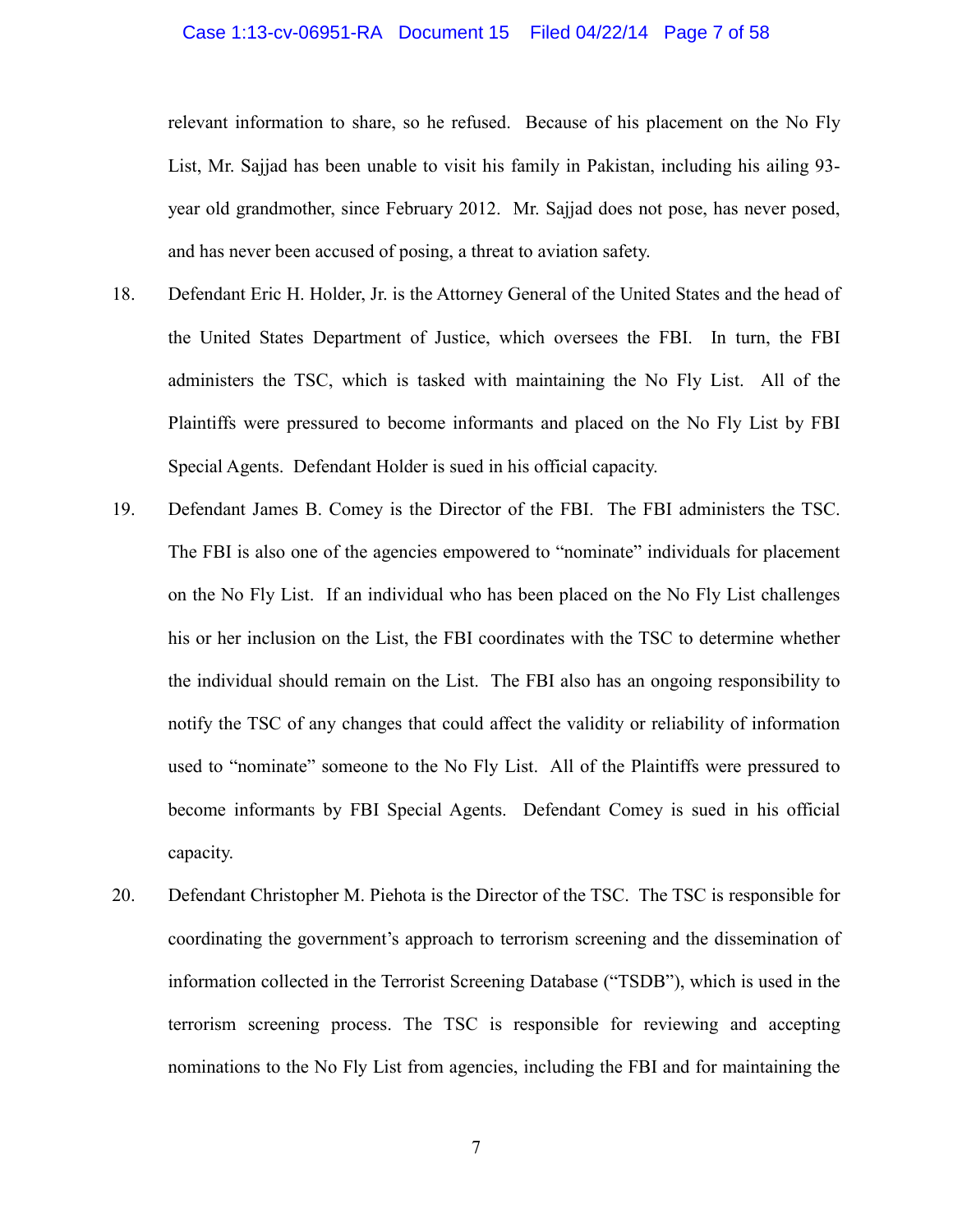#### Case 1:13-cv-06951-RA Document 15 Filed 04/22/14 Page 8 of 58

List. The TSC is responsible for making the final determination whether to add or remove an individual from the No Fly List. Defendant Piehota is sued in his official capacity.

- 21. Defendant Jeh C. Johnson is the Secretary of Homeland Security and serves as the head of the Department of Homeland Security ("DHS"). The DHS is responsible for developing and coordinating the implementation of a comprehensive strategy to protect the United States from threats and attacks. The DHS is additionally charged with establishing and implementing the Traveler Redress Inquiry Program ("TRIP") redress procedures for individuals, which is the sole and wholly inadequate mechanism for, *inter alia*, filing a complaint about placement on the No Fly List. Defendant Johnson is sued in his official capacity.
- 22. Defendant "FNU" (first name unknown) Tanzin is a Special Agent with the FBI. $<sup>1</sup>$  He is</sup> sued in his individual and official capacity.
- 23. Defendant Sanya Garcia is a Special Agent with the FBI. $^2$  She is sued in her individual and official capacity.
- 24. Defendant John "LNU" (last name unknown) is a Special Agent with the FBI. He is sued in his individual and official capacity.
- 25. Defendant Francisco Artousa is a Special Agent with the FBI. He is sued in his individual and official capacity. $3$

<sup>1</sup> Possible alternative spellings could include "Tanzen," "Tenzin," or "Tenzen." Also, it is unclear whether Tanzin is the agent's first or last name.

<sup>2</sup> Possible alternative spellings could include "Sania," "Sonya," or "Sonia."

<sup>3</sup> Possible alternative designations could be "Frankie" or "Frank," and possible alternative spelling of his last name "Artusa."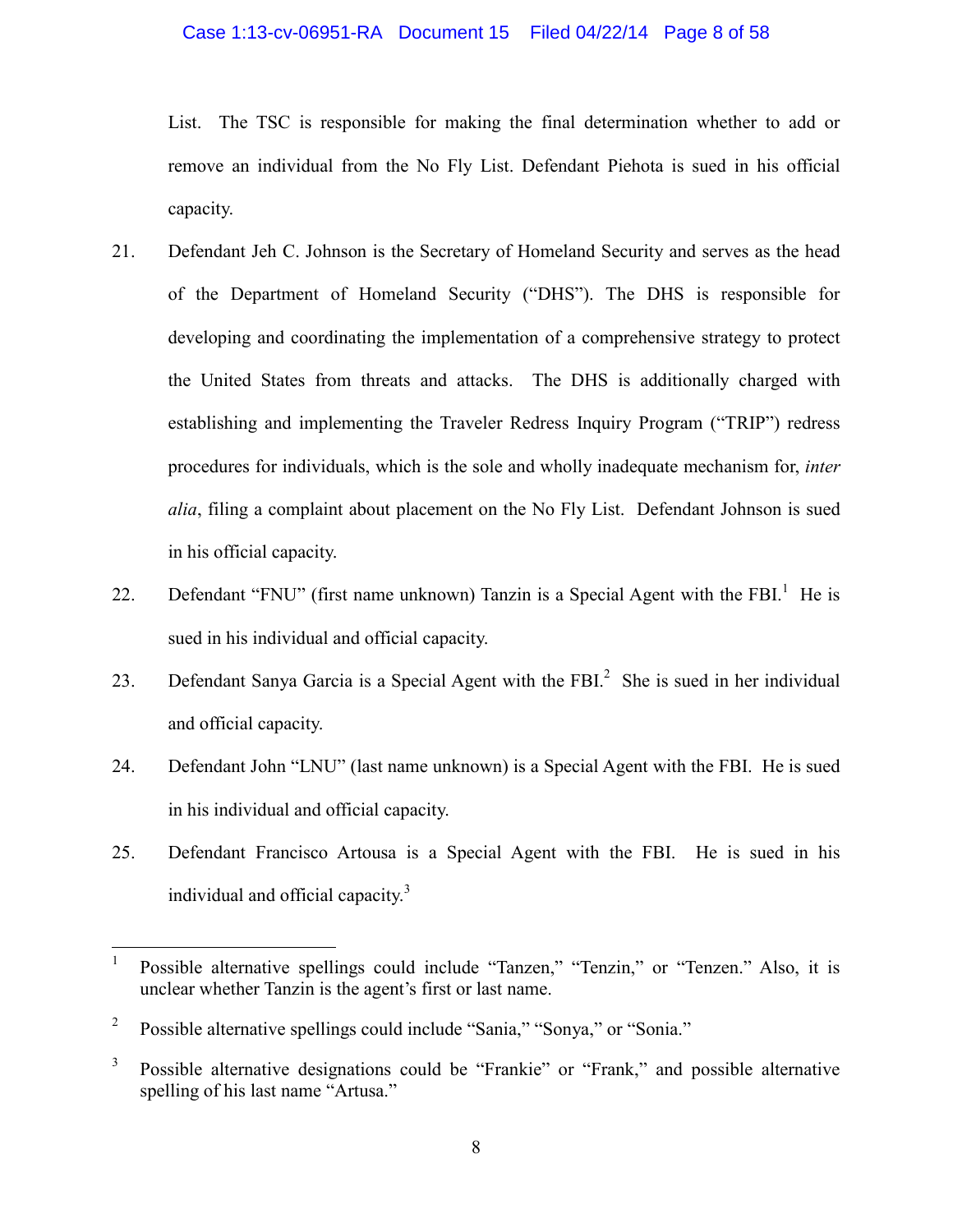## Case 1:13-cv-06951-RA Document 15 Filed 04/22/14 Page 9 of 58

- 26. Defendant Michael Rutkowski is a Special Agent with the FBI.<sup>4</sup> He is sued in his individual and official capacity.
- 27. Defendant William Gale is a Supervisory Special Agent with the FBI. He is being sued in his individual and official capacity.
- 28. Defendant John C. Harley III is a Special Agent with the FBI. He is sued in his individual and official capacity.
- 29. Defendant Steven LNU (last name unknown) is a Special Agent with the FBI. He is sued in his individual and official capacity.
- 30. Defendant Michael LNU (last name unknown) is a Special Agent with the FBI. He is sued in his individual and official capacity.
- 31. Defendant Gregg Grossoehmig is a Special Agent with the FBI. He is sued in his individual and official capacity.
- 32. Special Agent in Charge Weysan Dun is a Special Agent with the FBI. He is sued in his individual and official capacity.
- 33. Assistant Special Agent in Charge James C. Langenberg is a Special Agent with the FBI. He is sued in his individual and official capacity.
- 34. Defendants "John Doe" 1 through 9 and 11 through 13 are Special Agents with the FBI. They are sued in their individual and official capacities.
- 35. Defendant "John Doe" 10 is an Agent with DHS. He is sued in his individual and official capacity.

<sup>4</sup> Possible alternative spellings could include "Rotkowski."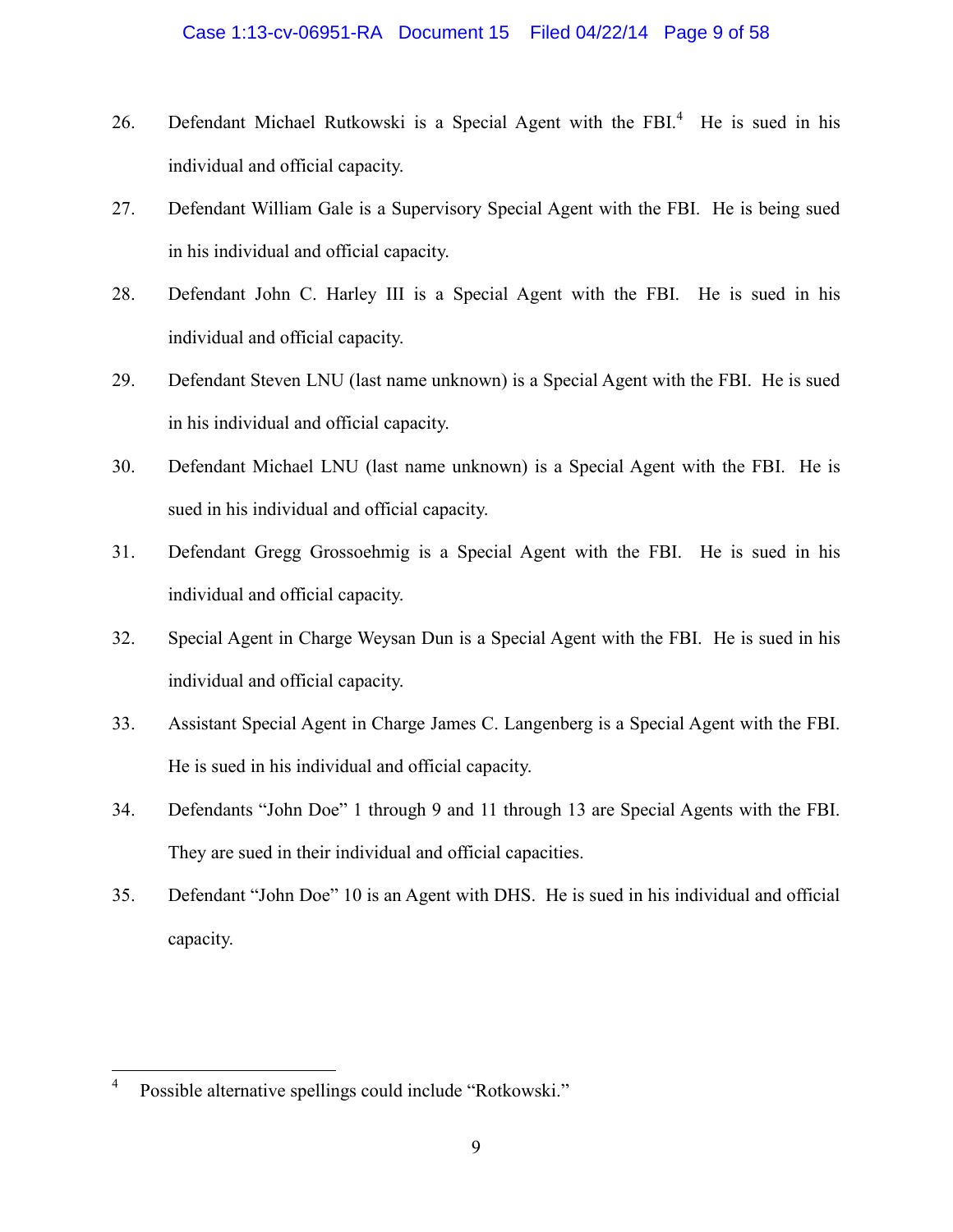## **FACTUAL ALLEGATIONS**

#### **The FBI's Use of Informants in American Muslim Communities**

- 36. In the past twelve years, the FBI has engaged in widespread targeting of American Muslim communities for surveillance and intelligence-gathering. These law enforcement policies and practices have included the aggressive recruitment and deployment of informants, known as "Confidential Human Sources," in American Muslim communities, organizations, and houses of worship.
- 37. Since 2001, FBI recruitment of informants has significantly expanded. A November 2004 Presidential Directive required an increase in "human source development and management." In 2007, then-Deputy Director of the FBI John Pistole testified before the United States Senate Select Committee on Intelligence that in response to this directive, the FBI "will encourage [Special Agents] to open and operate new Human Sources." The FBI's 2008 fiscal year budget authorization request included funding for a program to track and manage the growing number of such informants. Many of these informants are recruited from and deployed among American Muslim communities.
- 38. To recruit informants, FBI agents often resort to exploiting individual vulnerabilities. FBI agents have threatened American Muslims with interfering with their immigration status, or offered to assist with their immigration status – practices that are prohibited under the Attorney General's Guidelines Regarding the Use of Confidential Human Sources, which states: "No promises can be made, except by the United States Department of Homeland Security, regarding the alien status of any person or the right of any person to enter or remain in the United States." American Muslims have also been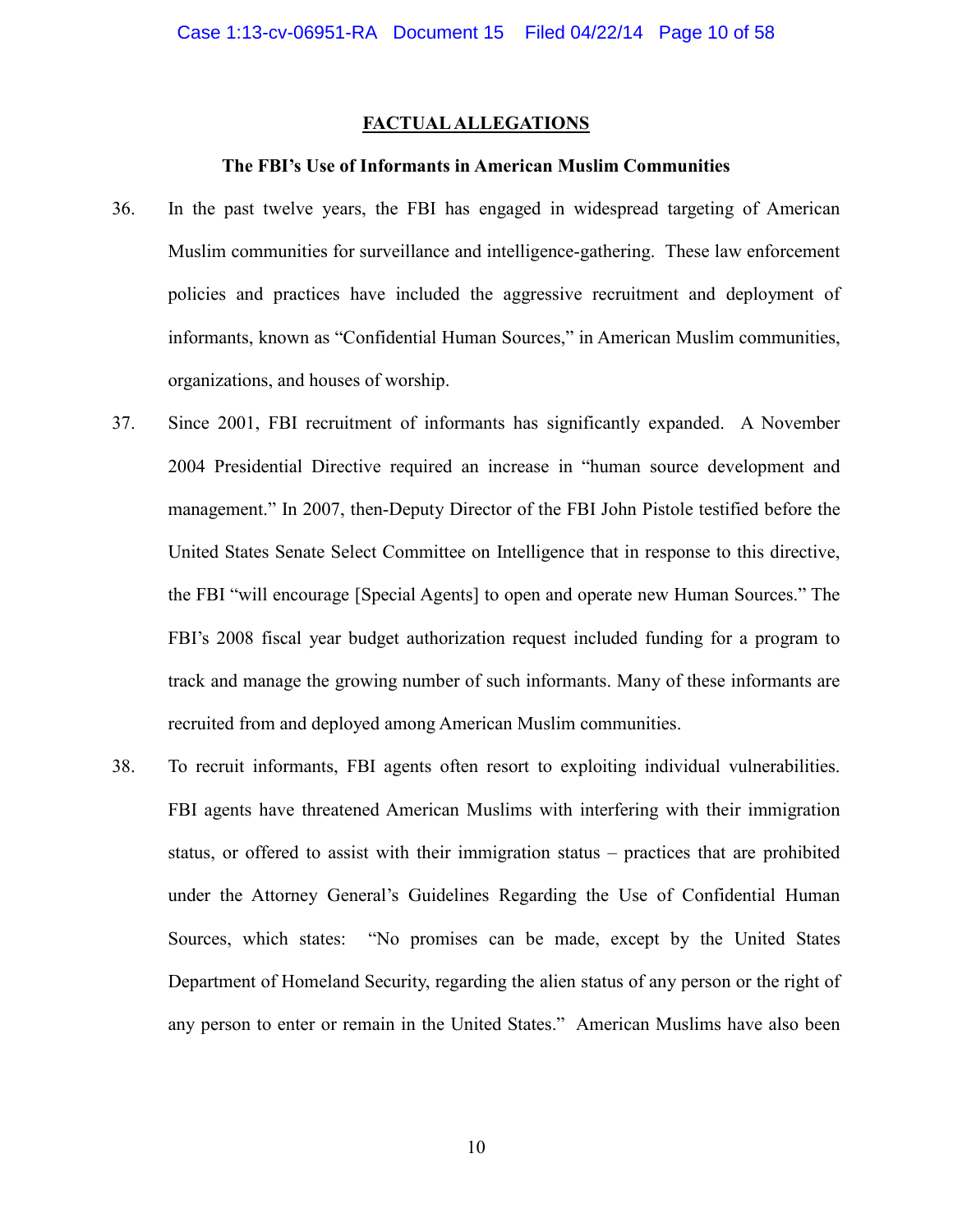#### Case 1:13-cv-06951-RA Document 15 Filed 04/22/14 Page 11 of 58

threatened with prosecution, often on minor, non-violent charges, if they refuse to become informants.

39. However improper these practices may be, they differ in kind from the increasingly common abuse challenged in this lawsuit: retaliation against those who refuse to become informants by placing them on the No Fly List. Withholding immigration benefits or bringing criminal charges against American Muslims can be challenged and resolved under known legal standards through procedurally adequate administrative or judicial proceedings. Unlike those situations, the No Fly List operates under unknown standards and a vague set of criteria with a process that provides no opportunity to learn of the purported bases for placement on the List or to respond to such claims. This secretive process is conducted with no impartial determination on the merits, and without regard to the possibly retaliatory or unduly coercive motives of the field agents who place people on the No Fly List.

#### **The No Fly List**

40. The TSC, which is administered principally by the FBI, develops and maintains the TSDB, which includes the No Fly List. The TSDB is the federal government's centralized database that includes information about all individuals who are supposedly known to be or reasonably suspected of being involved in terrorist activity. The TSC maintains and controls the Database and shares the information in it (including the names of individuals on the No Fly List) with federal, state, and local law enforcement agencies. The TSC also provides the No Fly List to the Transportation Security Administration ("TSA") and to airline representatives, which screen individual passengers before boarding, as well as to cooperating foreign governments for use by their agencies.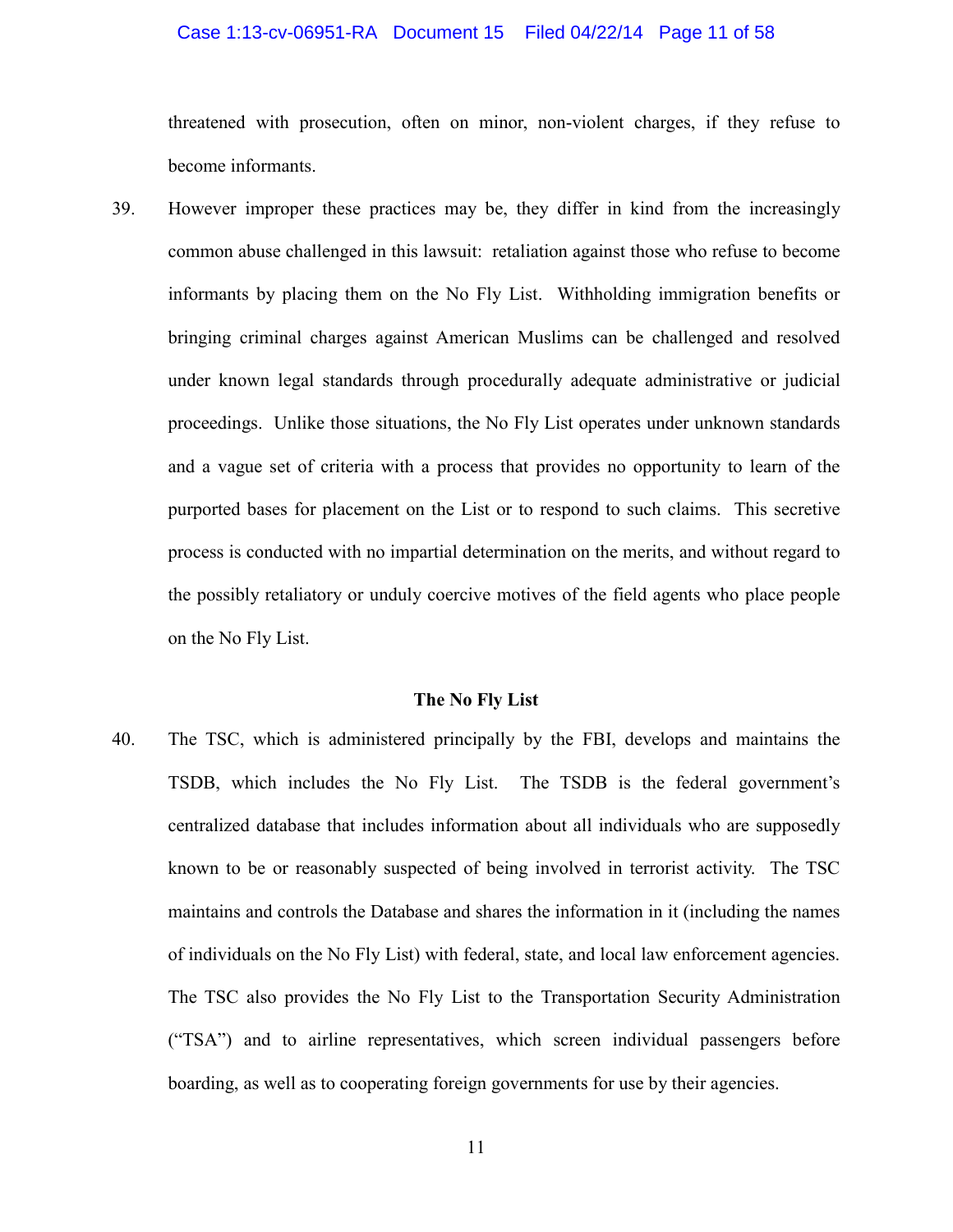- 41. The FBI is one of the primary agencies responsible for making "nominations" to the TSDB, though a number of other federal agencies may also "nominate" individuals. To be nominated for inclusion in the TSDB, there is supposed to be "reasonable suspicion" that the individual is a "known or suspected terrorist." It is up to each nominating agency to interpret this definition and decide when a person meets the "reasonable suspicion" standard for being a known or suspected terrorist and should be nominated to the Database. The TSC makes the final decision on whether an individual should be placed on the No Fly List.
- 42. To be properly placed on the No Fly List, an individual must not only be a "known or suspected terrorist," but there must be some additional "derogatory information" demonstrating that the person "pose[s] a threat of committing a terrorist act with respect to an aircraft."
- 43. Beyond this, little information about the No Fly List has been made public, including its exact size. The government refuses to publish or otherwise disclose the standard or criteria for inclusion on the No Fly List or what additional "derogatory information" is sufficient to deprive someone of their ability to fly on commercial airlines.
- 44. Inclusion on the No Fly List imposes severe and onerous consequences on individuals. Individuals on the No Fly List are indefinitely barred from boarding an aircraft for flights that originate from, terminate in, or pass over the United States.
- 45. The TSDB also includes other watch lists, which identify people who are subject to less severe and intrusive restrictions. For example, individuals on the Selectee List are subject to extensive pre-boarding physical screening but are allowed to travel by air. The very existence of the Selectee List, which is not the subject of a challenge in this lawsuit,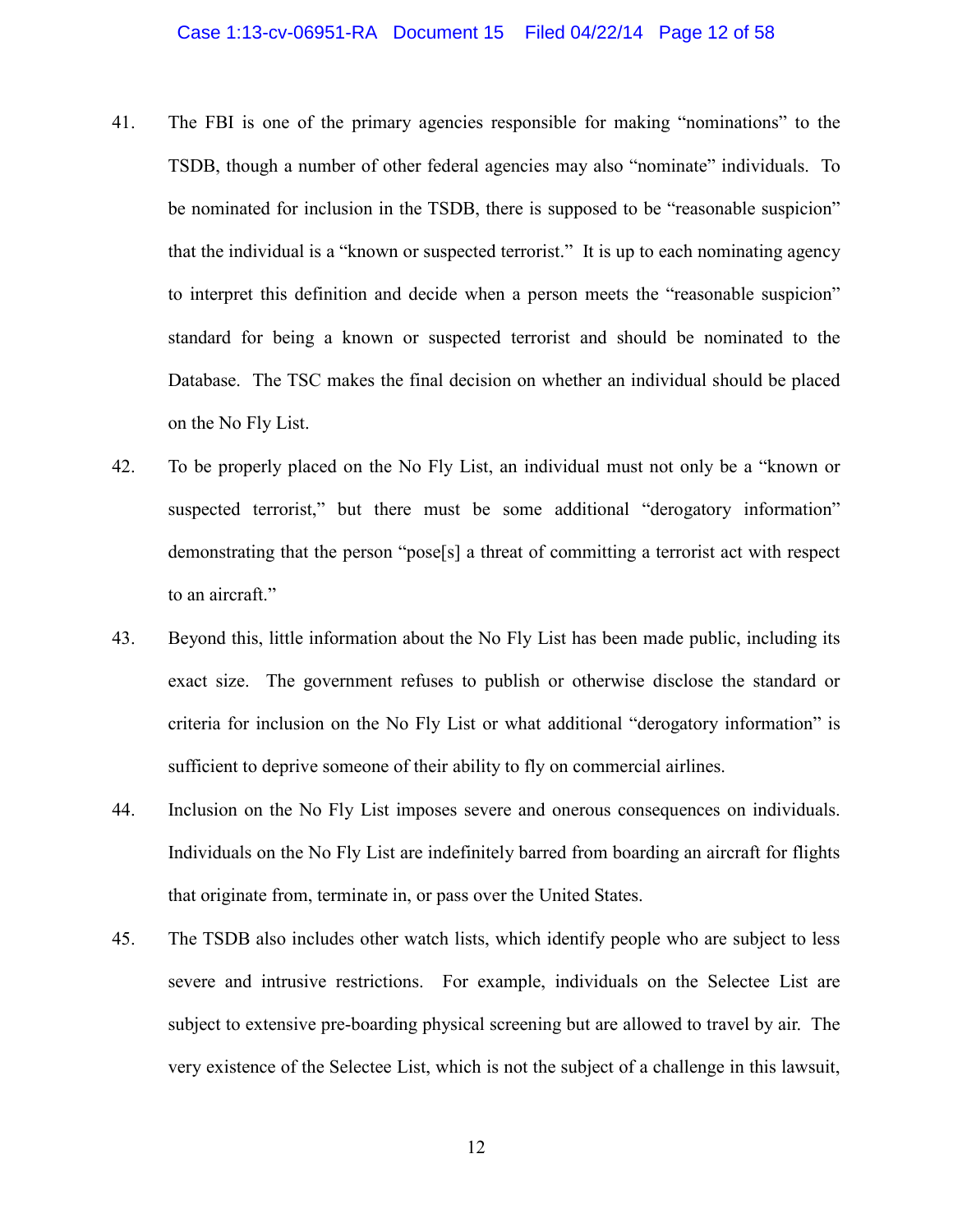#### Case 1:13-cv-06951-RA Document 15 Filed 04/22/14 Page 13 of 58

implicitly reflects the government's recognition that the No Fly List, with its much more restrictive effect, is supposed to be limited to individuals who present so great a threat to aviation safety that no degree of pre-boarding examination and inspection is sufficient to obviate the perceived threat.

- 46. Absent a meaningful articulated standard for inclusion on the No Fly List and an adequate set of procedural safeguards, the government has broadened the grounds for inclusion on the No Fly List at least twice: in February 2008 and again in May 2010, according to an audit report published in March 2014 by the Office of the Inspector General of the United States Department of Justice (the "OIG Report").
- 47. Despite the narrow purpose intended for the No Fly List, it has grown significantly in recent years. Upon information and belief, in 2009, there were approximately 3,400 individuals on the No Fly List and by February 2012, over 21,000 people were on it. Moreover, on information and belief, the TSC rarely rejects any of the names proposed for the TSDB. The entire TSDB reportedly contained 875,000 names as of May 2013.
- 48. According to the OIG Report, the TSC itself has found that shortly after the attempted attack on a Northwest Airlines flight on December 25, 2009, many individuals were temporarily placed on the No Fly List who did not qualify for inclusion on it.
- 49. It is unknown how many of the approximately 21,000 individuals on the No Fly List have been added in error. In a recent case, a federal district court found that a professor was added to the No Fly List because an FBI agent checked the wrong boxes on the nominating form. *Ibrahim v. Dep't of Homeland Security*, No. 3:06-cv-0545 (WHA), *Notice of Compliance with Court's February 3, 2014 Order* (attaching *Findings of Fact, Conclusions of Law, and Order for Relief*), at 9 (N.D. Cal. Feb. 6, 2014). Despite this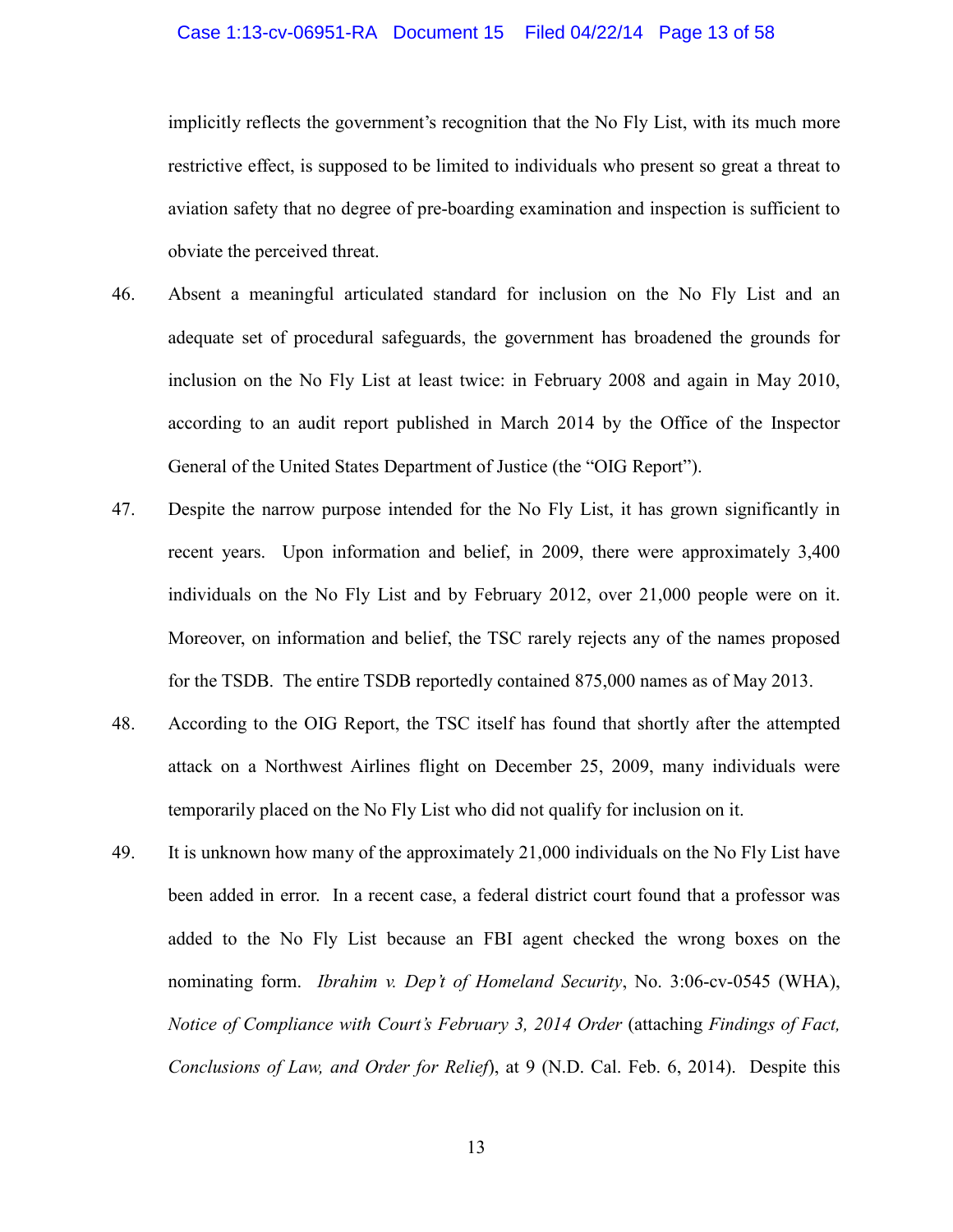#### Case 1:13-cv-06951-RA Document 15 Filed 04/22/14 Page 14 of 58

admitted ministerial mistake, the government refused to confirm that the professor had been removed from the List until being ordered to do so by the court eight years later.

- 50. When the TSC provides the No Fly List to the TSA for use in pre-screening airline passengers on commercial flights, the TSA receives certain identifying information for individuals on the No Fly List, including name and date of birth, but not any of the information based upon which that person's name was included on the No Fly List.
- 51. The fact that an individual is on the No Fly List is provided to, or accessible by, airline personnel who process an individual's request for a boarding pass.
- 52. The TSA screens travelers by conducting a name-based search of a passenger prior to boarding. This search is conducted when an individual attempts to obtain a boarding pass, not when the individual purchases a ticket. If an individual is on the No Fly List, he or she will be allowed to purchase a ticket but then will be denied boarding.
- 53. Upon information and belief, airlines generally do not provide refunds or reimbursement for tickets when a purchaser is denied boarding because of their inclusion on the No Fly List.

#### **Waivers and Redress Process**

54. No one—not even United States citizens or lawful permanent or temporary alien residents—receives notice when they are added to the TSDB or the No Fly List. Individuals effectively learn of their placement on the No Fly List when they are denied a boarding pass at the airport by airline representatives who, after identifying an individual's name on the No Fly List, are frequently joined by TSA agents or other airport security or law enforcement personnel.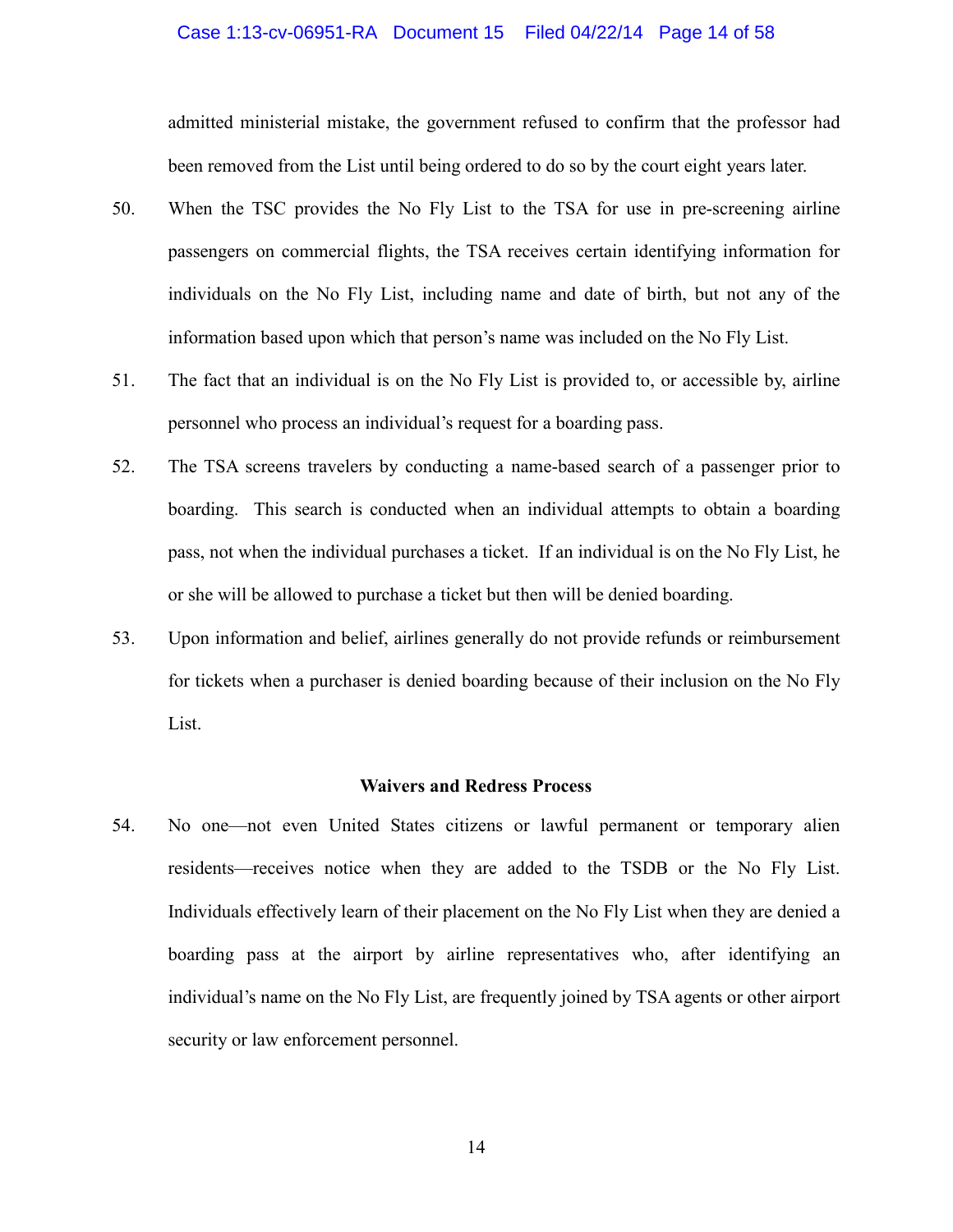#### Case 1:13-cv-06951-RA Document 15 Filed 04/22/14 Page 15 of 58

- 55. There is no formal process for seeking a waiver to allow an individual on the No Fly List to fly but, upon information and belief, occasionally after being denied the right to board a flight, United States citizens and lawful permanent residents stranded abroad have been granted permission to board a single flight to the United States. These waivers are typically obtained after the individual who is on the No Fly List reaches out to legal counsel, consular officers or other United States government officials for assistance after being prevented from boarding their flight back to the United States from a foreign country.
- 56. The OIG Report found that a host of challenges—including poor recordkeeping practices and the complex, multiparty nature of the No Fly List's administration—makes ensuring the removal of individuals from the No Fly List extremely difficult.
- 57. Individuals added to the No Fly List have no procedurally adequate notice and opportunity to be heard or to challenge their placement. The only avenue available to individuals who have been barred from flying is the TRIP program. DHS is responsible for the TRIP procedures and the administrative appeals from such determinations.
- 58. If the name of the individual seeking redress is an exact or near match to a name on the No Fly List, DHS submits the TRIP inquiry to the TSC, which makes the final decision as to whether any action should be taken. The TSC's process for making this determination is entirely secret. There is no hearing or other opportunity for the aggrieved individual to participate. The TSC has refused to provide any information about the standards it uses or how it makes such decisions, other than to state that during its review the TSC "coordinates with" the agency that originally nominated the individual to be included in

15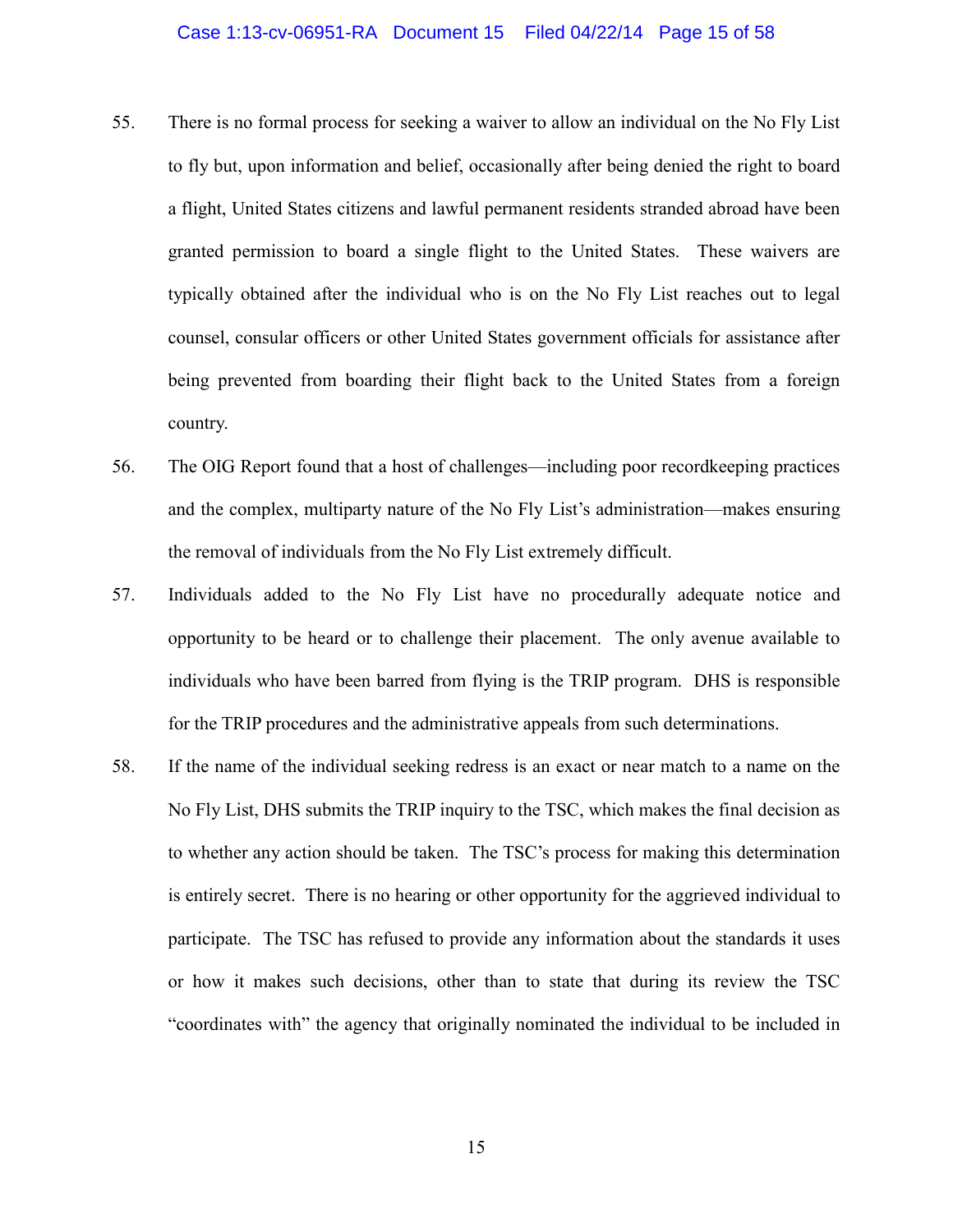#### Case 1:13-cv-06951-RA Document 15 Filed 04/22/14 Page 16 of 58

the TSDB. Once the TSC makes a final determination regarding a particular individual's status on the No Fly List, the TSC advises DHS of its decision.

- 59. DHS will neither confirm nor deny the existence of any No Fly List records relating to an individual. Instead, DHS sends a letter to the TRIP applicant stating whether or not any such records related to the individual have been "modified." The letter does not state how the government has resolved the complaint and does not state whether an individual remains on the No Fly List or will be permitted to fly in the future.
- 60. Appeal from the TRIP determination is a similarly secret process and, in the end, the appellant is still not told whether they remain on the No Fly List. Thus, the only "process" available to individuals who are prohibited from boarding commercial flights is to submit their names and other identifying information and hope that an unspecified government agency corrects an error or changes its mind. Because the TRIP process never clearly informs the individual of the outcome, they only learn if they are still on the No Fly List by purchasing another airline ticket and trying to travel again.
- 61. After the TRIP administrative appellate process is complete, there is no way to request a reassessment of the basis for inclusion on the No Fly List nor, upon information and belief, is there any automatic periodic review process to reassess whether any changed circumstances warrant removal of an individual from the No Fly List.
- 62. As a general matter of policy, the United States government will never voluntarily confirm in writing that a person is on or off the No Fly List, even if individual federal officers or airline employees have told an individual that they cannot board a flight because they are on the List.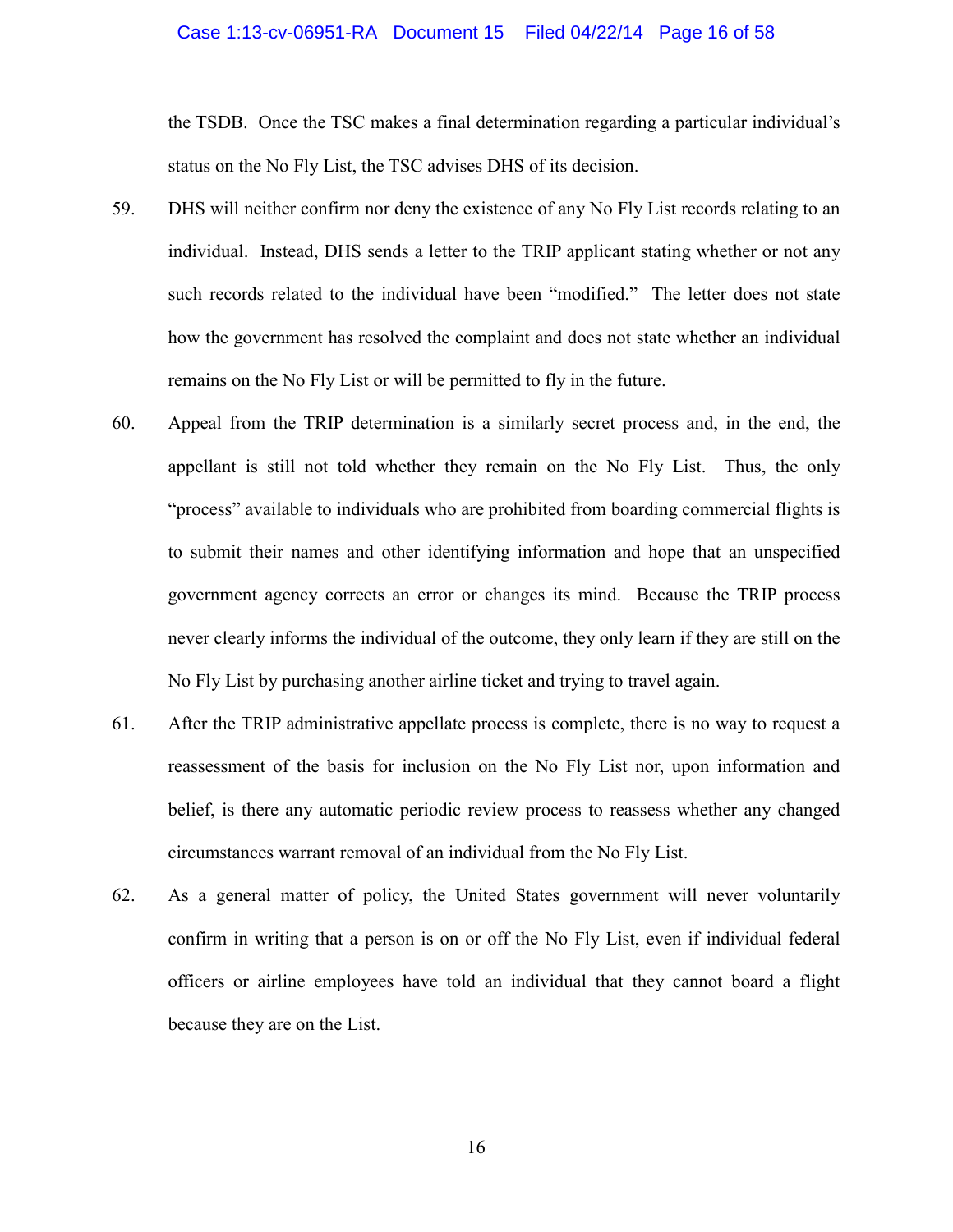## **Abuse of the No Fly List to Pressure Individuals to Become Informants**

- 63. The processes related to the No Fly List promulgated and maintained by the Agency Defendants—from "nomination" to implementation to redress—are shrouded in secrecy and ripe for abuse.
- 64. The Special Agent Defendants have exploited these flaws and used the No Fly List to coerce Plaintiffs to become informants for the FBI, not for the stated purpose of keeping extremely dangerous individuals from flying on commercial airlines. This impermissible abuse of the No Fly List has forced Plaintiffs to choose between their constitutionallyprotected right to travel, on the one hand, and their First Amendment rights on the other.
- 65. Many American Muslims, like many other Americans, and many followers of other religions, have sincerely held religious and other objections against becoming informants in their own communities, particularly when they are asked to inform on the communities as a whole rather than specific individuals reasonably suspected of wrongdoing. Acting as an informant would require them to lie and would interfere with their ability to associate with other members of their communities on their own terms. For these American Muslims, the exercise of Islamic tenets precludes spying on the private lives of others in their communities.
- 66. The FBI uses the No Fly List to coerce American Muslims into becoming informants and to retaliate against them when they exercise constitutionally protected rights.
- 67. Upon information and belief, the Agency Defendants promulgated, encouraged and tolerated a pattern and practice of aggressively recruiting and deploying informants in American Muslim communities, which the Special Agent Defendants implemented by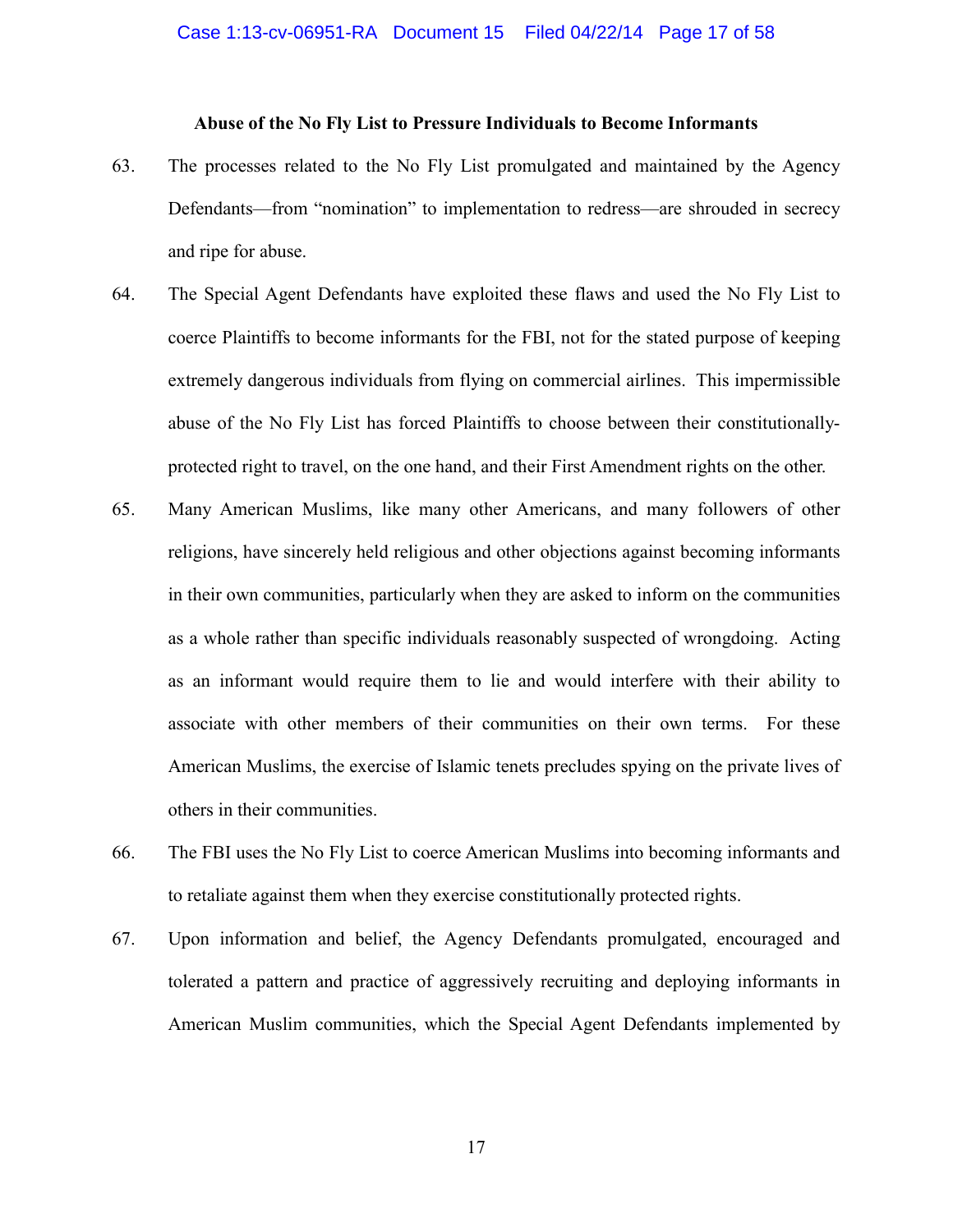exploiting the unarticulated and vague standards and the lack of procedural safeguards pertaining to the No Fly List.

#### **Plaintiff Muhammad Tanvir**

- 68. Plaintiff Muhammad Tanvir is a lawful permanent resident of the United States whose most recent residence in the United States was in Corona, Queens, New York. He has been married since March 2, 2006. Mr. Tanvir's wife, son, and parents live in Pakistan. Mr. Tanvir has never been convicted of a crime or arrested. Mr. Tanvir does not pose, has never posed, and has never been accused of posing, a threat to aviation safety.
- 69. In early February 2007, Mr. Tanvir was approached by the FBI at his workplace, a 99 cents store in the Bronx. FBI Special Agent Defendant FNU Tanzin and another FBI agent, Defendant "John Doe #1," questioned Mr. Tanvir there for approximately thirty minutes. They asked him about an old acquaintance whom the FBI agents believed had attempted to enter the United States illegally.
- 70. Two days later, Mr. Tanvir received a phone call from Agent Tanzin. He was asked what people in the Muslim community generally discussed, and whether there was anything that he knew about within the American Muslim community that he "could share" with the FBI. Mr. Tanvir said that he did not know of anything that would concern law enforcement.
- 71. In July 2008, Mr. Tanvir visited his wife and family in Pakistan. In late December 2008, Mr. Tanvir returned to New York. At the airport, Mr. Tanvir was escorted by United States government agents off the airplane. Mr. Tanvir's baggage was searched, and he was escorted by the agents to a waiting room where he waited for five hours before the agents confiscated his passport. Mr. Tanvir was eventually allowed to enter the United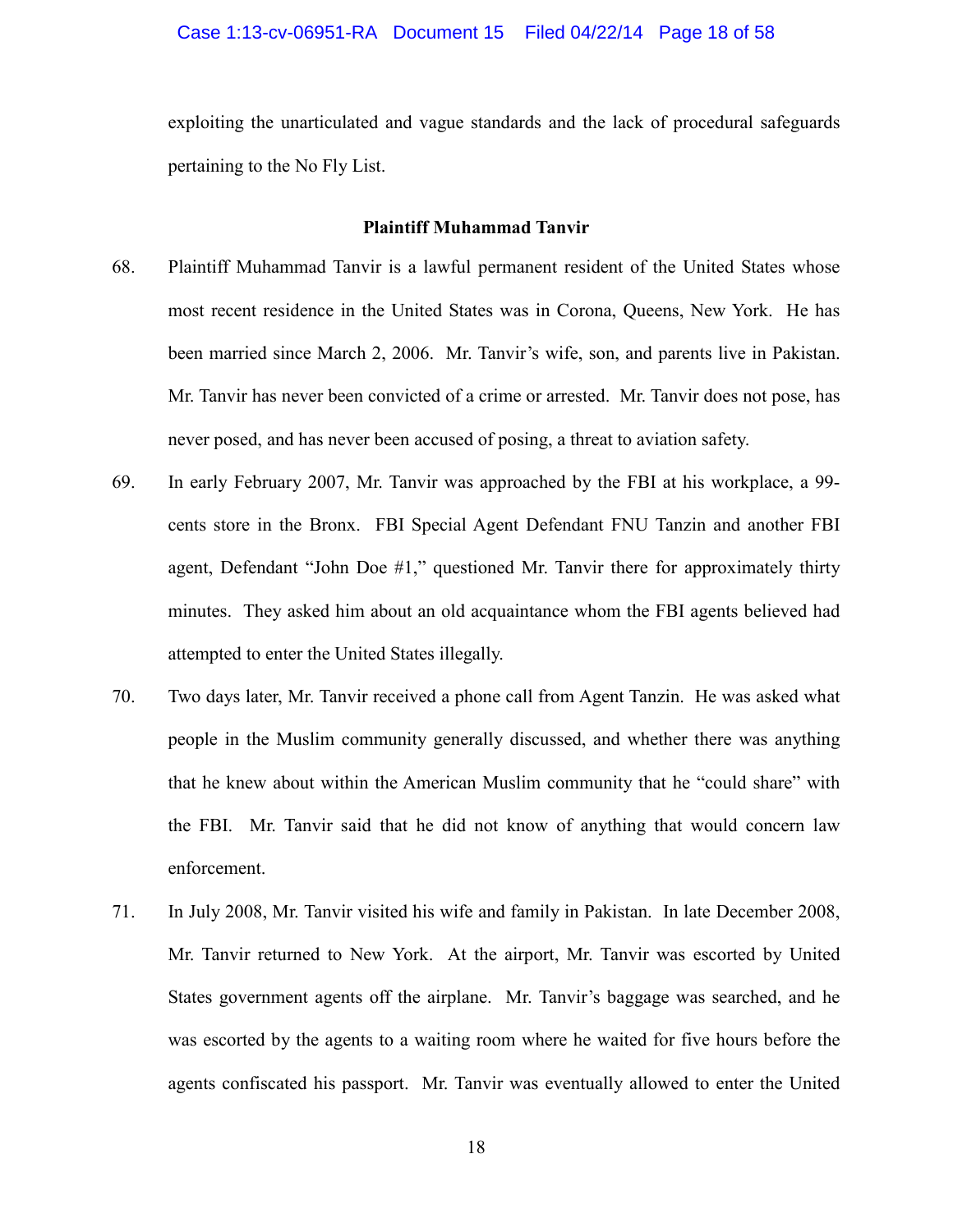#### Case 1:13-cv-06951-RA Document 15 Filed 04/22/14 Page 19 of 58

States, but the government officials retained his passport and gave him a January 28, 2009 appointment with DHS to pick it up.

- 72. Shortly after this experience, FBI agents resumed their attempts to recruit Mr. Tanvir to work for them as an informant.
- 73. On January 26, 2009, a few days before Mr. Tanvir was scheduled to pick up his passport from DHS, Agent Tanzin and another FBI Special Agent, Defendant "John Doe #2," came to see Mr. Tanvir at his new workplace, a different store in Queens. The FBI agents asked Mr. Tanvir to come with them to Manhattan.
- 74. Mr. Tanvir agreed to accompany the agents, and was driven by the agents from Queens to the FBI's New York offices at 26 Federal Plaza in Manhattan.
- 75. At 26 Federal Plaza, Mr. Tanvir was brought into an interrogation room and questioned for approximately an hour. The FBI agents asked Mr. Tanvir about terrorist training camps near the village where he was raised, and whether he had any Taliban training. The agents also referred to the fact that at his previous job as a construction worker, Tanvir would rappel from higher floors while other workers would cheer him on. They asked him where he learned how to climb ropes. Mr. Tanvir responded that he never attended any training camps and did not know the whereabouts of any such camps. He also explained to the FBI agents that he grew up in a rural area, where he regularly climbed trees and developed rope-climbing skills.
- 76. Towards the end of the interrogation, the FBI agents told Mr. Tanvir they recognized that he was "special," "honest," and "a hardworking person." They told him that they wanted him to work for them as an informant. In particular, the agents asked him to travel to Pakistan and work as an informant. The agents offered Mr. Tanvir incentives for his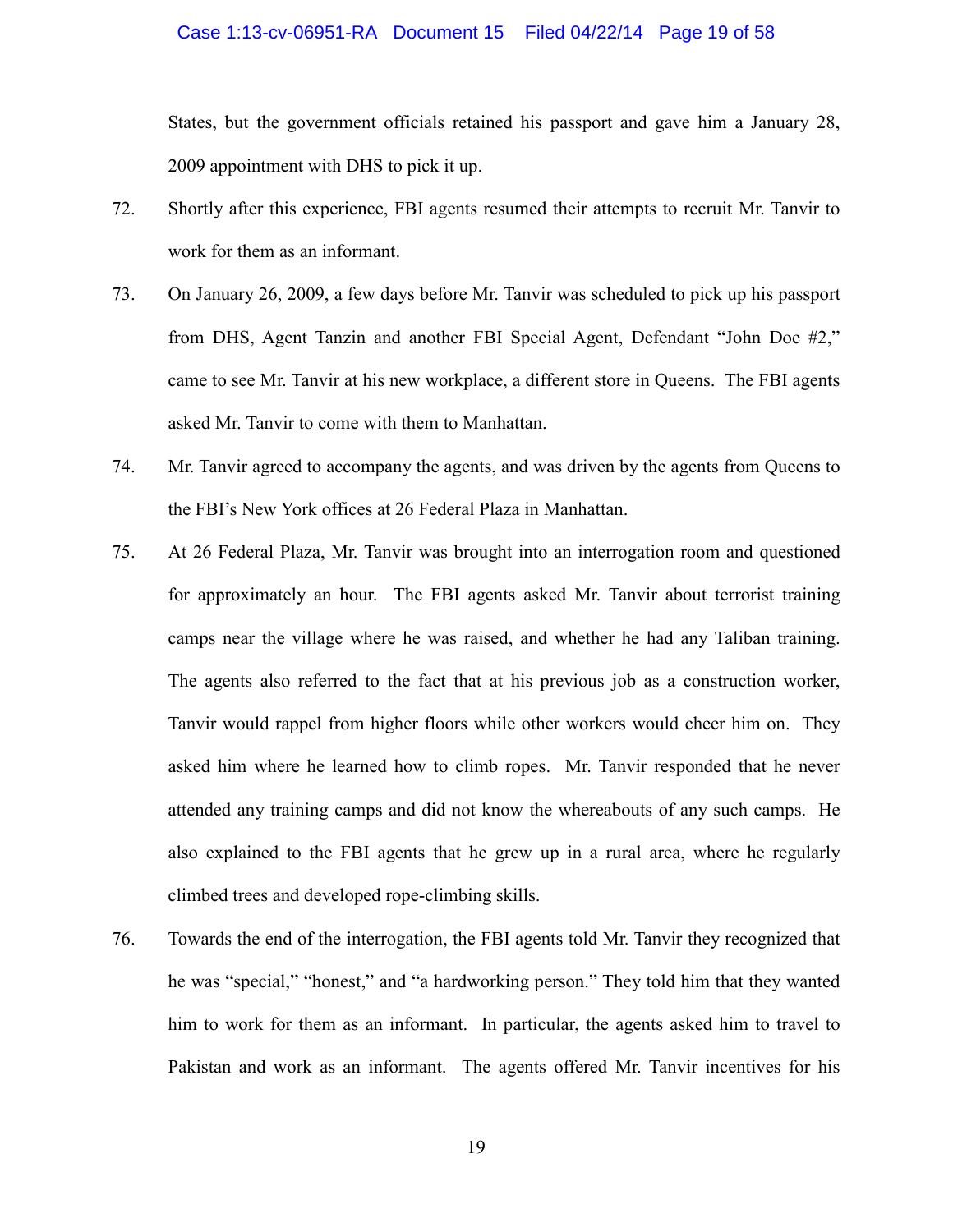#### Case 1:13-cv-06951-RA Document 15 Filed 04/22/14 Page 20 of 58

compliance with their requests, such as facilitating his wife's and family's visits from Pakistan to the United States, financially assisting his aging parents in Pakistan to go on religious pilgrimage to Saudi Arabia, and providing him with money.

- 77. The incentives did not sway Mr. Tanvir, who reiterated—again—that he did not want to become an informant. In response, the FBI agents threatened Mr. Tanvir, warning him that if he declined to work as an informant, then he would not receive his passport and that if he tried to pick up his passport at the airport he would be deported to Pakistan.
- 78. Mr. Tanvir was terrified by the agents' threats. He cried and pleaded with the FBI agents not to deport him because his family depended on him financially. He also told them he had not done anything wrong and was afraid to work in Pakistan as a United States government informant as it seemed like it would be a very dangerous undertaking. The FBI agents replied that they were willing to send him to Afghanistan instead. Mr. Tanvir explained that he was similarly concerned about his safety if he were to become an informant in Afghanistan. The FBI agents instructed him to think about it and cautioned him not to repeat their discussion with anyone.
- 79. The next day, Agent Tanzin called Mr. Tanvir and asked him whether he had thought more about becoming an informant. Agent Tanzin then threatened Mr. Tanvir, telling him that he would authorize the release of Mr. Tanvir's passport if Mr. Tanvir agreed to become an informant, but if he did not, Mr. Tanvir would be deported if he went to the airport to pick up his passport. Mr. Tanvir told Agent Tanzin that nothing had changed since they last spoke, and again declined to work as an informant.
- 80. On January 28, 2009, Mr. Tanvir nevertheless headed to John F. Kennedy International Airport to pick up his passport, accompanied by his relatives. The DHS officials were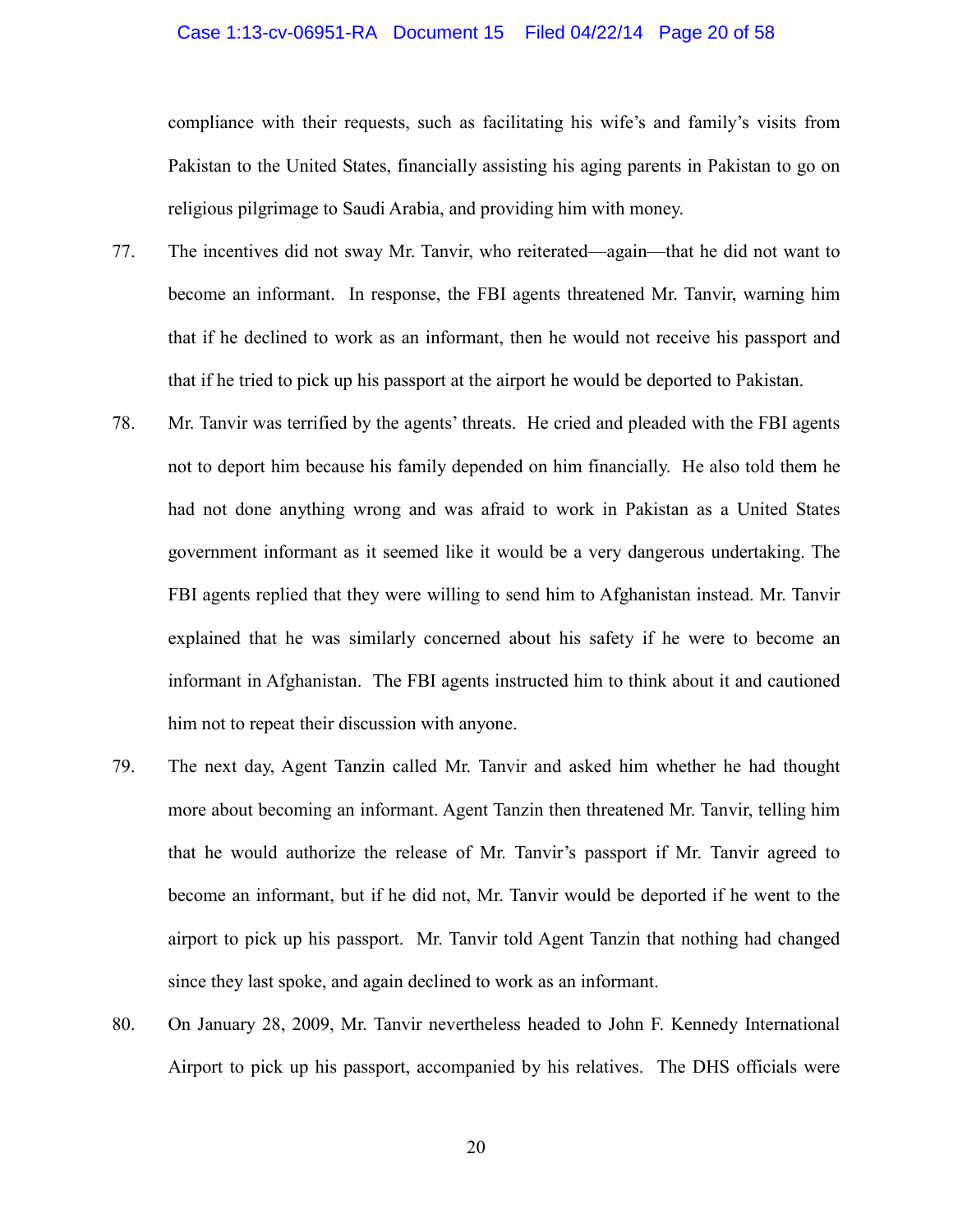#### Case 1:13-cv-06951-RA Document 15 Filed 04/22/14 Page 21 of 58

asked why they withheld his passport, and they replied that it was due to an investigation that had since been cleared.

- 81. The next day, Agent Tanzin called Mr. Tanvir and told him that he had facilitated the release of Mr. Tanvir's passport, having told "them" to release his passport because Mr. Tanvir was "cooperative" with the FBI.
- 82. Mr. Tanvir's repeated and consistent refusal to work as an FBI informant did not stop the agents from continuing to try to pressure him into becoming an informant. Over the course of the next three to four weeks, Mr. Tanvir received multiple phone calls and visits from Agent Tanzin and Agent John Doe #1 at his workplace. At times, the agents would call from their car outside Mr. Tanvir's workplace and ask him to meet them in the car.
- 83. Mr. Tanvir left work and entered the agents' car the first three times he received their calls. The FBI agents repeatedly asked whether he had decided to work for them as an informant, or whether he had obtained any information for them. The agents told Mr. Tanvir that they wanted him to gather information, and that they were specifically interested in people from the "Desi" (South Asian) communities.
- 84. Mr. Tanvir repeatedly told the FBI agents that if he knew of any criminal activity he would tell them, but that he would not become an informant or seek out such information proactively. Mr. Tanvir did not wish to work as an informant, in part, because he had sincerely held religious and personal objections to spying on innocent members of his community. Mr. Tanvir believed that if he agreed to become an informant, he would be expected to engage with people within his community in a deceptive manner, monitor, and potentially entrap innocent people, and that those actions would interfere with the relationships he had developed with those community members. Through their repeated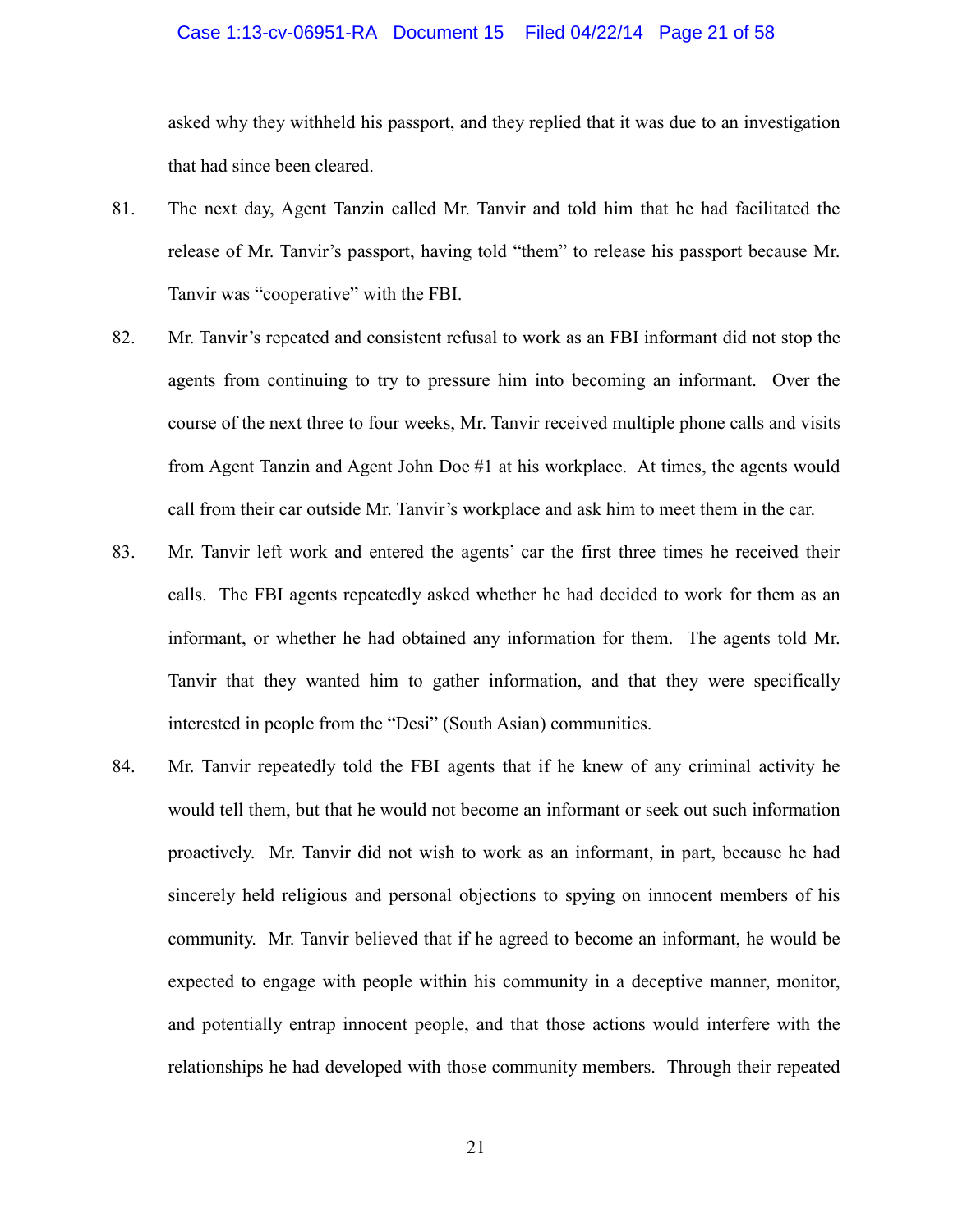#### Case 1:13-cv-06951-RA Document 15 Filed 04/22/14 Page 22 of 58

visits and calls, the FBI agents harassed and intimidated Mr. Tanvir due to his refusal to become an informant. The FBI agents placed significant pressure on Mr. Tanvir to violate his sincerely held religious beliefs, substantially burdening his exercise of religion.

- 85. Mr. Tanvir eventually reached out to a relative for advice, and was told that, in the United States, he was under no obligation to speak to the government. Relieved to learn that he was not required to speak with the FBI agents every time that they contacted him, Mr. Tanvir stopped answering the agents' phone calls.
- 86. Eventually, Agent Tanzin and Agent John Doe #2 again visited Mr. Tanvir at his workplace and asked him why he was no longer answering their phone calls. Mr. Tanvir explained that he had answered all of their questions on multiple occasions, that he no longer had anything to tell them, and that he was busy with work and did not wish to speak with them.
- 87. Despite Mr. Tanvir's clear refusal to speak to them, the FBI agents then asked Mr. Tanvir to take a polygraph test. Mr. Tanvir declined to submit to the test, prompting the FBI agents to threaten to arrest him. Mr. Tanvir responded that if they arrested him, he would obtain an attorney. The agents left without arresting Mr. Tanvir.
- 88. In July 2009, Mr. Tanvir traveled to Pakistan to visit his wife and parents. While Mr. Tanvir was abroad, Special Agents Tanzin and Defendant "John Doe #3" visited his sister at her workplace in Queens and questioned her about Mr. Tanvir's travel. The FBI agents wanted to know why Mr. Tanvir had flown on Kuwait Airways instead of Pakistan International Airlines. Mr. Tanvir's sister replied that Kuwait Airways was less expensive, and told the FBI agents that she was uncomfortable speaking with them.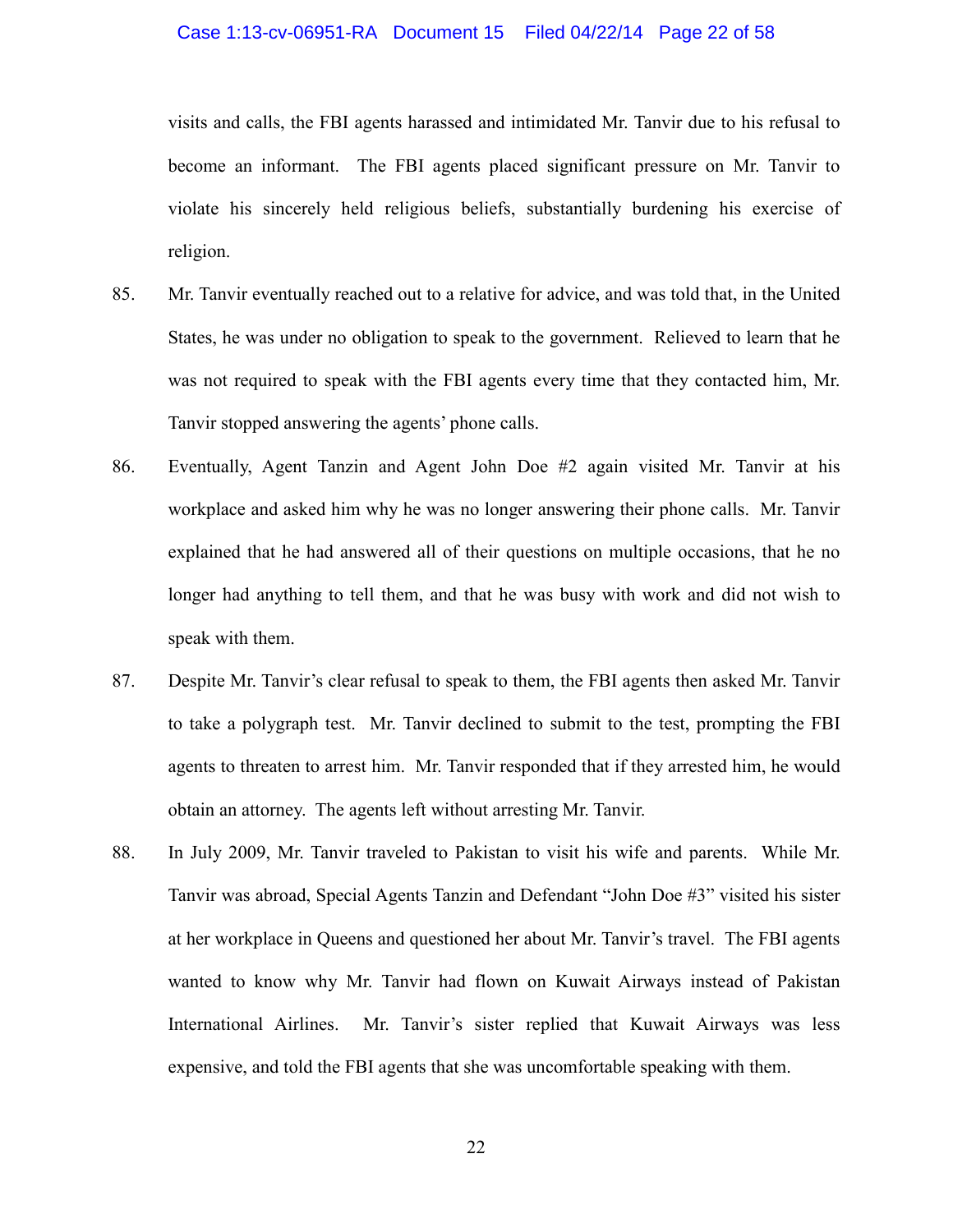- 89. Mr. Tanvir subsequently returned to the United States in January 2010 and took a job as a truck driver. Even though it required significant travel, this work paid better than Mr. Tanvir's previous jobs. Mr. Tanvir's new job required him to drive trucks for long distances across the United States and take flights back to New York after completing the deliveries.
- 90. Upon information and belief, Mr. Tanvir was placed on the No Fly List by Agents Tanzin and/or Defendants John Does #1–3 at some time during or before October 2010 because he refused to become an informant against his community and refused to speak or associate further with the agents.
- 91. In October 2010, while Mr. Tanvir was in Atlanta for work, he received word that his mother was visiting New York from Pakistan. Mr. Tanvir made plans to fly from Atlanta to New York City. When he arrived at the check-in counter at the Atlanta airport, airline officials told him that he was not allowed to fly. Two unknown FBI agents then approached Mr. Tanvir at the airport and told him that he should contact the FBI agents in New York with whom Mr. Tanvir had originally spoken. The two unknown FBI agents then drove Mr. Tanvir to a nearby bus station where he boarded a bus bound for New York City.
- 92. While waiting in Atlanta for the bus, Mr. Tanvir called Agent Tanzin, who told Mr. Tanvir that he was no longer assigned to Mr. Tanvir. Agent Tanzin told Mr. Tanvir to "cooperate" with the FBI agent who would be contacting him soon.
- 93. Mr. Tanvir traveled by bus from Atlanta to his home in New York. This trip took him approximately 24 hours.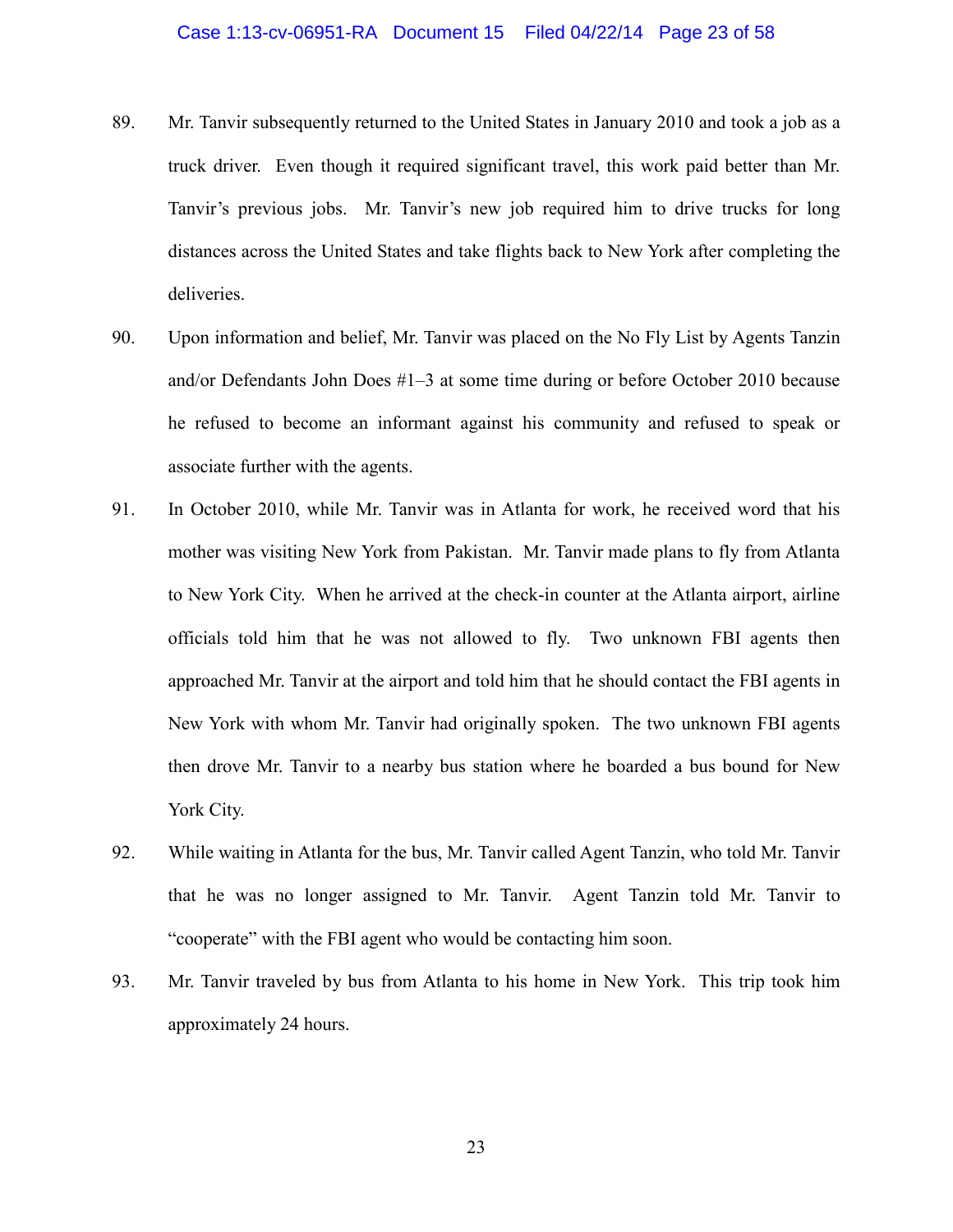#### Case 1:13-cv-06951-RA Document 15 Filed 04/22/14 Page 24 of 58

- 94. Two days after Mr. Tanvir returned to New York City by bus, FBI Special Agent Sanya Garcia called Mr. Tanvir and told him that she wanted to speak with him. Agent Garcia stated that she could help him get off the No Fly List if he met with her and answered her questions. Mr. Tanvir told Agent Garcia that he had answered the FBI's questions on multiple occasions and that he would not answer additional questions or meet with her.
- 95. Mr. Tanvir subsequently quit his job as a truck driver, in part because he was unable to fly back to New York after completing long-distance, one-way deliveries, as the job required.
- 96. Upon information and belief, Agent Garcia knew about the prior failed attempts by her colleagues, Special Agents Tanzin and Defendants John Doe #1-3, to recruit Mr. Tanvir as an informant, and their subsequent placement of Mr. Tanvir on the No Fly List in retaliation for his decision not to become an informant.
- 97. Mr. Tanvir filed a TRIP complaint on September 27, 2011.
- 98. In October 2011, Mr. Tanvir purchased plane tickets to Pakistan for himself and his wife for travel on November 3, 2011.
- 99. On November 2, 2011, the day before Mr. Tanvir and his wife were scheduled to fly, Agent Garcia called Mr. Tanvir. She told him that he would not be allowed to fly the next day. When Mr. Tanvir asked why, Agent Garcia told him that it was because he hung up on her the last time she had tried to question him by phone, and she told him that she still wanted to meet with him.
- 100. Agent Garcia told Mr. Tanvir that she would only allow him to fly to Pakistan if he met with her and answered her questions. Because Mr. Tanvir wanted to fly to Pakistan to visit his ailing mother, he agreed to meet her and another FBI Special Agent, Defendant John LNU, at a restaurant in Corona, Queens.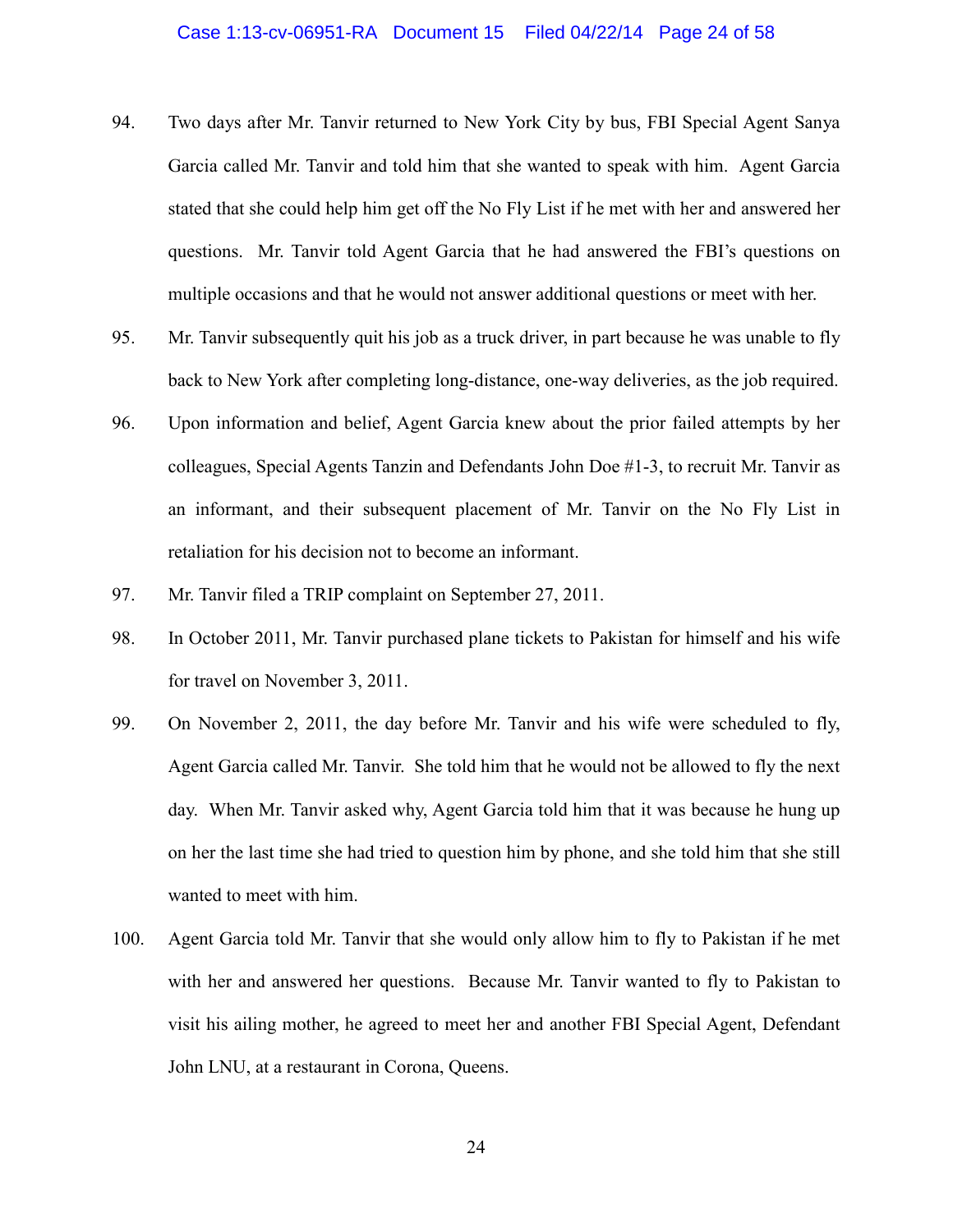#### Case 1:13-cv-06951-RA Document 15 Filed 04/22/14 Page 25 of 58

- 101. At the restaurant, Special Agents Garcia and Defendant John LNU asked Mr. Tanvir the same questions that Agents Tanzin, Defendants John Doe #1, John Doe #2 and John Doe #3 had already asked him on multiple occasions. These included questions about his family and about his religious and political beliefs. Mr. Tanvir answered the agents' questions because he believed that he was required to do so in order to be allowed to fly to Pakistan to see his mother.
- 102. After the meeting, Special Agents Garcia and John LNU advised Mr. Tanvir that they would try to permit him to fly again by obtaining a one-time waiver that would enable him to visit his ailing mother, but that it would take some weeks for them to process the waiver. Agent Garcia told Mr. Tanvir that he would only be allowed to fly on Delta Airlines. When Mr. Tanvir asked if he could keep his ticket on Pakistan International Airlines, Agent Garcia told him that would take her more time to process. Agent Garcia also told Mr. Tanvir that he would only be allowed to fly to Pakistan if he agreed to meet with and speak to her upon his return to the United States.
- 103. Mr. Tanvir begged Agents Garcia and John LNU to let him fly the next day with his wife. Agent Garcia stated that he might be allowed to take the flight, but that an FBI agent would have to accompany him.
- 104. The next day, however, Agent Garcia called Mr. Tanvir and told him that he would not be permitted to fly. She further stated that Mr. Tanvir would not be allowed to fly in the future until he agreed to come to FBI headquarters and submit to a polygraph test. As a result, Mr. Tanvir had to cancel his flight, obtaining only partial credit from the airline for the ticket's price, and his wife traveled alone to Pakistan.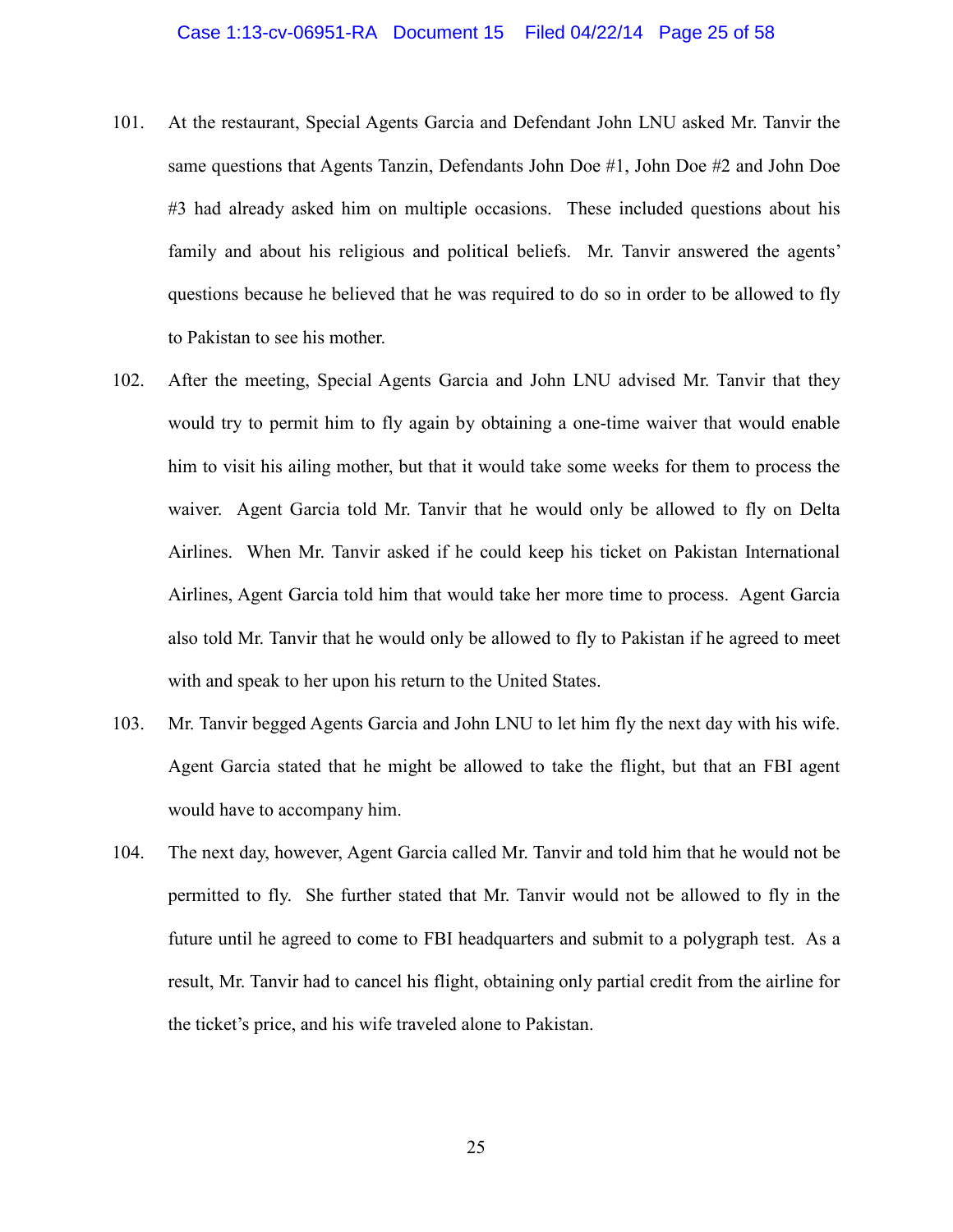- 105. At that point, Mr. Tanvir decided to retain counsel to represent him in his interactions with the FBI.
- 106. Mr. Tanvir's counsel reached out to Agents Garcia and John LNU in the hope of facilitating the removal of Mr. Tanvir's name from the No Fly List, but the agents refused to speak with counsel.
- 107. The agents directed Mr. Tanvir's counsel to legal counsel at the FBI's New York office. Mr. Tanvir's counsel spoke to counsel from that office, who pointed them to the TRIP process. Mr. Tanvir had already submitted a TRIP complaint, and it had not led to any redress.
- 108. Mr. Tanvir was not and is not a "known or suspected terrorist" or a potential or actual threat to civil aviation. The Special Agent Defendants who dealt with Mr. Tanvir, including Agent Tanzin and Agent Garcia, had no basis to believe that Mr. Tanvir was a "known or suspected terrorist" or potential or actual threat to civil aviation. Had Mr. Tanvir actually presented a threat to aviation safety, Agent Garcia would not, and could not, have offered to remove Mr. Tanvir from the List merely in exchange for his willingness to become an informant. Yet, knowing that Mr. Tanvir was wrongfully placed on the No Fly List for his prior refusals to become an informant, Agent Garcia kept him on the No Fly List to retaliate against Mr. Tanvir's exercise of his constitutionally protected rights and to coerce him into serving as an informant.
- 109. Mr. Tanvir again purchased a ticket to fly to Pakistan on December 10, 2011 in the hope of visiting his mother, whose health continued to deteriorate, but was again denied boarding at the airport and was told that he was on the No Fly List.

26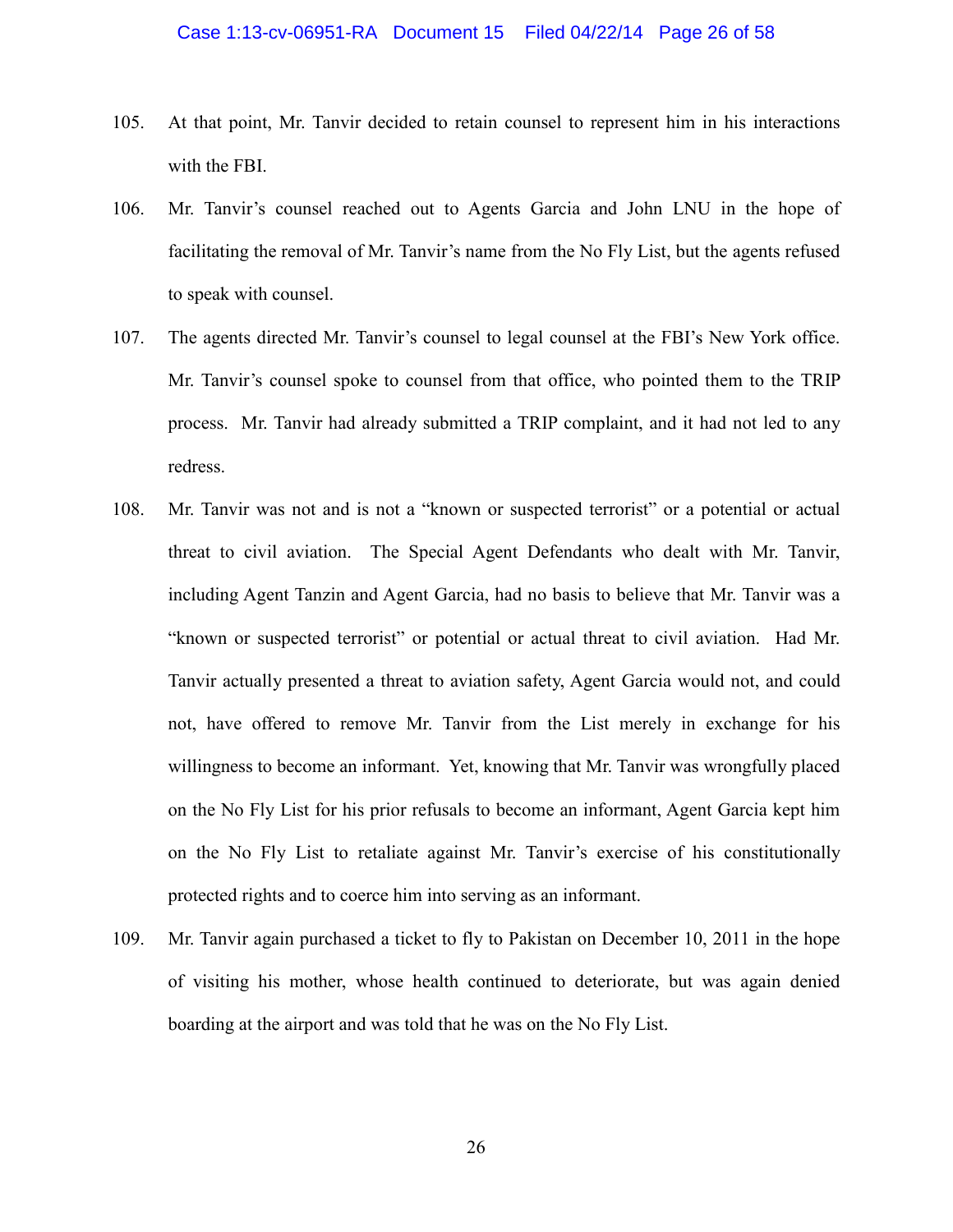- 110. On April 16, 2012, Mr. Tanvir received a response to his TRIP complaint. The letter did not confirm that Mr. Tanvir was on the No Fly List, nor did it offer any justification for Mr. Tanvir's placement on the No Fly List. The letter simply noted, in part, that "no changes or corrections are warranted at this time."
- 111. On May 17, 2012, Mr. Tanvir's counsel wrote to FBI counsel again. The letter described Mr. Tanvir's predicament and the FBI's retaliatory actions. It also stated that Mr. Tanvir was prepared to take legal action. To date, neither Mr. Tanvir nor his counsel have received a response to that letter from the FBI.
- 112. On May 23, 2012, Mr. Tanvir appealed his TRIP determination. Mr. Tanvir also requested the releasable materials upon which his TRIP determination was based.
- 113. In November 2012, Mr. Tanvir purchased another ticket from Saudi Arabian Airlines to visit his sick mother in Pakistan. He was again denied boarding at JFK airport on the day of his flight. FBI Special Agent Janet Ambrisco approached Mr. Tanvir and his counsel at the check-in area and informed them that Mr. Tanvir would not be removed from the No Fly List until he met with Agent Garcia. Agent Ambrisco directed Tanvir to call Agent Garcia, telling him that she was waiting for his call.
- 114. On March 28, 2013, Mr. Tanvir received a letter from DHS which noted that it superseded the April 16, 2012 TRIP response. The letter stated, in part, that Mr. Tanvir's experience "was most likely caused by a misidentification against a government record or by random selection," and that the United States government had "made updates" to its records. As a result, the letter stated, Mr. Tanvir's request for releasable materials was moot and would not be processed by DHS. The DHS letter did not state whether Mr. Tanvir had been removed from the No Fly List or whether he would now be permitted to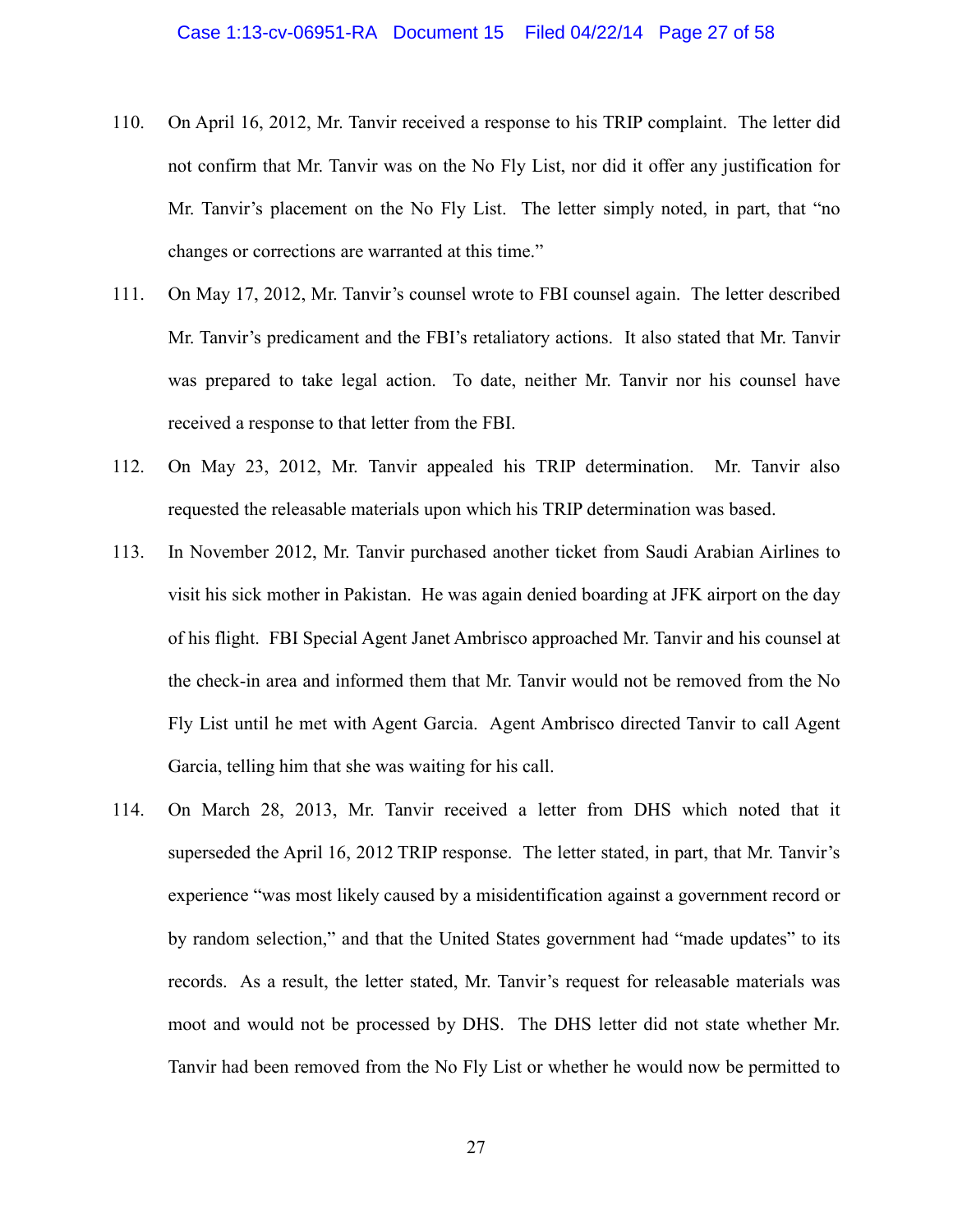#### Case 1:13-cv-06951-RA Document 15 Filed 04/22/14 Page 28 of 58

board flights. DHS's letter offered no clarification on whether he had been granted a temporary waiver permitting his travel on only a single occasion. Mr. Tanvir decided to try to attempt to travel once more and purchased another ticket.

- 115. On June 27, 2013, Mr. Tanvir boarded a flight and flew to Pakistan on Pakistan International Airlines. Mr. Tanvir does not know whether he was able to fly to Pakistan due to a one-time waiver by the agents or whether they have finally removed him from the No Fly List. Absent confirmation that he has been removed from the No Fly List, Mr. Tanvir believes that his name remains on it.
- 116. Mr. Tanvir's placement on the No Fly List caused him to quit his job as a truck driver and prevented him from visiting his sick mother in Pakistan. He continues to fear harassment by FBI agents in the United States, which causes him and his family great distress.
- 117. Mr. Tanvir also suffered economic loss because of his placement on the No Fly List, including but not limited to loss of income and expenses and fees related to the purchase of airline tickets.

#### **Plaintiff Jameel Algibhah**

118. Plaintiff Jameel Algibhah is a United States citizen who resides in the Bronx, New York. He has lived in the United States since 1996, when he was fourteen years old. He has been married since 2001. His wife and three daughters, ages eleven, eight, and six, live in Yemen. Prior to being placed on the No Fly List in approximately 2010, Mr. Algibhah visited them at least once every year for several months. Mr. Algibhah does not pose, has never posed, and has never been accused of posing, a threat to aviation safety.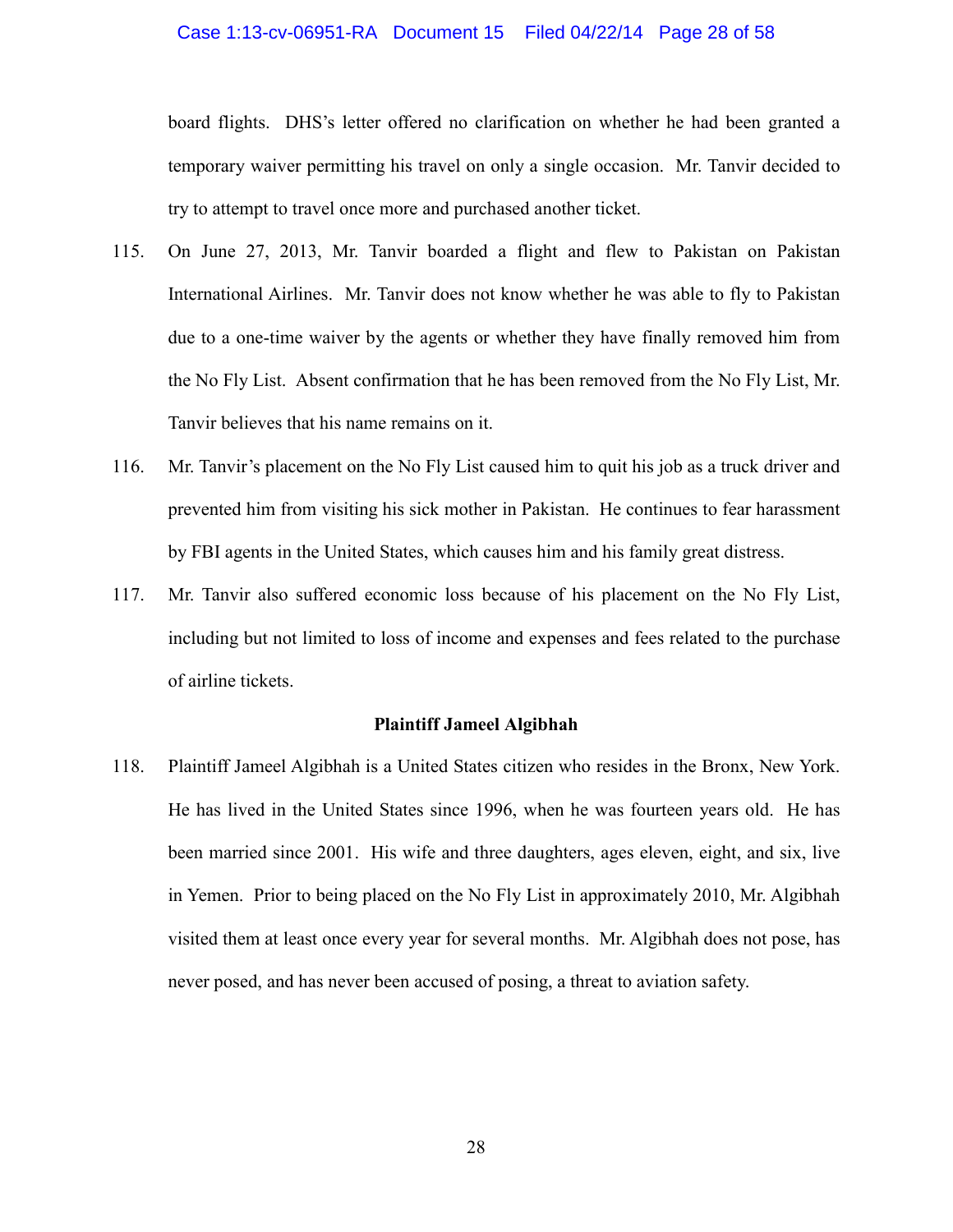- 119. On or around December 17, 2009, FBI Special Agents Francisco "Frank" Artousa and Defendant "John Doe #4" came to Mr. Algibhah's uncle's store, where Mr. Algibhah used to work, and asked for Mr. Algibhah.
- 120. Mr. Algibhah came to the store to meet the agents, and at their request he accompanied them to their van, where they proceeded to ask him questions about his friends, his acquaintances, other Muslim students who attended his college, and the names of Muslim friends with whom he worked at a hospital library, one of several jobs he held as a college student**.** The agents also asked Mr. Algibhah where he worships on Fridays, and asked for additional personal information. Despite being deeply uncomfortable with the FBI agents' questions, Mr. Algibhah answered them to the best of his ability.
- 121. The agents then asked Mr. Algibhah if he would work for them as an informant. The agents first asked Mr. Algibhah if he would become an informant for the FBI, and infiltrate a mosque in Queens. When Mr. Algibhah declined to do so, the agents then asked Mr. Algibhah to participate in certain online Islamic forums and "act like an extremist." When Mr. Algibhah again declined, the agents asked Mr. Algibhah to inform on his community in his neighborhood. The FBI agents offered Mr. Algibhah money and told him that they could bring his family from Yemen to the United States very quickly if he became an informant. Mr. Algibhah again told the FBI agents that he would not become an informant.
- 122. Mr. Algibhah declined to work as an informant because he believed that it was dangerous, and because it violated his sincerely held personal and religious beliefs. Mr. Algibhah was morally and religiously opposed to conducting surveillance and reporting to the authorities on the innocent activities of people in his American Muslim community. Mr.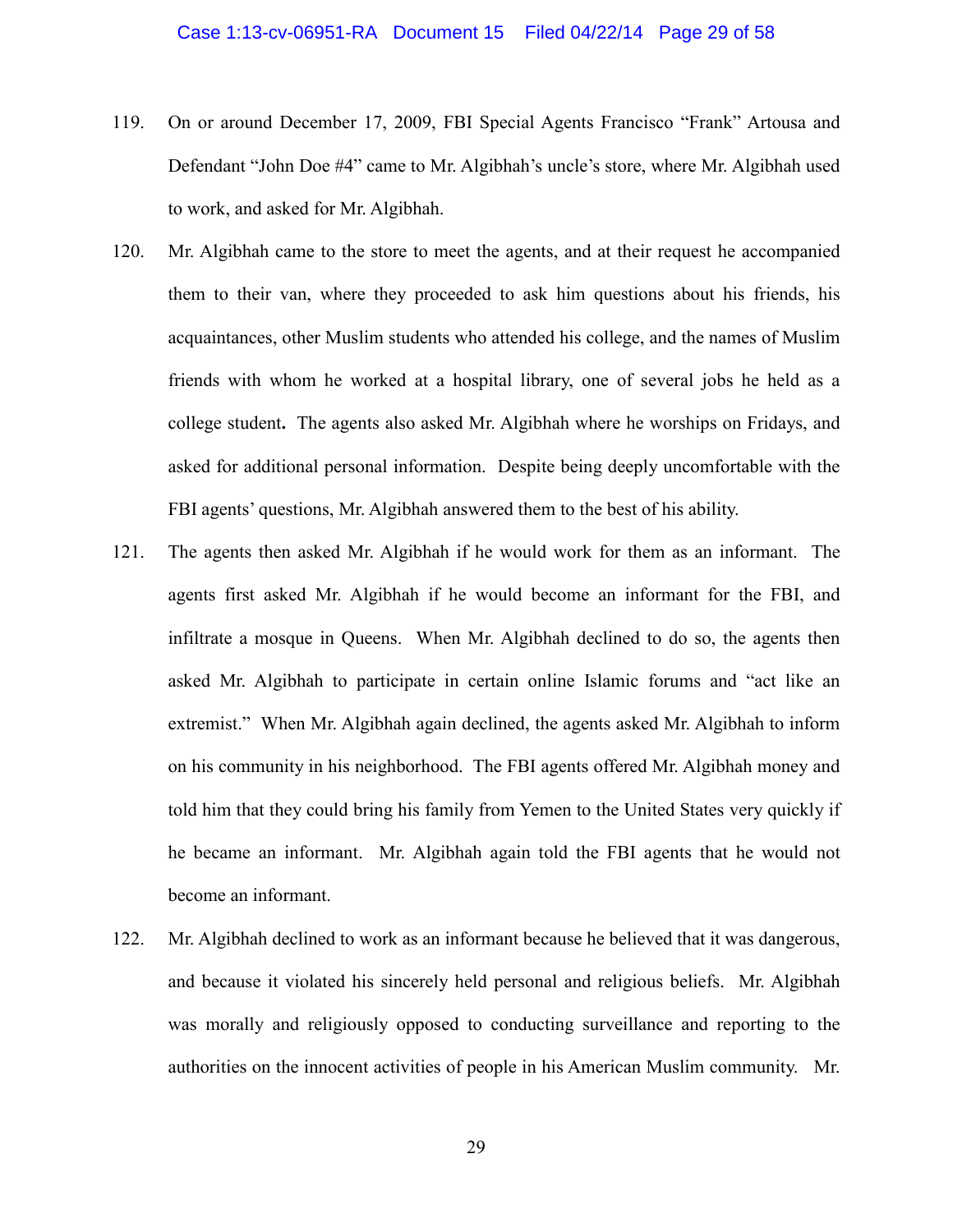#### Case 1:13-cv-06951-RA Document 15 Filed 04/22/14 Page 30 of 58

Algibhah believed that if he agreed to become an informant, he would be expected to engage with his community members in a deceptive manner, monitor, and entrap innocent people, and that those actions would interfere with the relationships he had developed with those community members. The FBI agents placed significant pressure on Mr. Algibhah to violate his sincerely held religious beliefs, substantially burdening his exercise of religion.

- 123. Despite Mr. Algibhah's refusal, Agent Artousa gave Mr. Algibhah his card, and told him to "think about it some more."
- 124. Upon information and belief, Mr. Algibhah was placed on the No Fly List by Agents Artousa and Defendant John Doe #4 at some time after he was first contacted by these FBI agents, because he declined to become an informant against his community and declined to speak or associate further with the agents.
- 125. The first time Mr. Algibhah tried to travel by air after he refused the FBI's efforts to recruit him as an informant, he was denied boarding. On May 4, 2010, Mr. Algibhah learned that he had been placed on the No Fly List when he went to John F. Kennedy International Airport to check in with a travel companion for a flight to Yemen on Emirates Airlines. Mr. Algibhah intended to visit his wife and three daughters in Yemen. At the Emirates Airlines check-in counter, he was denied boarding by airline personnel. Shortly thereafter, numerous government officials came to the check-in area and surrounded him. The officials questioned Mr. Algibhah about his travels to Yemen. Despite Mr. Algibhah's cooperation, and without informing him of any basis for his interrogation, the officials told Mr. Algibhah that he would not be able to board, and directed him to the TRIP complaint process. The person with whom Mr. Algibhah was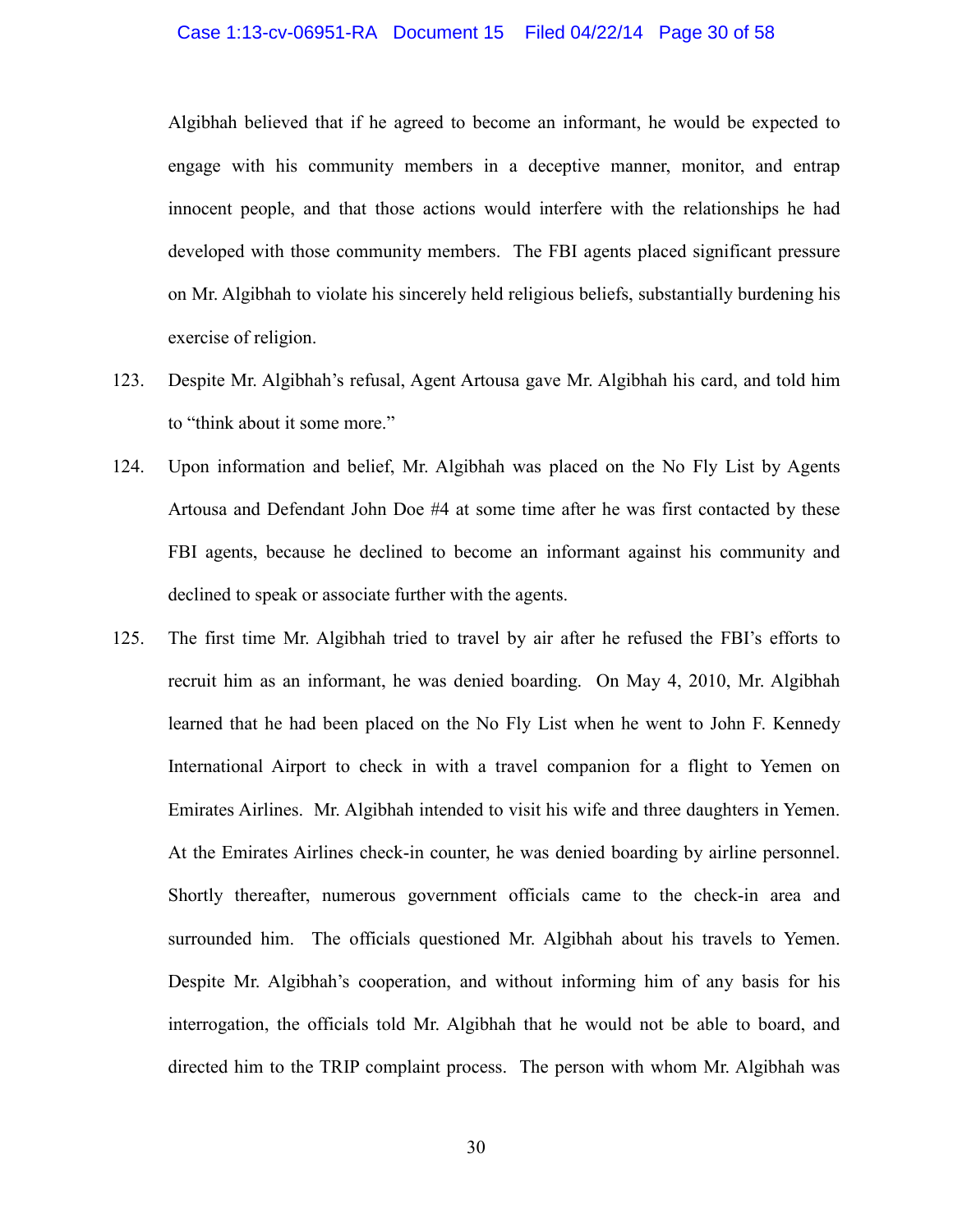#### Case 1:13-cv-06951-RA Document 15 Filed 04/22/14 Page 31 of 58

traveling has since distanced himself from Mr. Algibhah as a direct result of the incident at the airport.

- 126. Shortly after the incident at the airport, Mr. Algibhah filed a TRIP complaint.
- 127. Mr. Algibhah repeatedly followed up with the DHS, calling the designated TRIP hotline several times over the next months. After receiving no response for several months, missing his wife and children, Mr. Algibhah purchased another ticket for a flight to Yemen on Emirates Airlines on September 19, 2010. Again, he was prevented from boarding the flight when he arrived at the airport, and was not provided with any reason.
- 128. DHS responded to Mr. Algibhah's TRIP complaint in a letter dated October 28, 2010. The letter stated that a review has been performed and that "it has been determined that no changes or corrections are warranted at this time." The letter did not provide Mr. Algibhah with any information about whether or not he was on the No Fly List, or what basis existed for such a restriction on his constitutional right to travel.
- 129. On November 12, 2010, Mr. Algibhah submitted a request for the releasable materials upon which his TRIP determination was made in order to enable him to file an appeal.
- 130. After submitting this request, Mr. Algibhah did not hear back from DHS. Mr. Algibhah sent several letters to officials at DHS, but did not receive a response. In January 2012, frustrated by the lack of response from the authorities through the TRIP process and by his continued inability to fly, Mr. Algibhah sought help from his elected representatives. The offices of United States Congressman Jose E. Serrano and Senator Charles Schumer each reached out to the TSA on Mr. Algibhah's behalf. As of the date of this Amended Complaint, Mr. Algibhah has not yet received a response from TRIP regarding his request.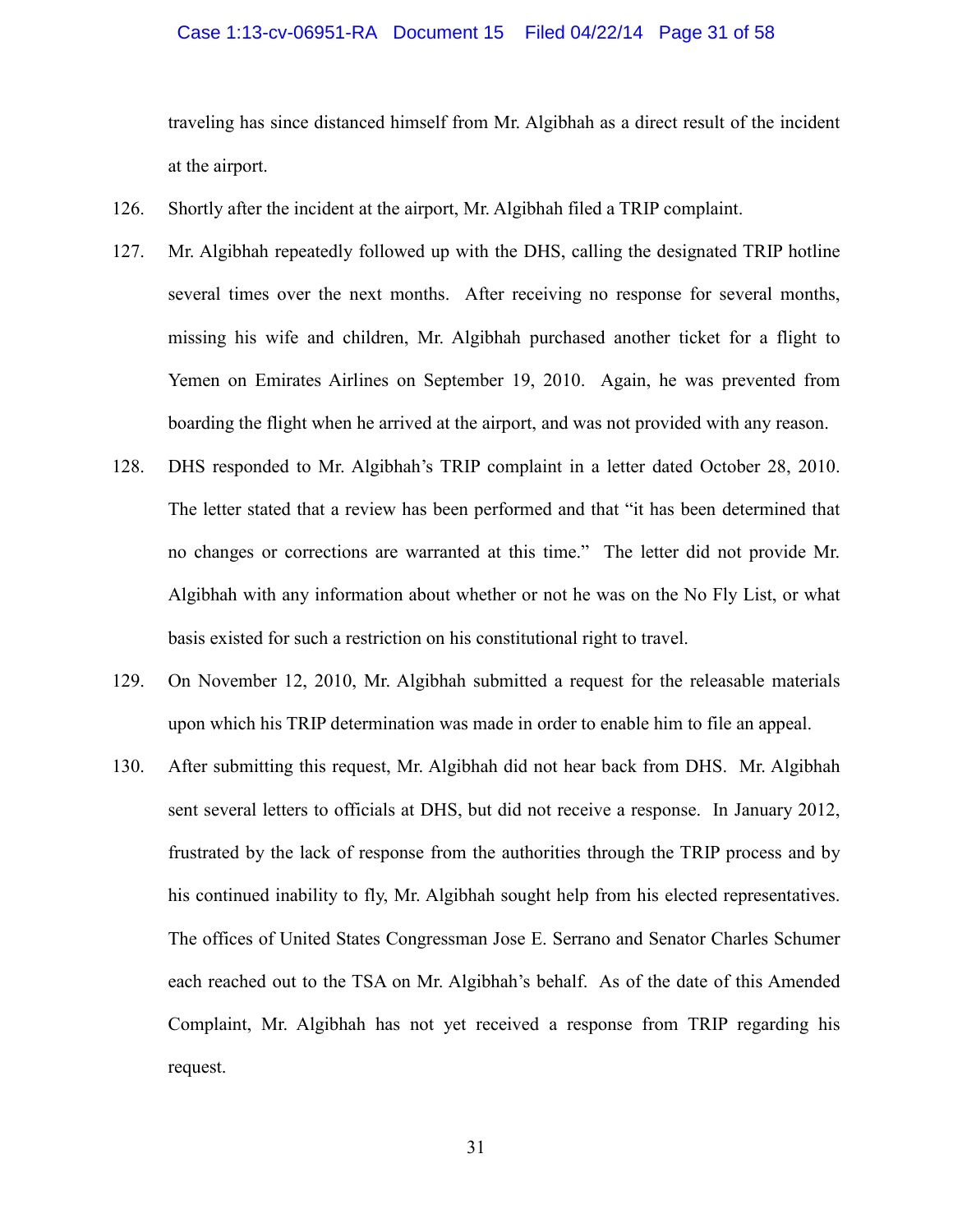- 131. In June 2012, Agent Artousa and a new FBI agent, Defendant "John Doe #5," stopped Mr. Algibhah while he was driving his car told him they wanted to speak with him. Mr. Algibhah told Agent Artousa that after the last time that Agent Artousa questioned him, Mr. Algibhah had been placed on the No Fly List. Agent Artousa denied placing Mr. Algibhah on the No Fly List, but informed Mr. Algibhah that he would take Mr. Algibhah off of the No Fly List in one week's time should their present conversation "go well" and should Mr. Algibhah work for them. John Doe #5 told Mr. Algibhah that "the Congressmen can't do shit for you; we're the only ones who can take you off the list."
- 132. Mr. Algibhah answered the agents' questions because he believed he was required to do so in order to have his name removed from the No Fly List. Agents Artousa and John Doe #5 asked Mr. Algibhah questions about his religious practices, his community, his family, his political beliefs, and the names of websites he visited. They asked him where he went to mosque and asked him about the types of people who go to his mosque. They also asked him specific information, such as whether he knew people from the region of Hadhramut in Yemen.
- 133. After this interrogation, the FBI agents again told Mr. Algibhah that they wanted him to access some Islamic websites for them. They asked for his e-mail address and told him that they would provide him with the names of websites, and that he would need to access them and "act extremist." Mr. Algibhah understood these requests to be conditions that he needed to satisfy to have his name removed from the No Fly List.
- 134. In order to end the lengthy and intimidating interaction with the FBI agents, Mr. Algibhah told the agents that he needed time to consider their request that he work as an informant. Mr. Algibhah did not want to become an informant, but in the hope of being removed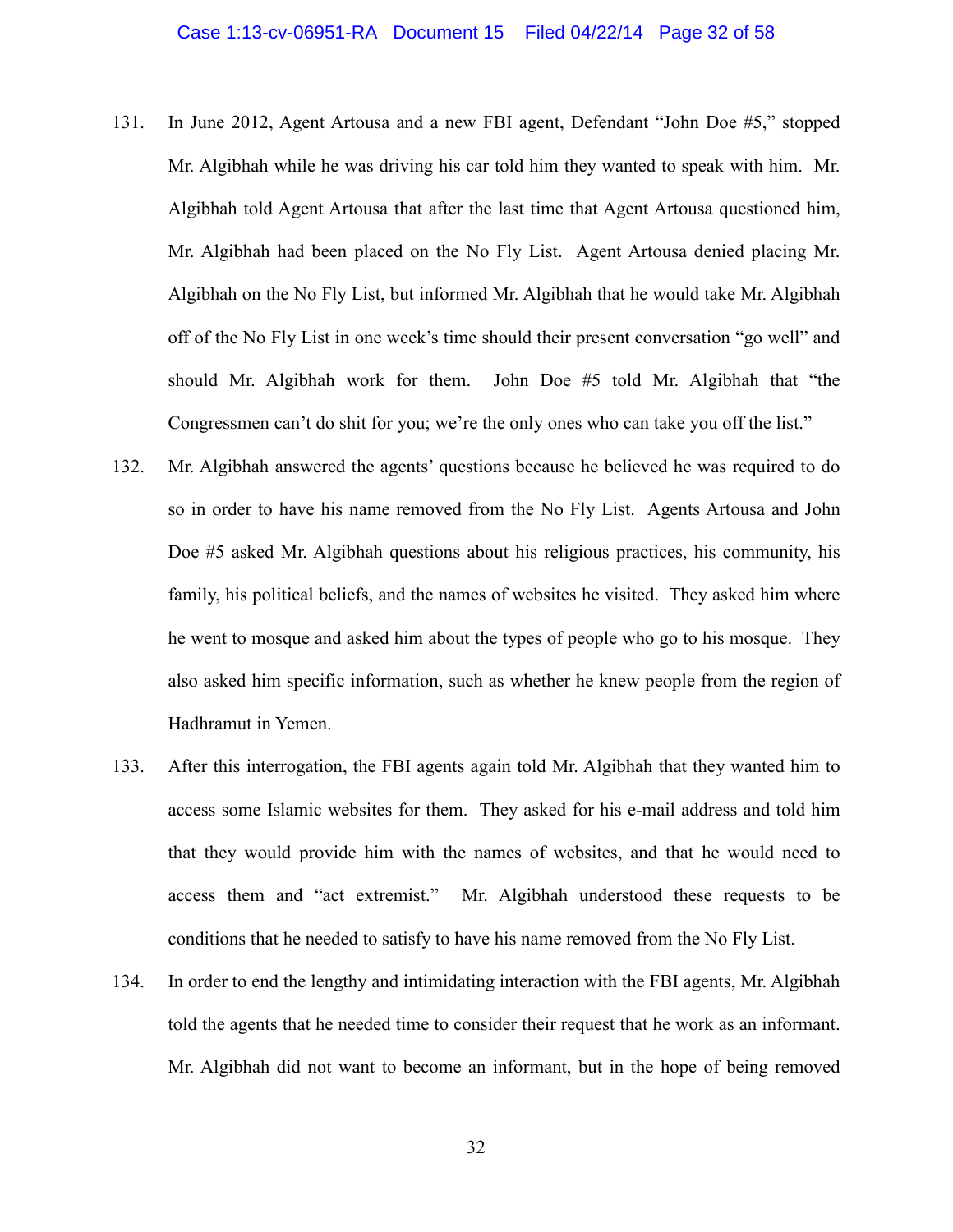#### Case 1:13-cv-06951-RA Document 15 Filed 04/22/14 Page 33 of 58

from the No Fly List, he assured the agents that he would work for them as soon as they took him off the No Fly List. Agent Artousa responded that he "didn't need to worry," removing his name would only take one week. Approximately ten days later, Agent Artousa called Mr. Algibhah and told him that he was working on removing Mr. Algibhah's name from the No Fly List, but that it would take a month or more to do so and that he would have to meet with Mr. Algibhah one more time. Agent Artousa reiterated that it would be very helpful if Mr. Algibhah decided to become an informant. Agent Artousa also told Mr. Algibhah that only the FBI could remove his name from the No Fly List. Mr. Algibhah told Agent Artousa to call before he came, but Agent Artousa neither called nor ever came.

- 135. Mr. Algibhah was not and is not a "known or suspected terrorist" or a potential or actual threat to civil aviation. The Special Agent Defendants who dealt with Mr. Algibhah, including Artousa and John Doe #5, had no basis to believe that Mr. Algibhah was a "known or suspected terrorist" or potential or actual threat to civil aviation. Had Mr. Algibhah actually presented a threat to aviation safety, Agents Artousa and John Doe #5 would not, and could not, have offered to remove Mr. Algibhah from the List merely in exchange for his willingness to become an informant. Yet, knowing that Mr. Algibhah was wrongfully placed on the No Fly List, Agents Artousa and Defendant John Doe #5, kept him on the No Fly List to retaliate against Mr. Algibhah's exercise of his constitutionally protected rights and to coerce him into becoming an informant.
- 136. After this third attempt by the FBI agents to use the No Fly List to coerce him into becoming an informant, Mr. Algibhah retained legal counsel in late June 2012. His counsel spoke to Agent Artousa that month, who confirmed that the FBI could be "of

33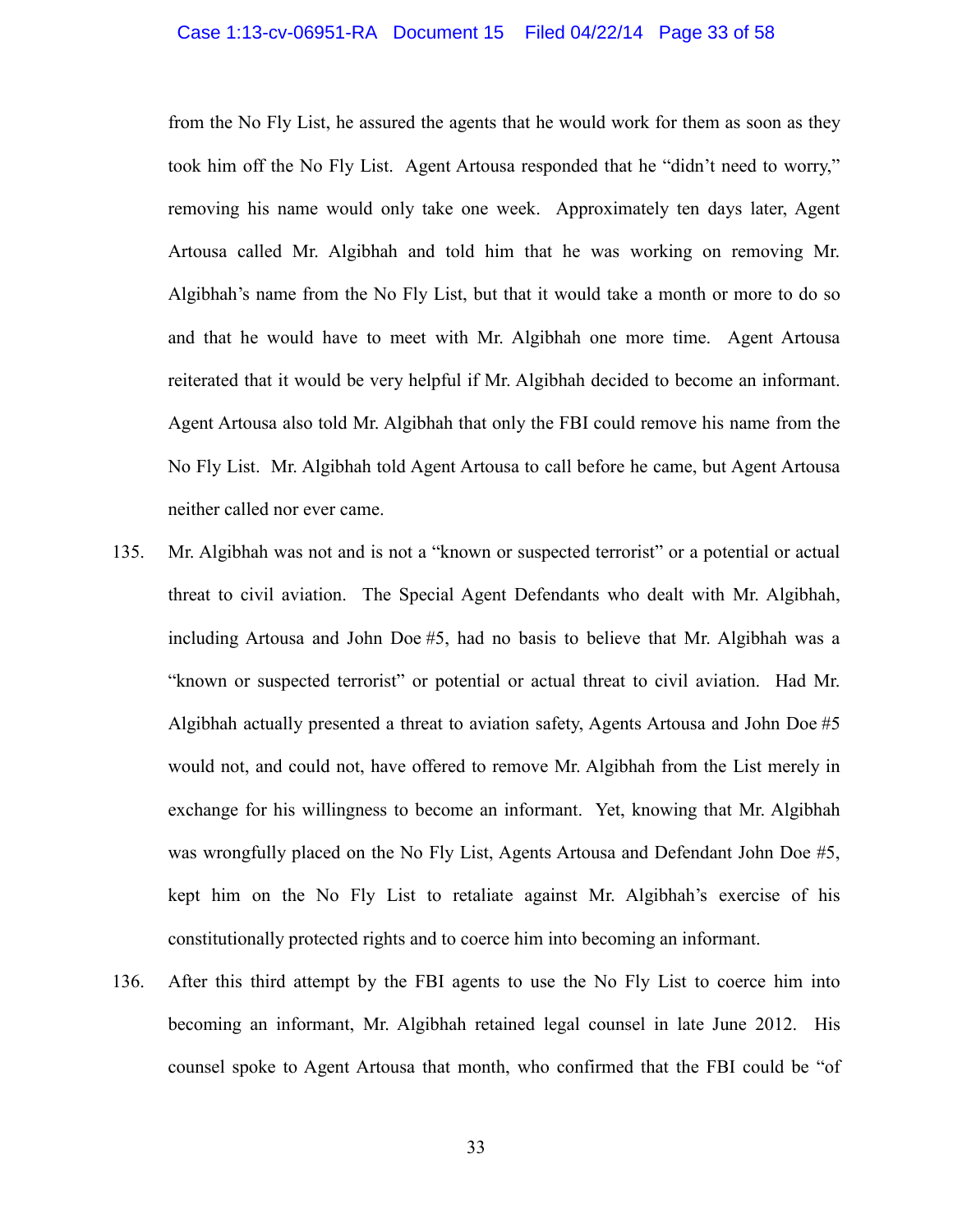#### Case 1:13-cv-06951-RA Document 15 Filed 04/22/14 Page 34 of 58

assistance" in removing Mr. Algibhah from the No Fly List, and mentioned again that he wanted Mr. Algibhah to go on Islamic websites, looking for "radical, extremist types of discussions," and "perhaps more aggressive information gathering."

- 137. On or about August 28, 2012, Mr. Algibhah's neighbor was visited by the FBI and asked about Mr. Algibhah. FBI agents also went to two stores in his neighborhood asking about Mr. Algibhah.
- 138. In November 2012, Mr. Algibhah, through his counsel, informed Agent Artousa that he would only speak with the FBI on the condition that he be removed from the No Fly List and allowed to travel to Yemen. In response, Agent Artousa said that he would speak with his supervisors to look into this possibility and would inform Mr. Algibhah's counsel of their response.
- 139. FBI Agent Artousa did not immediately respond to Mr. Algibhah's request via his counsel. Mr. Algibhah did not hear from the FBI for approximately six to seven months. On or about May 29, 2013, Agent Artousa again reached out to Mr. Algibhah, telling him that Agent Artousa was still interested in helping Mr. Algibhah get off the No Fly List and that he wanted to meet with him. Mr. Algibhah told Agent Artousa that he should contact Mr. Algibhah's counsel about the matter.
- 140. That same day, Mr. Algibhah's counsel reached out to Agent Artousa, who informed counsel that he was simply reaching out to Mr. Algibhah to "touch base" regarding the matters he had previously discussed with him. Agent Artousa stated he was still interested in speaking with Mr. Algibhah. Counsel asked Agent Artousa whether there were any developments on Mr. Algibhah's case that triggered this renewed attempt at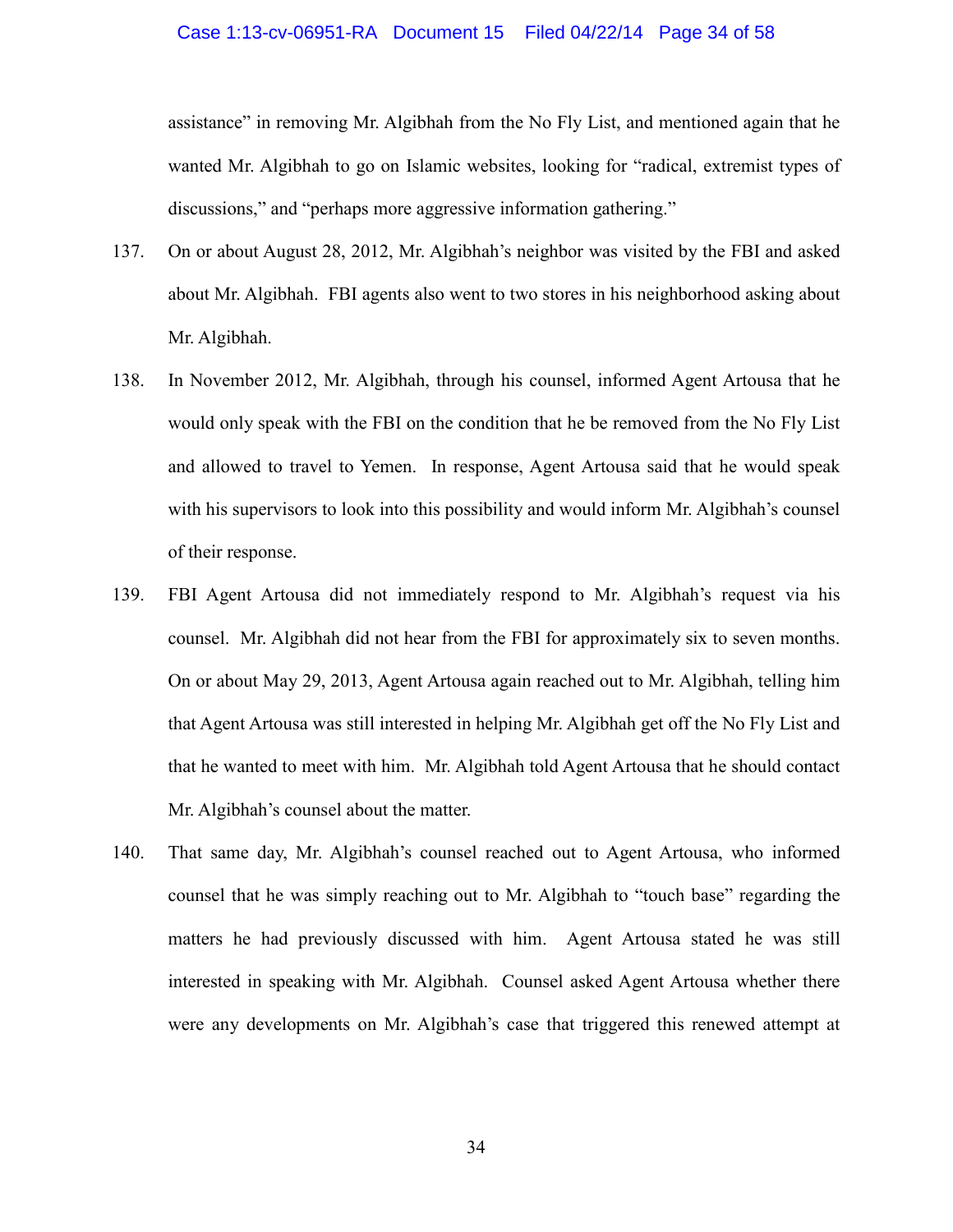#### Case 1:13-cv-06951-RA Document 15 Filed 04/22/14 Page 35 of 58

questioning. The agent replied that there was none, reiterating that Mr. Algibhah was not in any trouble, and that he was trying to bring the matter to a conclusion.

- 141. Mr. Algibhah has not heard from Agent Artousa since. Mr. Algibhah believes that he remains on the No Fly List.
- 142. On multiple occasions over the course of the past few years, Mr. Algibhah's American Muslim relatives and acquaintances have reported to him that they have been approached by government agents, including FBI agents, at their places of work or at the airport, and extensively questioned about Mr. Algibhah. This has caused Mr. Algibhah to be viewed in his community as someone targeted by law enforcement, resulting in his alienation, stigmatization, and loss of employment. Since the FBI's attempts to recruit Mr. Algibhah as an informant, members of Mr. Algibhah's community have taken to distancing themselves from him. In turn, Mr. Algibhah has also distanced himself from Muslim organizations, from his mosque and from many in his community. He no longer speaks with people in his mosque or his community because he is worried that they will report what he says to the FBI.
- 143. Mr. Algibhah, who is very close to his daughters and wife, typically visited them in Yemen at least once every year. Mr. Algibhah has not seen his family since April or May 2009, the last time he was able to travel to Yemen successfully. He has attempted to fly to Yemen two times since then, and has been denied boarding each time. Upon information and belief, Mr. Algibhah remains on the No Fly List.
- 144. Mr. Algibhah's placement on the No Fly List has caused him severe emotional distress. Mr. Algibhah has also suffered economic loss because of his placement on the No Fly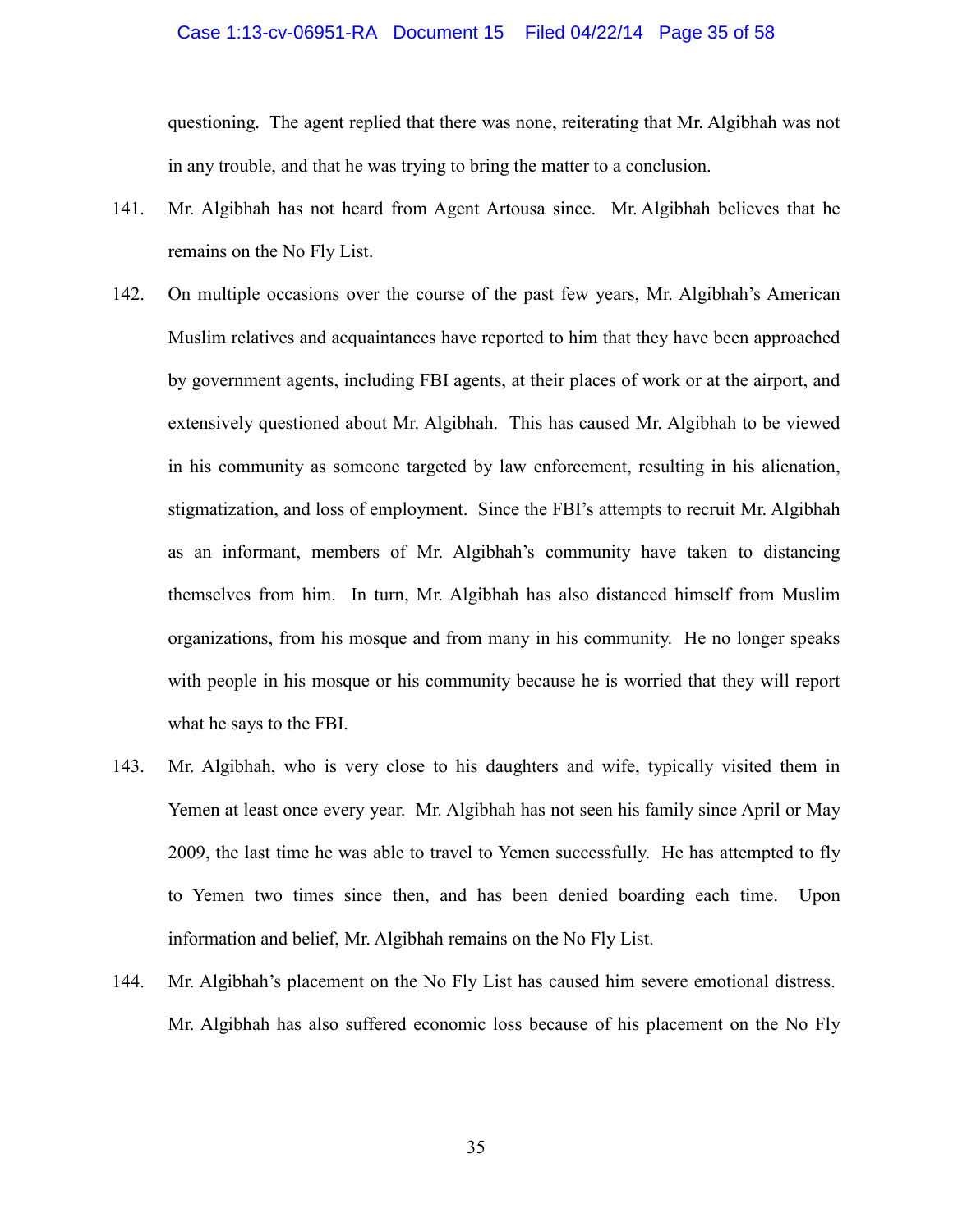List, including but not limited to loss of income and expenses and fees related to the purchase of airline tickets.

#### **Plaintiff Naveed Shinwari**

- 145. Plaintiff Naveed Shinwari is a lawful permanent resident of the United States and has lived in the United States since 1998, when he was 14 years old. He currently lives in West Haven, Connecticut. Mr. Shinwari has been married since January 2012. His wife resides in Afghanistan. Mr. Shinwari earned a Bachelor of Science degree from Southern Connecticut State University in Public Health in May 2008. He has worked for a temp agency, placed on assignment in North Haven, Connecticut, since April 2013. Mr. Shinwari has never been convicted of a crime or arrested. Mr. Shinwari does not pose, has never posed, and has never been accused of posing, a threat to aviation safety.
- 146. On February 26, 2012, after getting married in Afghanistan, Mr. Shinwari was traveling with his mother, who is a United States citizen, back home to the United States. They flew from Kabul, Afghanistan to Dubai, United Arab Emirates en route to Omaha, Nebraska, where they were residing at the time. They flew from Kabul to Dubai but were then prevented from boarding their connecting Emirates Airlines flight to Houston, Texas. Airport security officials confiscated Mr. Shinwari's Afghan passport and instructed him to wait in the terminal. After several hours of waiting, airport security officials returned the passport and told Mr. Shinwari that he needed to visit the United States embassy before he would be allowed to fly.
- 147. That night, after Mr. Shinwari and his mother obtained temporary visas to stay in the United Arab Emirates and checked into a Dubai hotel, Mr. Shinwari received a phone call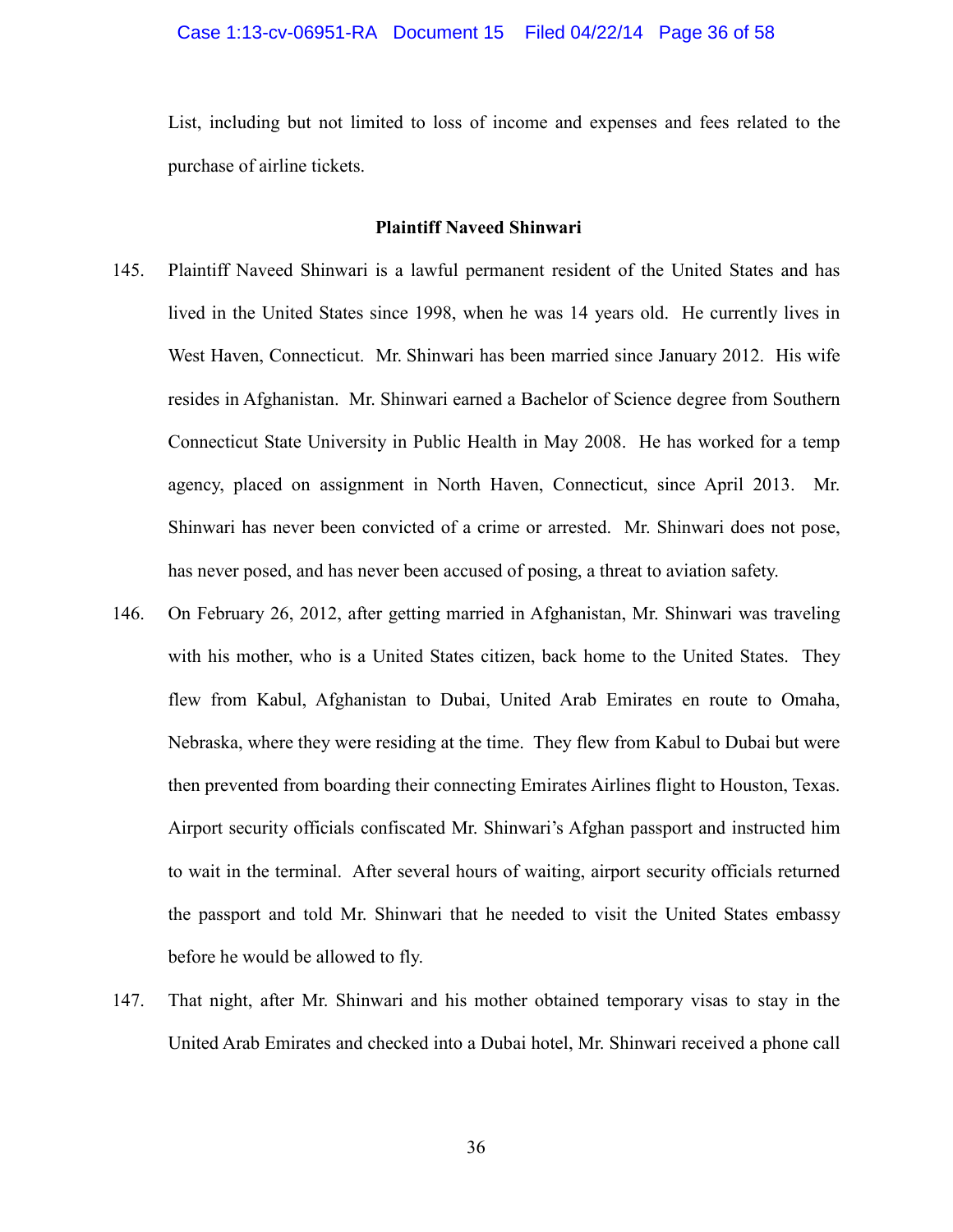#### Case 1:13-cv-06951-RA Document 15 Filed 04/22/14 Page 37 of 58

from FBI Special Agent Steven LNU. Agent Steven LNU told Mr. Shinwari to meet him the next day at the United States consulate in Dubai.

- 148. The next day, February 27, 2012, Mr. Shinwari went to the consulate. When he arrived, Agent Steven LNU and FBI Special Agent John C. Harley III took Mr. Shinwari into an interrogation room, and instructed Mr. Shinwari to "tell [them] everything." Mr. Shinwari replied he had no idea why he had been prevented from flying. Agents Harley and Steven LNU proceeded to interrogate Mr. Shinwari for three to four hours. Agents Harley and Steven LNU asked Mr. Shinwari whether he had associated with any "bad guys" while in Afghanistan, whether he had visited any training camps, where he had stayed during his trip, and whether he had traveled to Pakistan. The agents also asked Mr. Shinwari about his religious activities, including which mosque he attends, and more general questions about his origin and background. During the interrogation, the agents sometimes used language that Mr. Shinwari found threatening, and at times Mr. Shinwari felt coerced to speak. Believing that he had to provide the agents information in order to return to the United States, Mr. Shinwari answered all of the agents' questions. Mr. Shinwari provided documents to Agents Harley and Steven LNU, including his driver's license and other identification papers, which the agents photocopied.
- 149. At several points during the interrogation, Agents Harley and Steven LNU asked Mr. Shinwari to take a lie detector test. They said that if he took the test, it would help him to be able to return home to the United States. Mr. Shinwari declined to take the test, believing he had already been truthful in his answers.
- 150. At the end of the interrogation, Agents Harley and Steven LNU said they needed to confer with "higher-ups in [Washington] D.C." before allowing Mr. Shinwari to fly back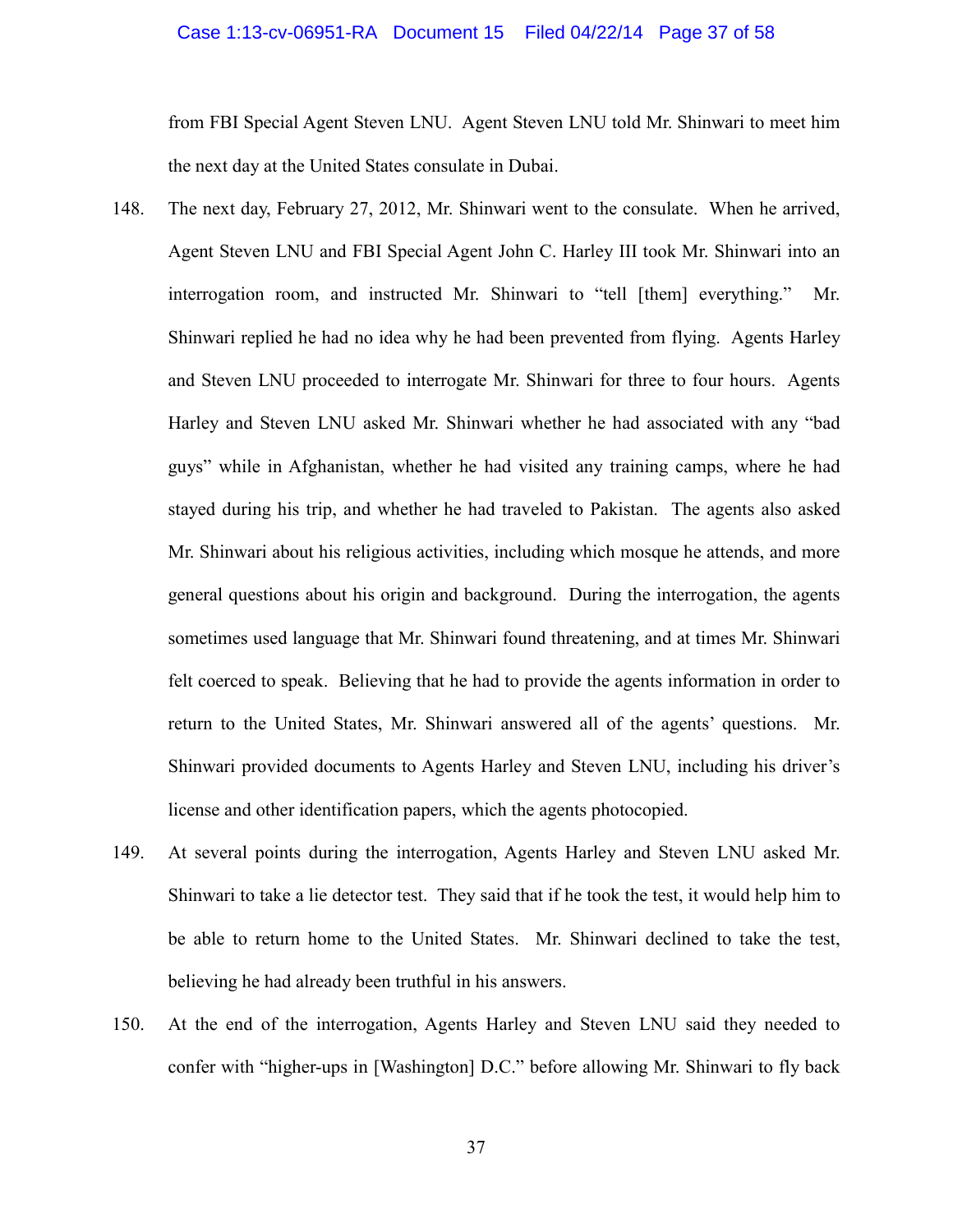#### Case 1:13-cv-06951-RA Document 15 Filed 04/22/14 Page 38 of 58

to the United States. Mr. Shinwari returned to his hotel, where he faxed and e-mailed the agents several more documents that they had requested, including his marriage certificate, information about the group of people with whom he had traveled, and the locations where he stayed during his trip to Afghanistan.

- 151. Mr. Shinwari and his mother waited in Dubai for two more days, not knowing if they would be permitted to return home. Finally, on February 29, 2012, Agent Harley emailed Mr. Shinwari to inform him that they had received the "go-ahead" for him to fly home to the United States, but only if he flew on a United States-based airline. That day, Mr. Shinwari was able to purchase a ticket and, on March 1, 2012, he boarded an American Airlines flight from Dubai to the United States with his mother.
- 152. When Mr. Shinwari and his mother arrived at Dulles International Airport, in Virginia, United States Customs and Border Protection agents thoroughly searched his bags and belongings. Following this additional screening, two FBI special agents from the FBI's Omaha field office—Michael LNU and Gregg Grossoehmig—approached Mr. Shinwari at Dulles International Airport and escorted him to an interrogation room.
- 153. Mr. Shinwari was then subjected to additional interrogation. Agents Michael LNU and Grossoehmig interrogated Mr. Shinwari for two hours at Dulles. The FBI agents asked Mr. Shinwari substantially the same questions that he was asked in Dubai by Agents Harley and Steven LNU. Specifically, Agents Michael LNU and Grossoehmig said that they wanted to "verify" everything that he told Agents Harley and Steven LNU in Dubai. The agents told Mr. Shinwari that FBI agents would visit him when he returned to Omaha.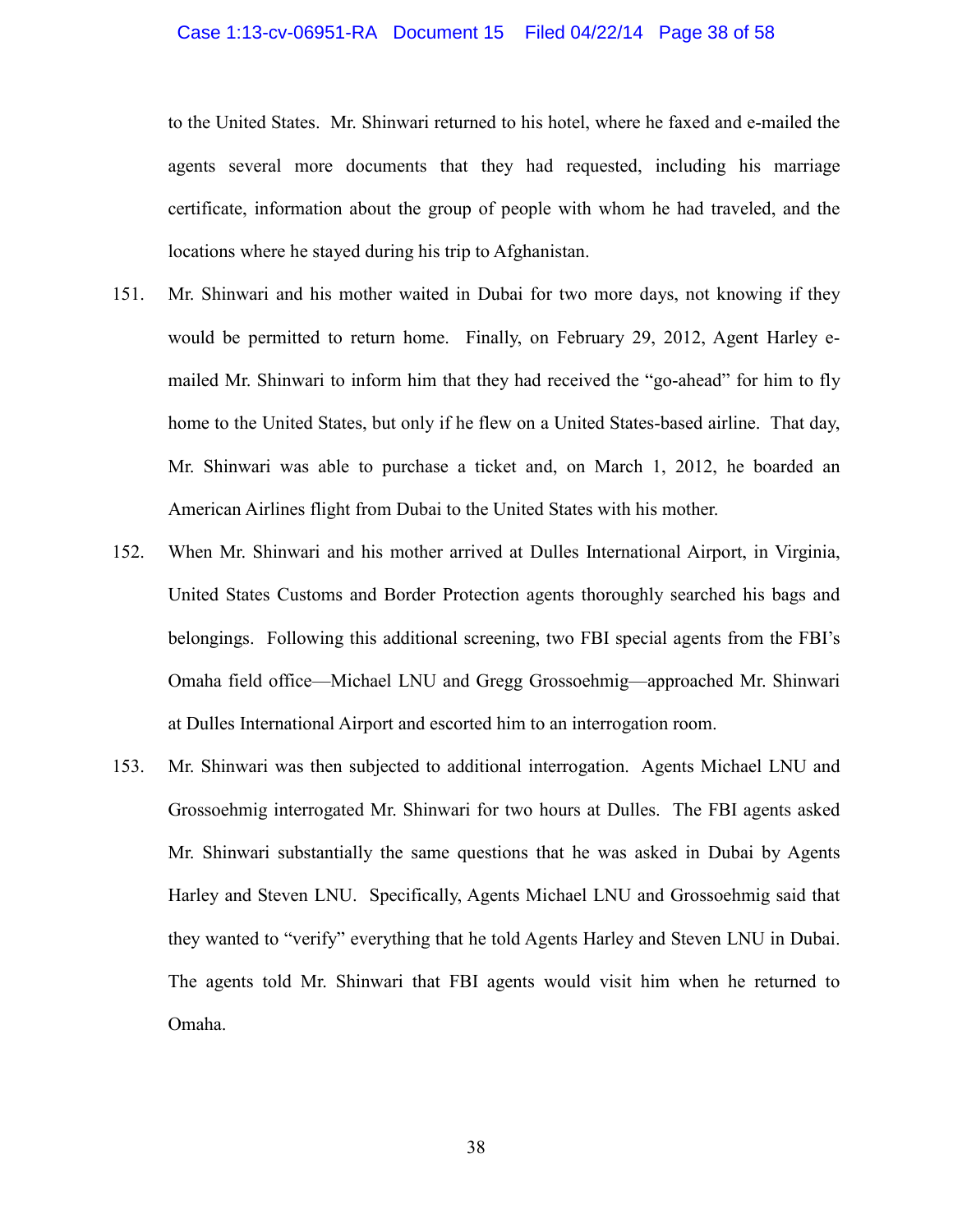#### Case 1:13-cv-06951-RA Document 15 Filed 04/22/14 Page 39 of 58

- 154. As a result of these interrogations by Agents Harley, Steven LNU, Michael LNU and Gregg Grossoehmig, Mr. Shinwari and his mother arrived in Omaha on March 2, 2012, six days later than expected, having missed the flights for which they had paid. Mr. Shinwari has not been reimbursed for the cost of booking these additional flights.
- 155. Approximately one week after he returned home to Omaha, Agent Michael LNU, the same agent who interrogated Mr. Shinwari at Dulles International Airport, and FBI Special Agent John Doe #6, appeared at Mr. Shinwari's home. Over the course of an hour, they subjected him to questions similar to the ones posed in his prior interrogations. Mr. Shinwari truthfully answered these questions again.
- 156. In addition to questioning Mr. Shinwari, Agents Michael LNU and John Doe #6 said that they knew Mr. Shinwari was unemployed and would pay him if he became an informant for the FBI. Mr. Shinwari understood from the context of the questioning that the agents wanted him to inform on the American Muslim community in Omaha, American Muslim communities in other parts of the United States, and Muslims in other countries. Mr. Shinwari told the agents that he would not act as an informant.
- 157. Mr. Shinwari declined to work as an informant because he believed that it was dangerous, and because it violated his sincerely held personal and religious beliefs. Mr. Shinwari was morally and religiously opposed to conducting surveillance and reporting to the authorities on the innocent activities of people in his American Muslim community. Mr. Shinwari believed that if he agreed to become an informant, he would be expected to engage with his community members in a deceptive manner, monitor, and entrap innocent people, and that those actions would interfere with the relationships he had developed with those community members. The FBI agents placed significant pressure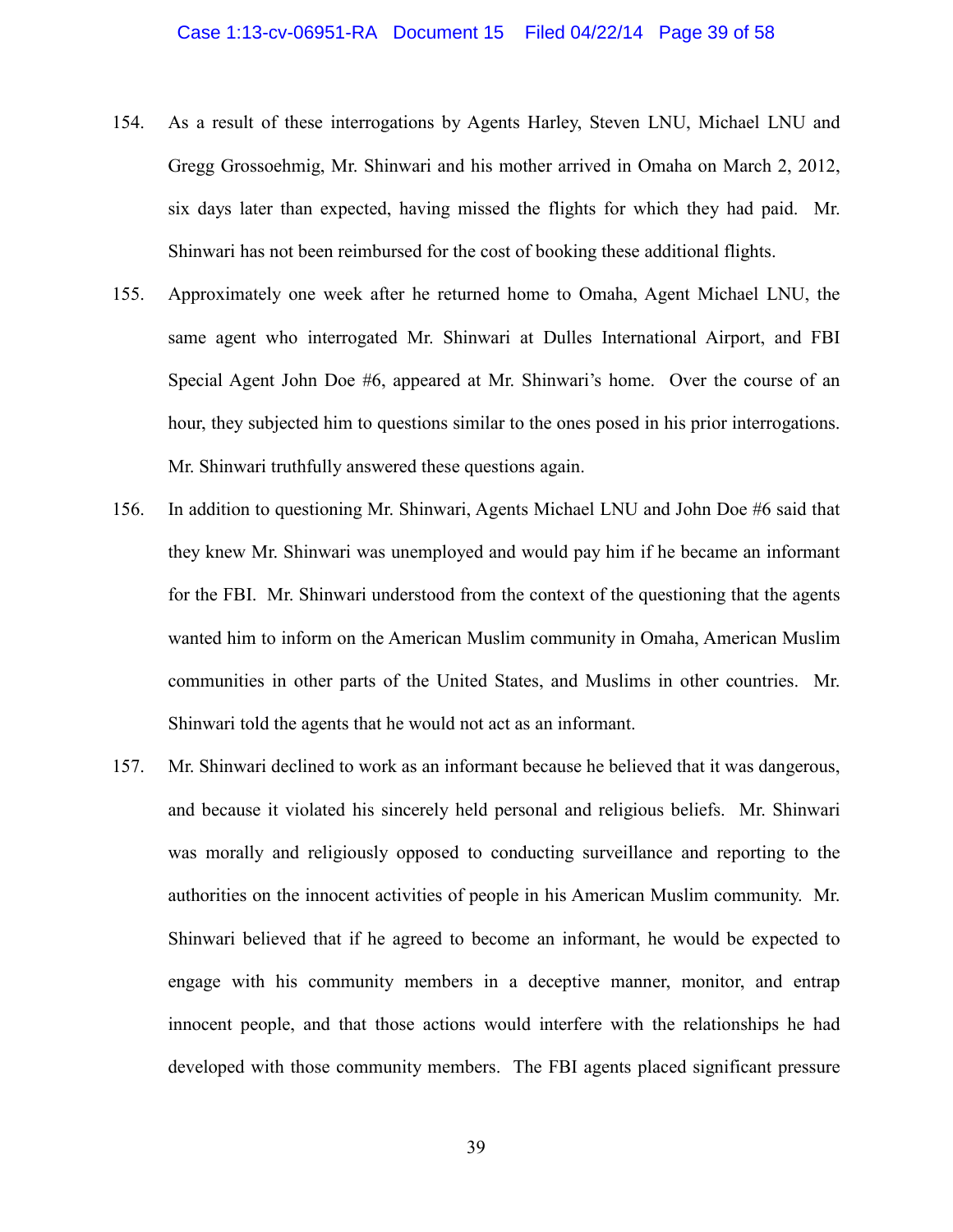#### Case 1:13-cv-06951-RA Document 15 Filed 04/22/14 Page 40 of 58

on Mr. Shinwari to violate his sincerely held religious beliefs, substantially burdening his exercise of religion.

- 158. On March 11, 2012, Mr. Shinwari attempted to obtain a boarding pass at Eppley Airfield for a flight from Omaha to Orlando, where he had obtained a temporary job, but was told by an airline agent that his ticket could not be processed. Police officers then approached Mr. Shinwari while he was standing at the ticket counter and told him that he was on the No Fly List. The officers then escorted Mr. Shinwari out of the airport.
- 159. Upon information and belief, Mr. Shinwari was placed and/or maintained on the No Fly List because he refused the FBI's requests to work as an informant for them against members of his community.
- 160. Mr. Shinwari's placement on the No Fly List greatly distressed him and upended his life. Mr. Shinwari was unable to take the job in Orlando, and consequently was unable to pay his bills. In addition, Mr. Shinwari's placement on the No Fly List meant that he could no longer visit his wife and extended family—grandparents, seven uncles, six aunts, cousins, and in-laws—in Afghanistan, nor his father, who suffers from heart disease, in Virginia.
- 161. On March 12, 2012, Mr. Shinwari sent an e-mail to Agent Harley seeking help in getting removed from the No Fly List. Agent Harley did not respond. The following day, March 13, 2012, Agents Michael LNU and John Doe #6 again visited Mr. Shinwari at his home in Omaha. Mr. Shinwari again understood the FBI agents to be asking him to become a confidential FBI informant, and again offering him financial compensation. Agents Michael LNU and John Doe #6 also offered to "help" Mr. Shinwari if he agreed to become an informant, stating in words or substance: "The more you help us, the more we can help you." Mr. Shinwari understood the agents were suggesting that, in exchange for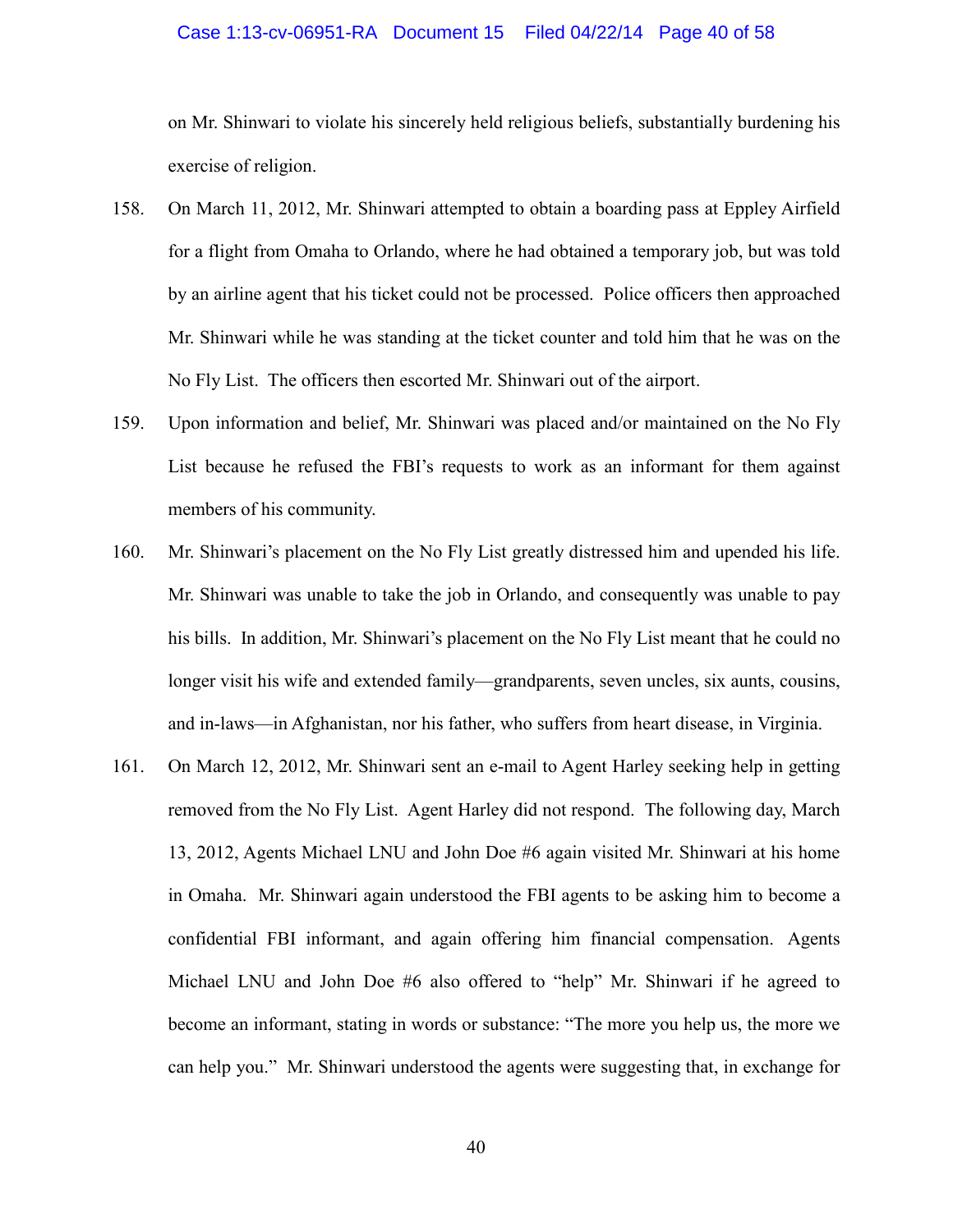#### Case 1:13-cv-06951-RA Document 15 Filed 04/22/14 Page 41 of 58

agreeing to become an informant, they would remove him from the No Fly List. Despite being mired in financial difficulties and wanting to be removed from the No Fly List, Mr. Shinwari would not agree to become an informant. He told the agents that he believed becoming an informant would put his family in danger. Mr. Shinwari also told the agents that if he had any knowledge about dangerous individuals, he would report that to the FBI and did not need any financial incentives to do so.

- 162. Following this encounter, Mr. Shinwari contacted counsel in Omaha for help in getting off of the No Fly List. On or about March 21, 2012, Mr. Shinwari and his counsel met with Special Agent in Charge Weysan Dun and Assistant Special Agent in Charge James C. Langenberg at the FBI's Omaha Division.
- 163. Agents Dun and Langenberg began the meeting by asking Mr. Shinwari to think about the reasons why he may have been placed on a watch list. Mr. Shinwari said that he did not know. The agents then asked Mr. Shinwari about videos of religious sermons that he had watched on the internet. Mr. Shinwari responded that he watched the videos to educate himself about his faith.
- 164. Following this line of questioning, Agents Dun and Langenberg refused to confirm or deny his No Fly List status but told him that he could potentially get a one-time waiver to travel in an emergency. Mr. Shinwari believed the agents offered him the waiver in exchange for all of the information he had provided them about himself. Mr. Shinwari believed the offer of a waiver was provided as a "reward" for his agreement to submit to questioning and to encourage him to provide more information.
- 165. On March 18, 2013, Mr. Shinwari sent Agent Langenberg an e-mail asking about whether he could obtain a waiver to fly to Afghanistan. Agent Langenberg never replied.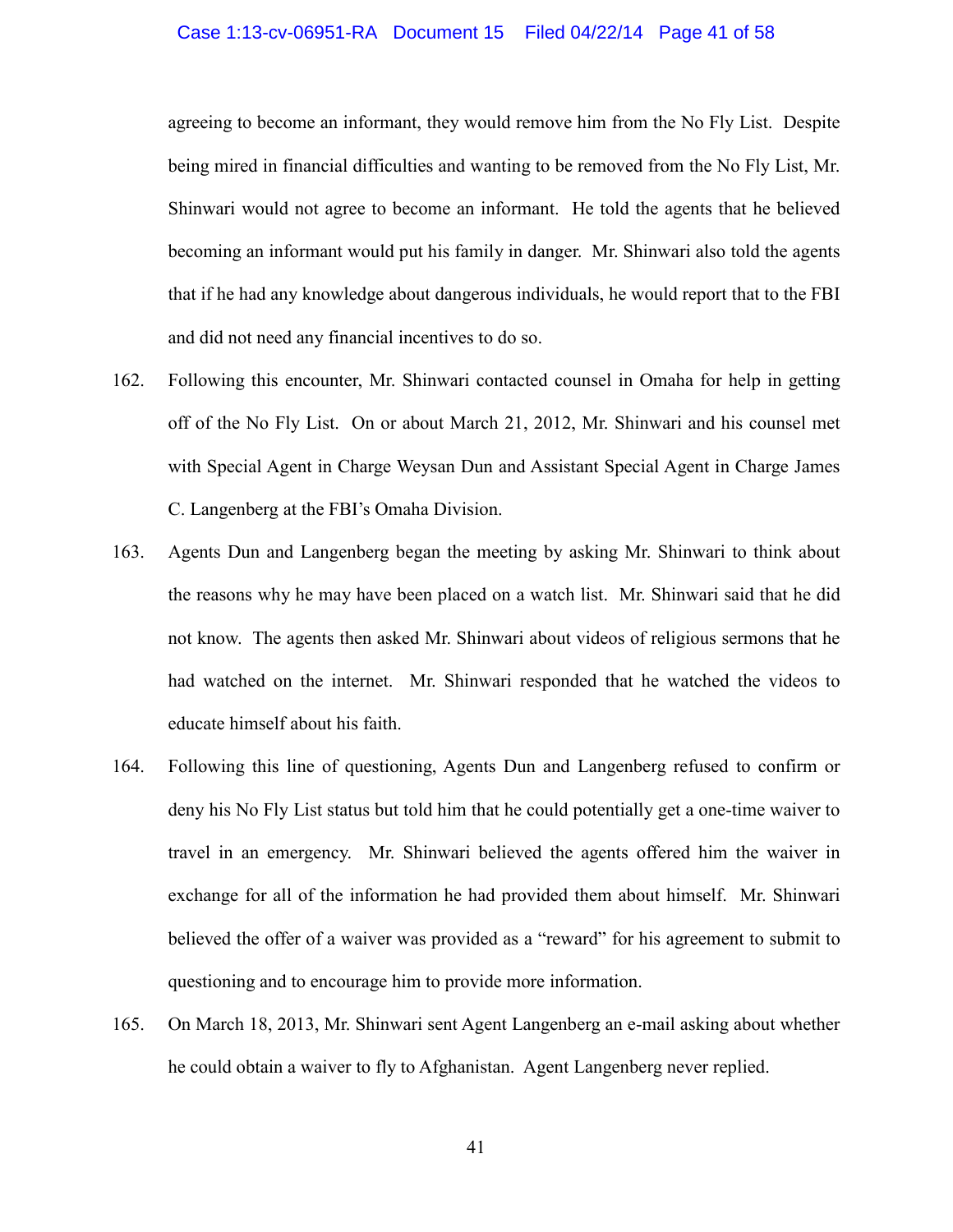- 166. Mr. Shinwari was not and is not a "known or suspected terrorist" or a potential or actual threat to civil aviation. The Special Agents who dealt with Mr. Shinwari had no basis to believe that Mr. Shinwari was a "known or suspected terrorist" or potential or actual threat to civil aviation. Had Mr. Shinwari actually presented a threat to aviation safety, Agents Michael LNU and John Doe #6 would not, and could not, have offered to remove Mr. Shinwari from the List merely in exchange for his willingness to become an informant. Yet, knowing that Mr. Shinwari was wrongfully placed on the No Fly List, the Special Agents who interacted with Mr. Shinwari kept him on the No Fly List in order to retaliate against Mr. Shinwari's exercise of his constitutionally protected rights and to coerce him into becoming an informant.
- 167. Mr. Shinwari filed a TRIP complaint on February 26, 2012. DHS responded to Mr. Shinwari's TRIP complaint almost fifteen months later in a letter dated June 4, 2013. The letter did not confirm that Mr. Shinwari was on the No Fly List, nor did it offer any justification for Mr. Shinwari's placement on the No Fly List. The letter stated, in part, that "no changes or corrections are warranted at this time."
- 168. Mr. Shinwari filed a second TRIP complaint on December 9, 2013. DHS responded to Mr. Shinwari's TRIP complaint in a letter dated December 24, 2013. The letter stated, in part, that Mr. Shinwari's experience "was most likely caused by a misidentification against a government record or by random selection," and that the United States government had "made updates" to its records. The DHS letter did not state whether Mr. Shinwari had been removed from the No Fly List or whether he would now be permitted to board flights. DHS's letter offered no clarification on whether he had been granted a temporary waiver permitting his travel on only a single occasion.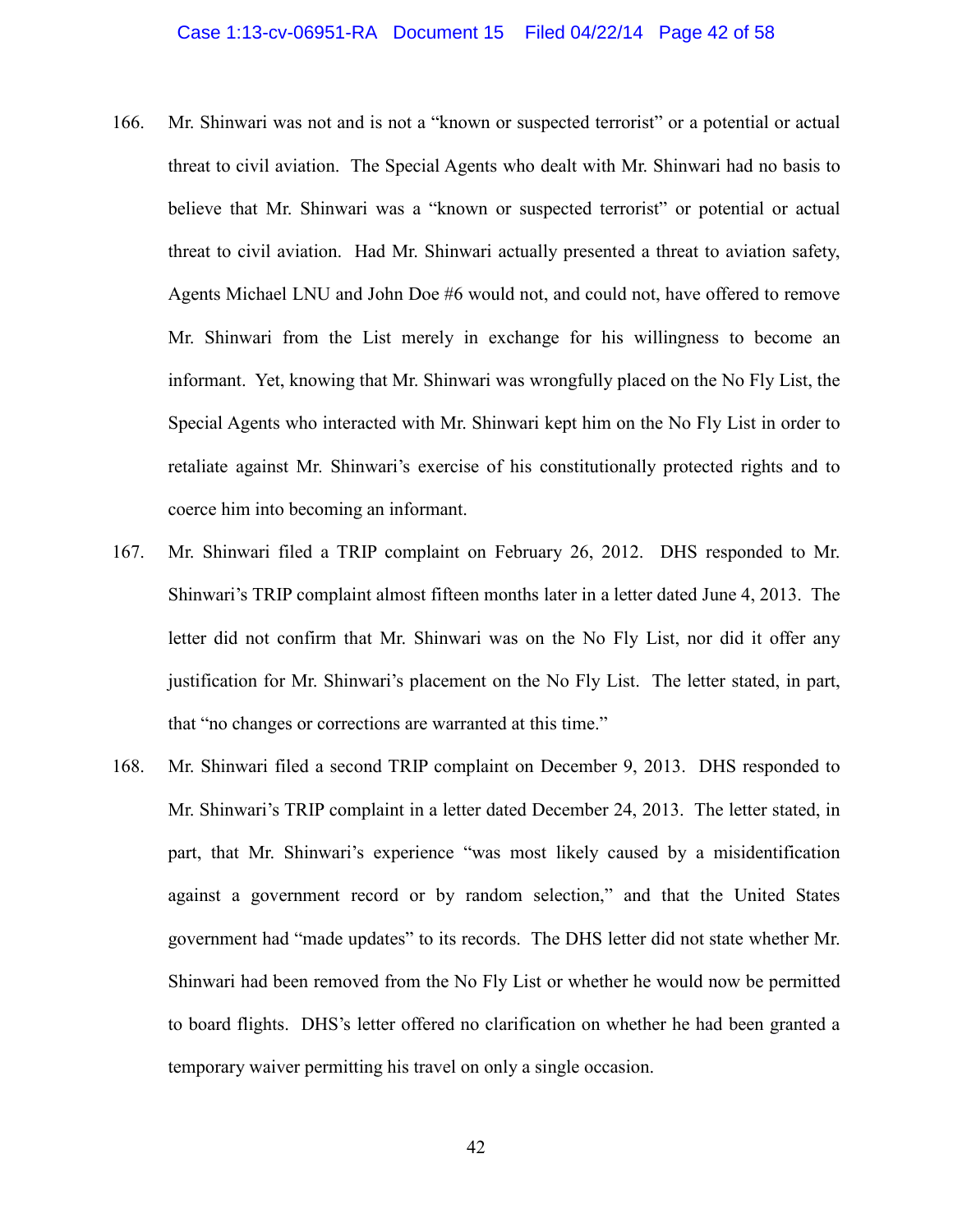- 169. On March 19, 2014, for the first time since returning to the United States from Kabul, Afghanistan in March 2012, Mr. Shinwari was able to board a flight, and he flew from Hartford, Connecticut to Omaha, Nebraska and returned on March 31. This is the first time Mr. Shinwari had attempted to fly since being denied a boarding pass on March 11, 2012. Mr. Shinwari does not know whether he remains on the No Fly List and he fears further harassment and retaliation by government agents. Absent confirmation that he has been removed from the No Fly List, Mr. Shinwari believes that his name remains on it.
- 170. Mr. Shinwari's placement on the No Fly List prevented him from visiting his wife, grandparents, uncle and extended family in Afghanistan since February 2012, causing him great personal distress and emotional trauma. Mr. Shinwari's placement on the List also made it difficult for him to travel to Virginia to visit his father, who suffers from heart disease. Finally, his placement on the No Fly List prevented Mr. Shinwari from obtaining employment in Orlando.
- 171. Mr. Shinwari suffered economic loss because of his placement on the No Fly List, including but not limited to the loss of expected employment income from his job in Orlando, and approximately \$4,000 in expenses and fees related to the purchase of airline tickets and booking of hotel rooms. In addition, because of the harassment and retaliation he has suffered at the hands of government agents, Mr. Shinwari is reluctant to attend religious services, attending his local mosque less frequently, and to share his religious and political views with others.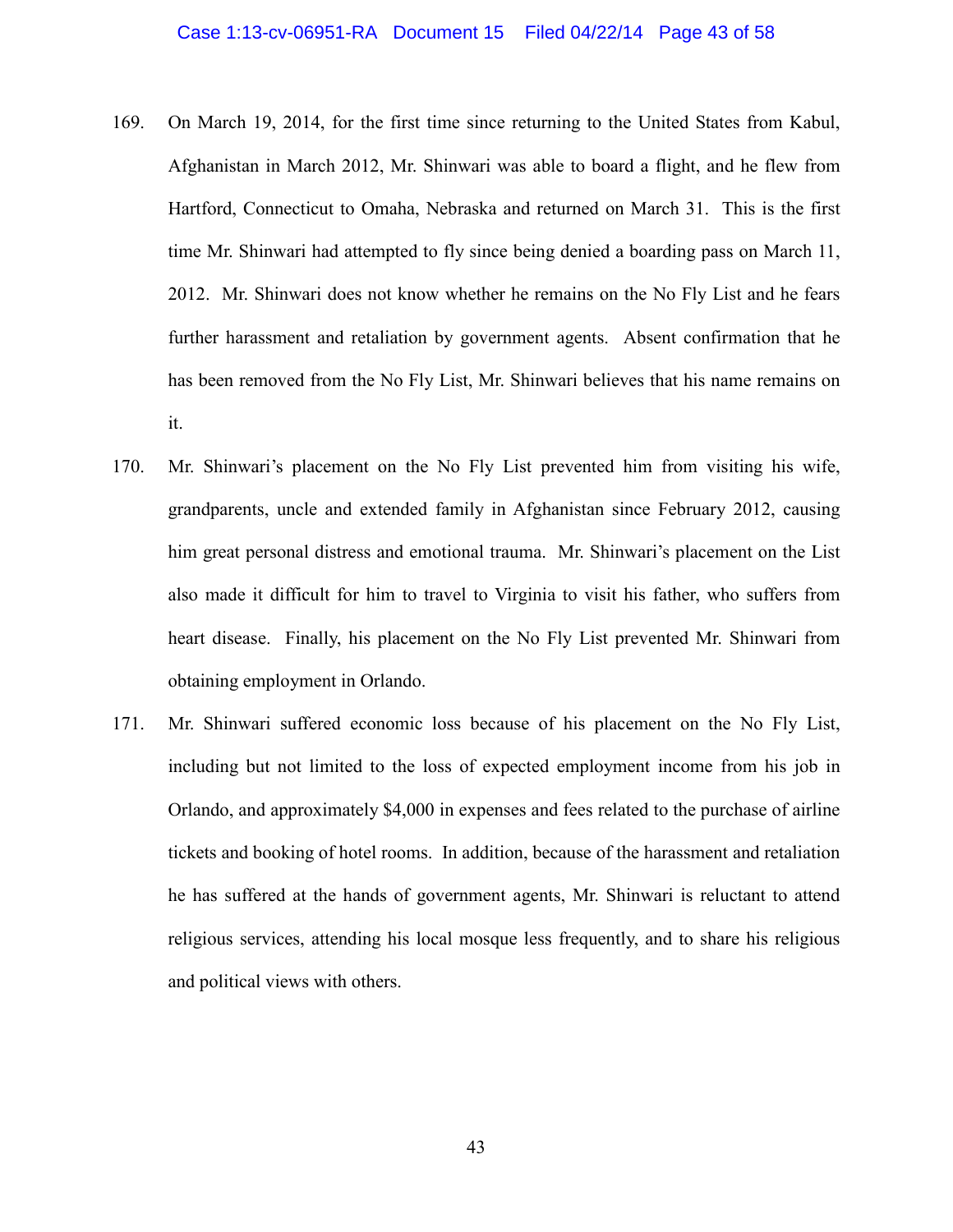#### **Plaintiff Awais Sajjad**

- 172. Plaintiff Awais Sajjad is a lawful permanent resident of the United States, and has resided in the United States in Brooklyn, New York since May 2009 and sometimes stays at his sister's home in New Jersey to be closer to work. Upon arriving in the United States, Mr. Sajjad obtained a certificate in medical assistance. He now works twelve-hour shifts at a convenience store while also caring for his brother-in law, a cancer patient. Mr. Sajjad has never been convicted of a crime or arrested. He does not pose, has never posed, and has never been accused of posing, a threat to aviation safety.
- 173. On September 14, 2012, Mr. Sajjad attempted to board a Pakistan International Airlines flight from John F. Kennedy International Airport in order to visit his ailing father and his 91-year old grandmother in Pakistan. At the check-in counter, the airline official spoke with someone on the phone and provided Mr. Sajjad's passport information and description. Shortly thereafter, two FBI agents, John Doe #7 and John Doe #8 approached Mr. Sajjad at the counter.
- 174. Mr. Sajjad felt embarrassed and ashamed because the other passengers could see that he was the subject of law enforcement attention. He felt that they were staring at him.
- 175. Agents Doe #7 and Doe #8 asked Mr. Sajjad to accompany them to a small, windowless interrogation room. They told him that if he spoke with their supervisor, he might allow Mr. Sajjad to board his flight as there was still some time before the flight's departure. The agents assured Mr. Sajjad that they would try to help him if he went with them.
- 176. In the back room, Mr. Sajjad was introduced to a plainclothes FBI supervisory special agent, John Doe #9, and a uniformed DHS special agent, John Doe #10. Agent John Doe #9 informed Mr. Sajjad that he would not be allowed to travel because he was on the No-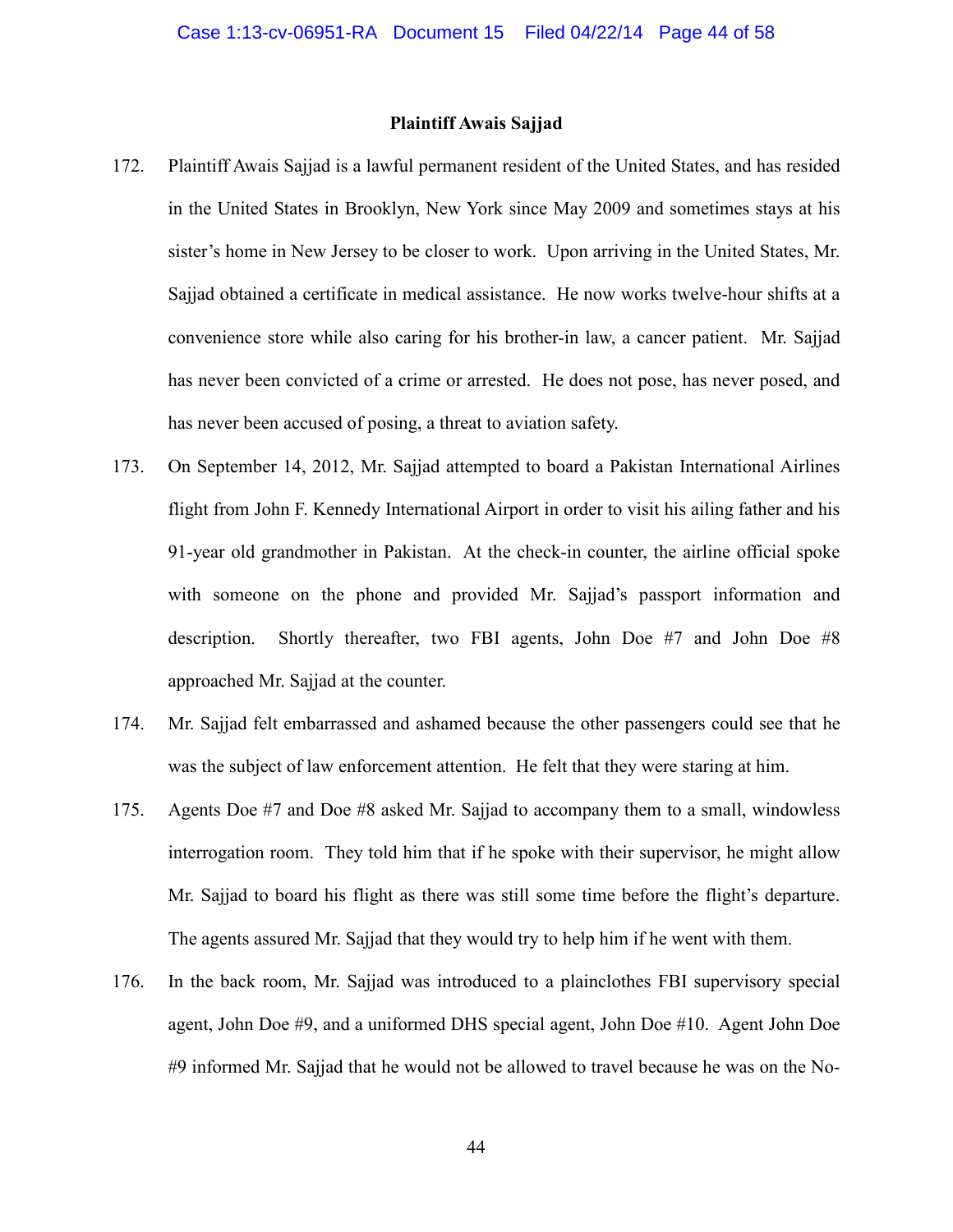#### Case 1:13-cv-06951-RA Document 15 Filed 04/22/14 Page 45 of 58

Fly List. The FBI supervisory special agent, John Doe #9, questioned Mr. Sajjad extensively about his background, friends, and family. They asked Mr. Sajjad who accompanied him to the airport that day, and asked for their phone numbers. They asked him for his best friends' names, and whether he had any girlfriends. He was asked whether he had any military training or ever sought to enlist for terrorism training. Mr. Sajjad answered all of their questions truthfully. He told them he had never had any kind of training and had never been in trouble with the law. Mr. Sajjad was then told that if he wished to have his name removed from the No Fly List, he would have to file a TRIP complaint.

- 177. During the interrogation, Agents John Doe #7-10 repeatedly reassured Mr. Sajjad that they would be willing to help him get off the No Fly List and gave him the impression that such assistance would be provided if he agreed to their requests.
- 178. On September 14, 2012, the same day that he was denied boarding, Mr. Sajjad filed a TRIP complaint.
- 179. On approximately October 24, 2012, Defendant FBI Agent Michael Rutkowski, accompanied by Agent "John Doe #11" and an interpreter, visited Mr. Sajjad's sister's house in New Jersey, when Mr. Sajjad returned from work. The FBI agents said that they were following up on Mr. Sajjad's TRIP complaint. Mr. Sajjad was relieved, believing that he would be removed from the No Fly List. Mr. Sajjad allowed the agents to enter his home. Once inside Mr. Sajjad's home, the agents asked Mr. Sajjad many questions, including questions about his last trip to Pakistan in 2011, why he went and which cities he visited on that trip. Mr. Sajjad replied that he went to Pakistan to attend his brother's wedding.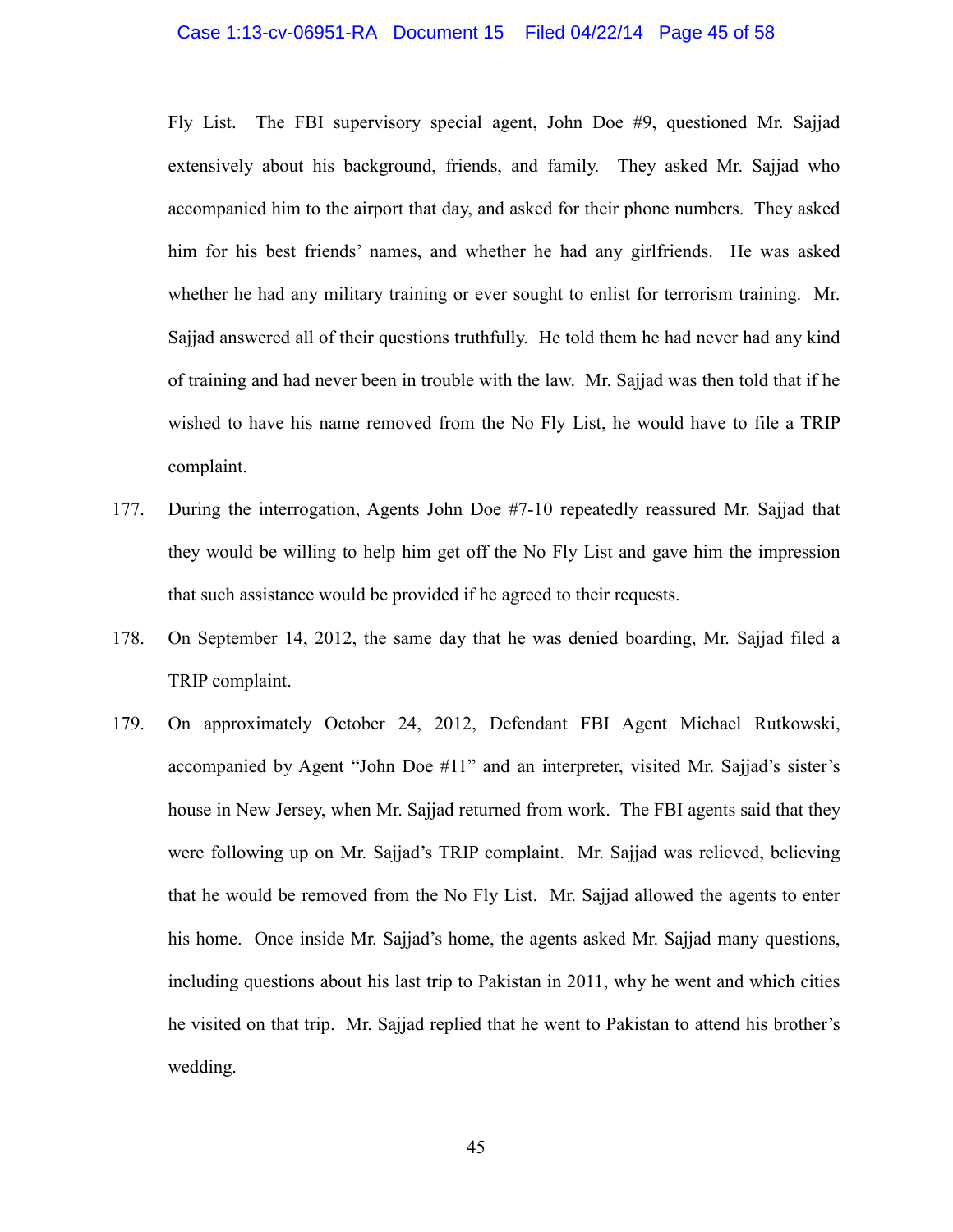#### Case 1:13-cv-06951-RA Document 15 Filed 04/22/14 Page 46 of 58

- 180. While still at Mr. Sajjad's house, Agents Rutkowski and John Doe #11 told Mr. Sajjad that because he was a good man from a good family, they wanted him to work for them, in exchange for which they could provide him with United States citizenship and a salary. Mr. Sajjad declined their offer to work for the FBI, replying that he did not need any assistance from the FBI—he had a job that paid him enough and would soon be eligible for citizenship.
- 181. Mr. Sajjad understood that Agents Rutkowski and John Doe #11 were asking him to work as an informant for the FBI, and declined to do so because he believed it was dangerous and because he was opposed to conducting surveillance on the innocent activities of people in his American Muslim community and reporting that information to the authorities. Mr. Sajjad believed that if he agreed to work for the FBI, he would be expected to act as an informant in his community and engage with others in a deceptive manner to monitor and entrap them and that those actions would interfere with the relationships that he had developed with those community members.
- 182. Agents Rutkowski and John Doe #11 then asked Mr. Sajjad to go with them to the FBI headquarters in Newark, New Jersey to undergo a polygraph test. The agents assured Mr. Sajjad that taking the polygraph test would help remove his name from the No Fly List. Although he did not know what a polygraph test was, Mr. Sajjad agreed to accompany the agents because he believed that the polygraph test was part of their investigation into his TRIP complaint and completing it was necessary to have his name removed from the No Fly List.
- 183. Agents Rutkowski and John Doe #11 drove Mr. Sajjad to the FBI headquarters in Newark. On the way, they asked Sajjad whether he had watched bomb-making videos on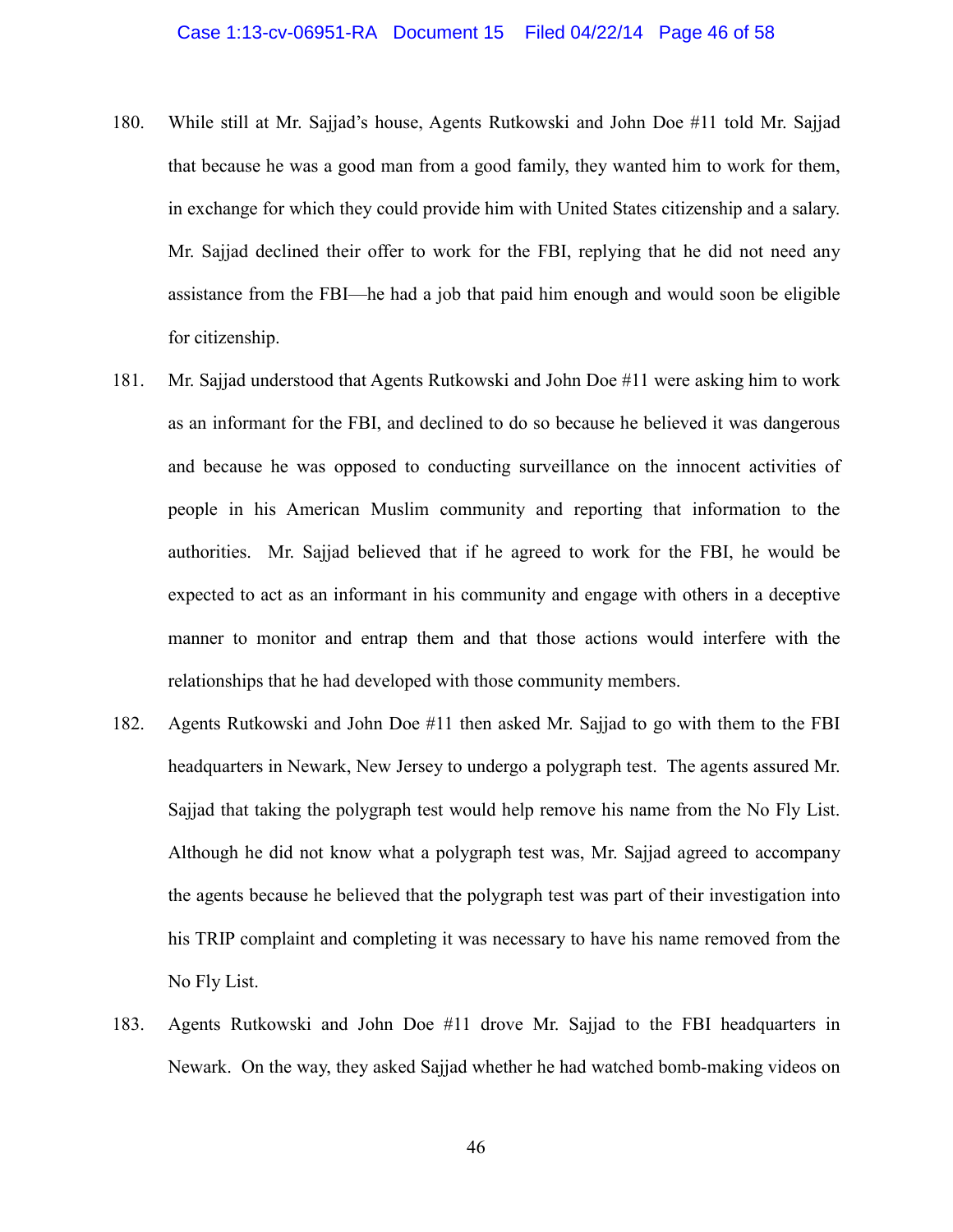#### Case 1:13-cv-06951-RA Document 15 Filed 04/22/14 Page 47 of 58

YouTube, to which he replied that he had not, that he only watches movies and music videos. The agents also asked Mr. Sajjad questions about his job and salary, and whether Mr. Sajjad believed he made enough money.

- 184. At the FBI headquarters, another FBI agent, "John Doe #12," conducted the polygraph examination on Mr. Sajjad through a translator. Mr. Sajjad was very frightened. He did not know what a polygraph test was. They attached multiple wires to different parts of his body. He was told to remain very still and not even move his eyes, and to answer their questions. They then asked him many questions, including whether he loved the United States of America, whether he loved Pakistan and whether he would ever do anything that might bring shame to his family. They also asked whether he had signed up for or taken military training in Pakistan and whether he had ever used any guns. Mr. Sajjad replied, truthfully, that he had never done so.
- 185. After an hour of questions, Agent John Doe #12 stepped out of the room and returned with Agents Rutkowski and John Doe #11. They told Mr. Sajjad that the machine detected that he was lying. Mr. Sajjad replied that he was not lying. Agent John Doe #11 responded that if Mr. Sajjad did not provide answers, they would be forced to "use alternative methods." Mr. Sajjad replied that his answers were truthful and would not change no matter what methods the agents used.
- 186. Agent Rutkowski and Agent John Doe #11 proceeded to interrogate Mr. Sajjad for approximately three more hours.
- 187. The agents then drove Mr. Sajjad to his sister's home in New Jersey. In the car, Agent Rutkowski apologized for taking Mr. Sajjad's time and engaged him in conversation, but also continued to question him, including inquiries about his religious practices, what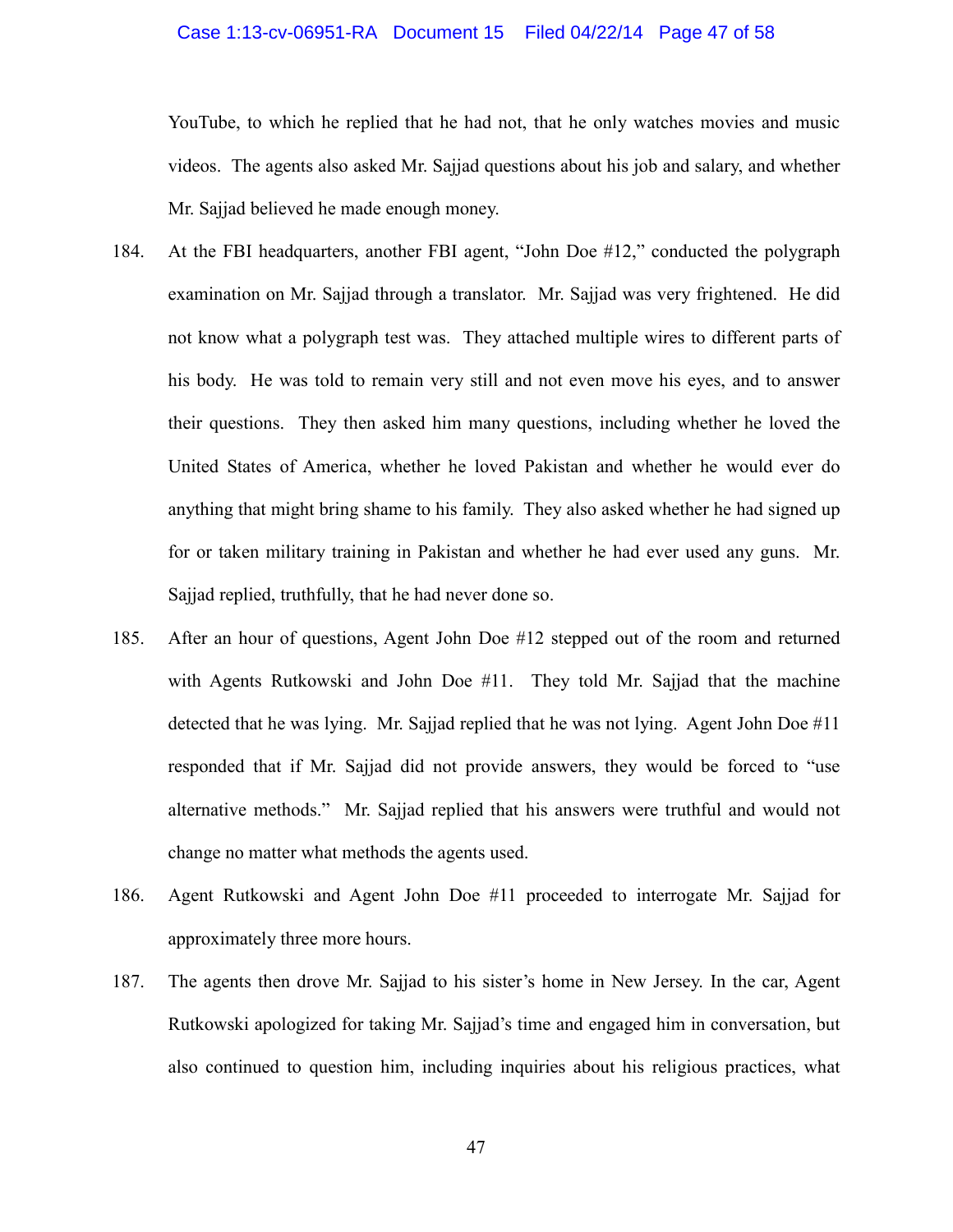#### Case 1:13-cv-06951-RA Document 15 Filed 04/22/14 Page 48 of 58

mosque he attends, and whether the United States or Pakistan would win if the two countries competed in cricket or soccer.

- 188. At some time over the next several weeks, Agent Rutkowski and an unidentified FBI agent went to Mr. Sajjad's sister's home in Jersey City and questioned her about Mr. Sajjad. In addition, unknown agents from the United States Embassy in Islamabad contacted Mr. Sajjad's father in Pakistan and asked that he come to the embassy to answer questions about Mr. Sajjad. Mr. Sajjad's father declined. Mr. Sajjad's father was told that he would be questioned once he arrived in the United States. Mr. Sajjad's father arrived at John F. Kennedy airport on November 2, 2013. Approximately 15 days later, Agent Rutkowski and an unidentified FBI agent came to Mr. Sajjad's sister's house to question Mr. Sajjad's father.
- 189. On December 5, 2012, Mr. Sajjad received a response to his TRIP complaint. The response stated that after consulting with other federal agencies "no changes or corrections [in his status] are warranted at this time."
- 190. In January 2013, Mr. Sajjad retained counsel to represent him in his interactions with the FBI and to assist him in clearing his name from the No Fly List. On February 8, 2013, through counsel, Mr. Sajjad filed a TRIP appeal.
- 191. On March 13, 2013, Mr. Sajjad's counsel called Agent Rutkowski. Agent Rutkowski said that if Mr. Sajjad wanted the FBI to help him get off the No Fly List, he would have to answer the FBI's questions, including the ones Mr. Sajjad allegedly failed on the polygraph exam, but he would not specify which questions those were. Mr. Sajjad declined to submit to additional questioning. On May 6, 2013, Mr. Sajjad's counsel spoke to FBI Agent Rutkowski's supervisor, William Gale, over the phone. When asked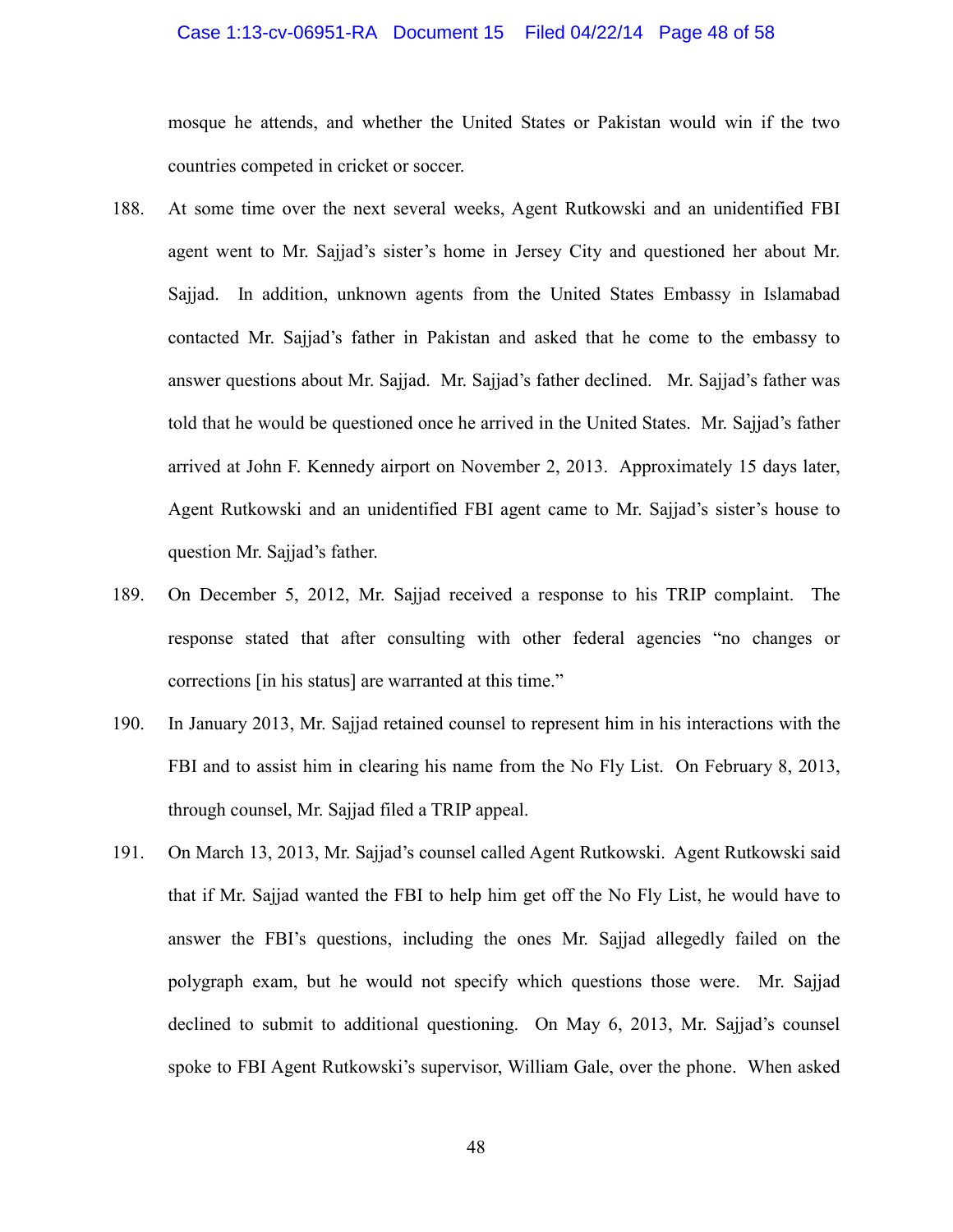#### Case 1:13-cv-06951-RA Document 15 Filed 04/22/14 Page 49 of 58

if the agency was contacting Mr. Sajjad because they wanted to recruit him as an informant, Agent Gale responded that he "would not get into it over the phone," and that should not be construed as a "yes" or a "no."

- 192. On April 4, 2014, FBI Agent Rutkowski and an unknown agent "John Doe #13" approached Mr. Sajjad while he was standing outside his sister's home in New Jersey, and asked Mr. Sajjad to accompany them to a nearby diner in their car. The agents told Mr. Sajjad that they were here to help him and talk about his situation. Taken by surprise, Mr. Sajjad felt pressured to comply. At the diner, the agents told Mr. Sajjad that they wanted to help him travel to Pakistan, but that unless he helped them, they could not do anything for him. They asked him hypothetical questions regarding what he would do if he were to find out that any of his relatives or friends were involved in a terrorist attack. When Mr. Sajjad responded that he would inform the police, they accused him of only telling them what he thought they wanted to hear. Agent John Doe #13 told Mr. Sajjad to "shut up" and said he did not believe what Mr. Sajjad was saying. The agents also questioned Mr. Sajjad about his religious practices, asking him where he prays, whether his father is religious, whether his deceased mother was religious, and whether Mr. Sajjad considered himself to be a Wahhabi Muslim.
- 193. The agents repeatedly insisted that the only way Mr. Sajjad would get off the No Fly List and be able to travel to Pakistan was if he answered all of the agents' questions, and they reminded him that they had the power to decide if he was on the No Fly List. Mr. Sajjad said that he was trying to be helpful by coming with the agents. Agent John Doe #13 told Mr. Sajjad that he had no choice but to come with the agents when they asked. Finally, the agents told Mr. Sajjad that they would return on the following Monday to subject him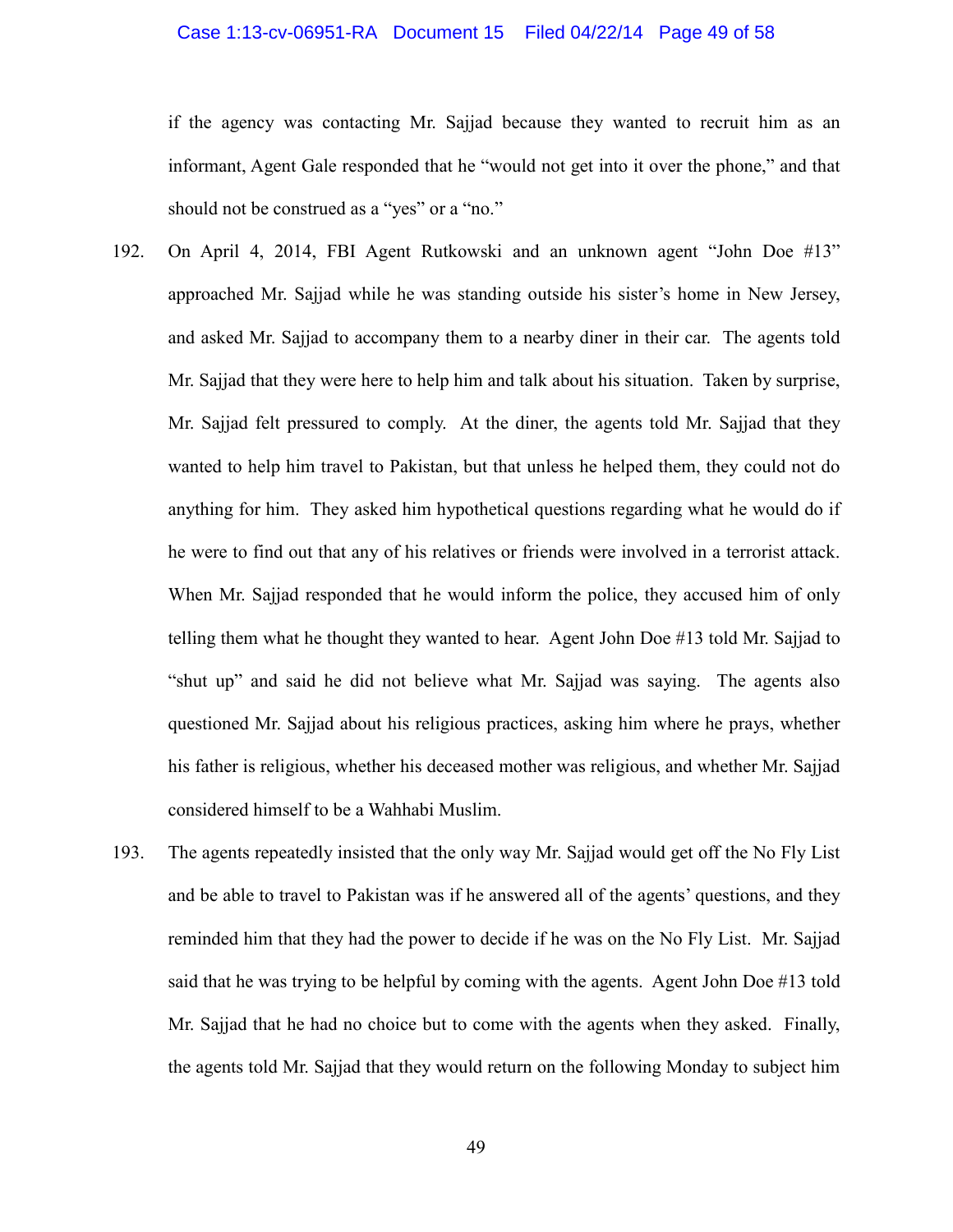#### Case 1:13-cv-06951-RA Document 15 Filed 04/22/14 Page 50 of 58

to another polygraph examination, and that in the meantime, they expected him to ask his friends and relatives if any of them had an affiliation with a Pakistani organization that the United States had designated as a foreign terrorist group. During the conversation, Agent John Doe #13 told Mr. Sajjad that he had been watching Mr. Sajjad for the last two years and knew that Mr. Sajjad did not do anything wrong and was not a "terrorist" or a threat to America.

- 194. During this lengthy encounter, Mr. Sajjad answered the agents' questions because he felt obligated to do so. Mr. Sajjad was frightened by the agents, and told them so.
- 195. Mr. Sajjad was not and is not a "known or suspected terrorist" or a potential or actual threat to civil aviation. Agents Rutkowski and John Does #7-13 had no basis to believe that Mr. Sajjad was a "known or suspected terrorist" or a potential or actual threat to civil aviation. Had Mr. Sajjad actually presented a grave threat to aviation safety, Agents Rutkowski and John Does #7-13 would not, and could not, have offered to remove him from the List merely in exchange for his taking and passing a polygraph test and working as an FBI informant. Yet, knowing that Mr. Sajjad was wrongfully placed on the No Fly List, Agents Rutkowski and John Does #7-13 kept him on the No Fly List in order to pressure and coerce Mr. Sajjad to become an FBI informant and, when he refused, used the No Fly List to retaliate against Mr. Sajjad's exercise of his constitutionally protected rights. Upon information and belief, Mr. Sajjad remains on the No Fly List.
- 196. Since Mr. Sajjad's placement on the No Fly List, he has been unable to visit his family, including his 93-year old grandmother who raised him after his mother passed away, and with whom he is very close. Because of his brother-in-law's serious illness, Mr. Sajjad needs to be able to travel to assist with the family's affairs. The FBI agents' ongoing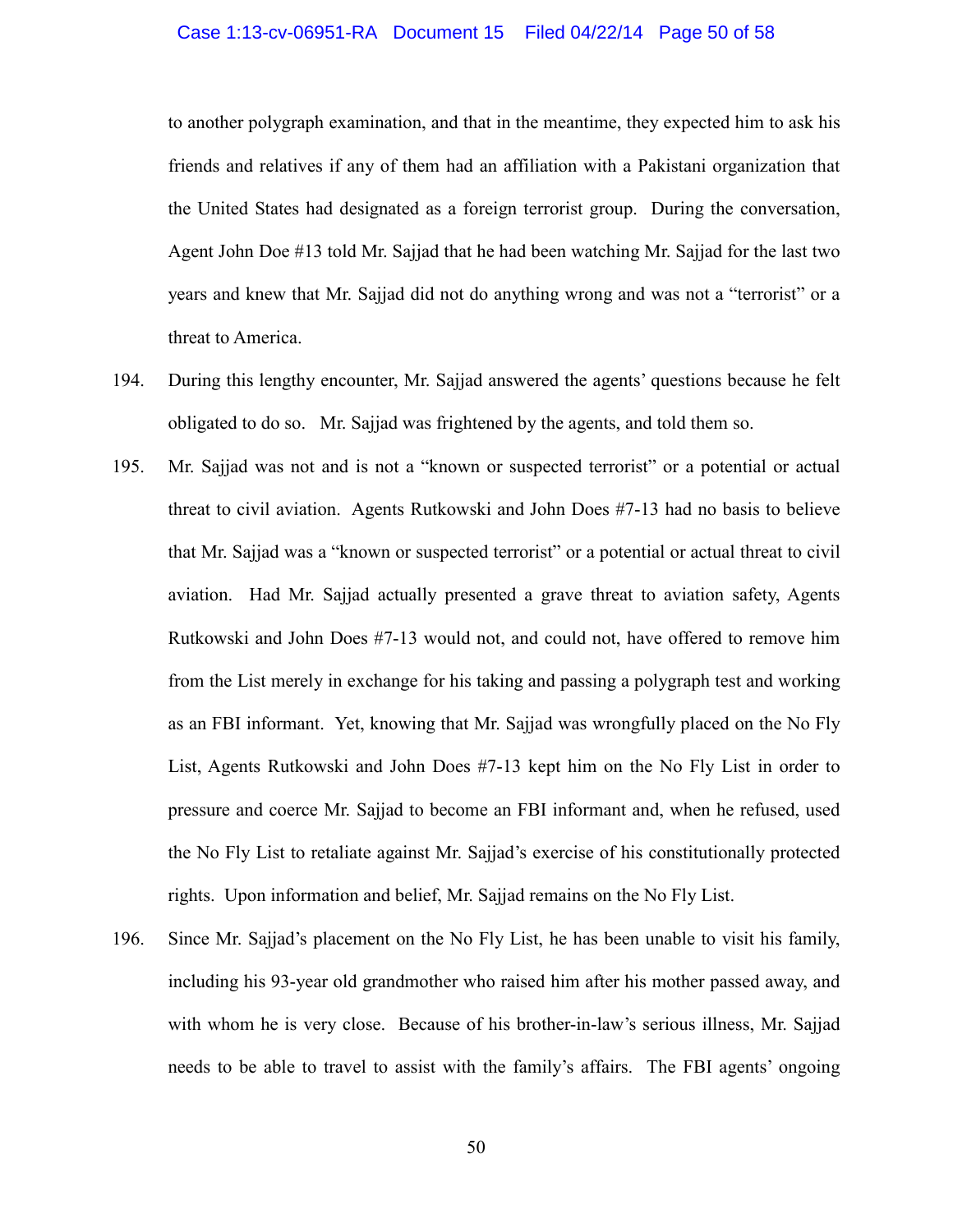attempts to question Mr. Sajjad, combined with his continued placement on the No Fly List have caused Mr. Sajjad significant and ongoing anxiety and distress.

## **CAUSES OF ACTION**

## **FIRST CLAIM FOR RELIEF**

#### **Retaliation in Violation of Plaintiffs' First Amendment Rights**

## **(Against Agency Defendants in their official capacities and Special Agent Defendants in their individual capacities and official capacities)**

- 197. Plaintiffs Muhammad Tanvir, Jameel Algibhah, Naveed Shinwari, and Awais Sajjad incorporate by reference each and every allegation contained in the paragraphs above.
- 198. Plaintiffs are present or have the legal right to be present in the United States.
- 199. Plaintiffs each met with Special Agent Defendants in the hope of being removed from the No Fly List and Special Agent Defendants used the No Fly List to attempt to pressure Plaintiffs to sacrifice their First Amendment rights. When Special Agent Defendants asked Plaintiffs to become informants, Plaintiffs refused.
- 200. By declining to act as informants within their communities, Plaintiffs repeatedly and validly exercised their First Amendment rights to freedom of speech and association. By declining to become informants on the basis of deeply held religious beliefs, Plaintiffs Tanvir, Algibhah, and Shinwari repeatedly and validly exercised their First Amendment right to freedom of religion.
- 201. Rather than using the No Fly List as they were authorized to do—to restrict the travel of individuals who are a genuine threat to aviation safety—Special Agent Defendants knowingly, intentionally, and unlawfully placed Plaintiffs on the No Fly List, or maintained Plaintiffs on the No Fly List, because Plaintiffs refused to act as informants. In doing that, Defendants forced Plaintiffs to choose between their First Amendment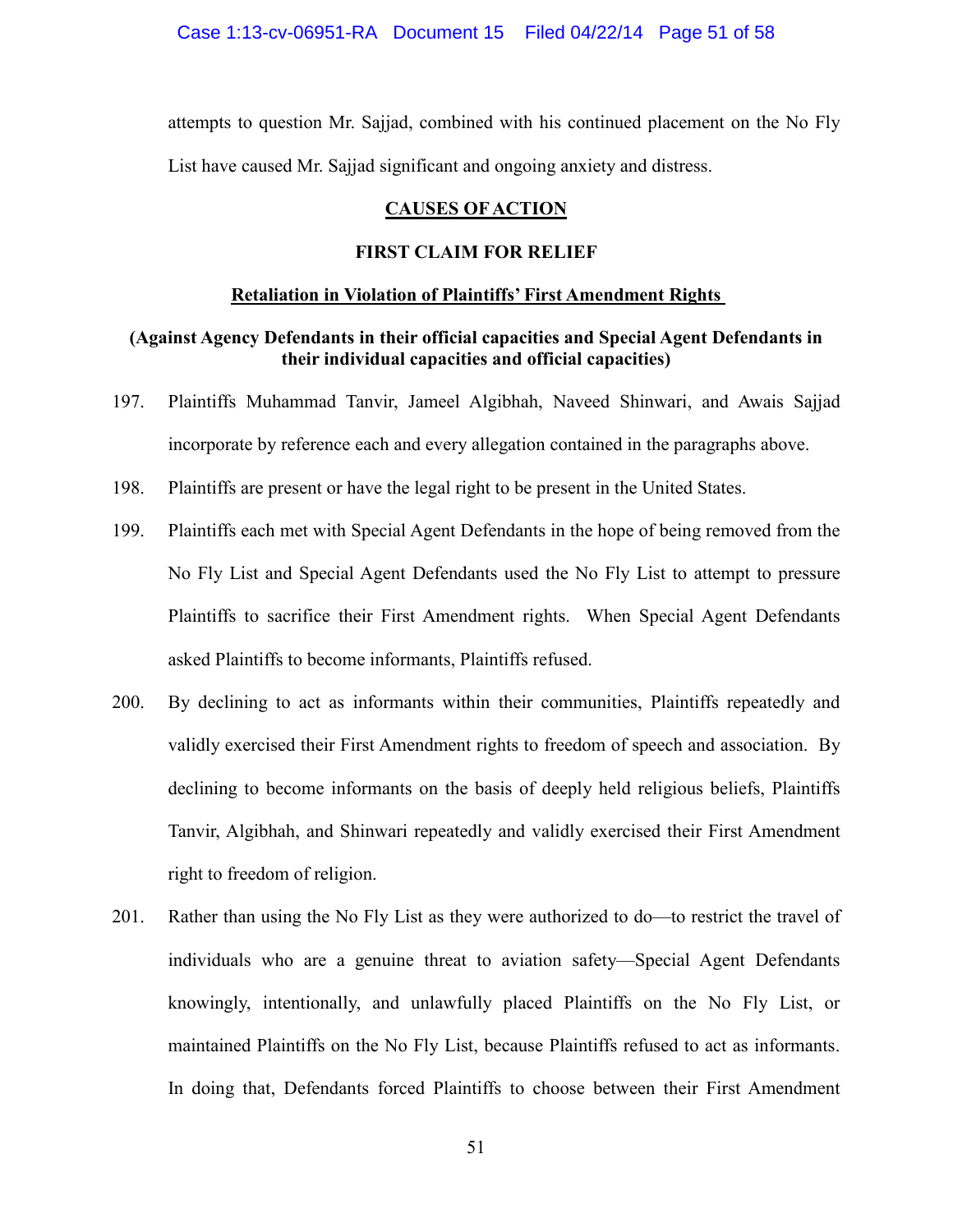#### Case 1:13-cv-06951-RA Document 15 Filed 04/22/14 Page 52 of 58

rights and their liberty interest in travel. Special Agent Defendants knowingly, intentionally, and unlawfully retaliated against Plaintiffs, and continue to retaliate against Plaintiffs for their exercise of their constitutional rights to freedom of speech, association, and religion, in violation of Plaintiffs' First Amendment rights under the United States Constitution.

- 202. Agency Defendants, acting in their official capacity and under color of authority, were and remain responsible for promulgating, implementing, maintaining, administering, supervising, compiling, or correcting the No Fly List. Agency Defendants are tolerating and failing to remedy a pattern and practice among Special Agent Defendants of using the No Fly List to unlawfully retaliate against Plaintiffs for the exercise of their constitutionally protected rights, in violation of the First Amendment to the United States Constitution.
- 203. Upon information and belief, Plaintiffs remain on the No Fly List. Plaintiffs' continued presence on the No Fly List is a result of their exercise of their First Amendment rights. By maintaining each Plaintiff's name on the No Fly List, Defendants continue to retaliate against Plaintiffs for the exercise of their First Amendment rights. Absent injunctive relief, upon information and belief, Plaintiffs will continue to suffer from this retaliatory placement on the No Fly List, and Agency Defendants will continue to maintain a pattern and practice that permits Special Agent Defendants' use of the No Fly List to retaliate against Plaintiffs' exercise of their First Amendment rights.
- 204. Defendants' unlawful actions are imposing an immediate and ongoing harm on Plaintiffs and have caused Plaintiffs deprivation of their constitutional rights, emotional distress, damage to their reputation, and material and economic loss.

52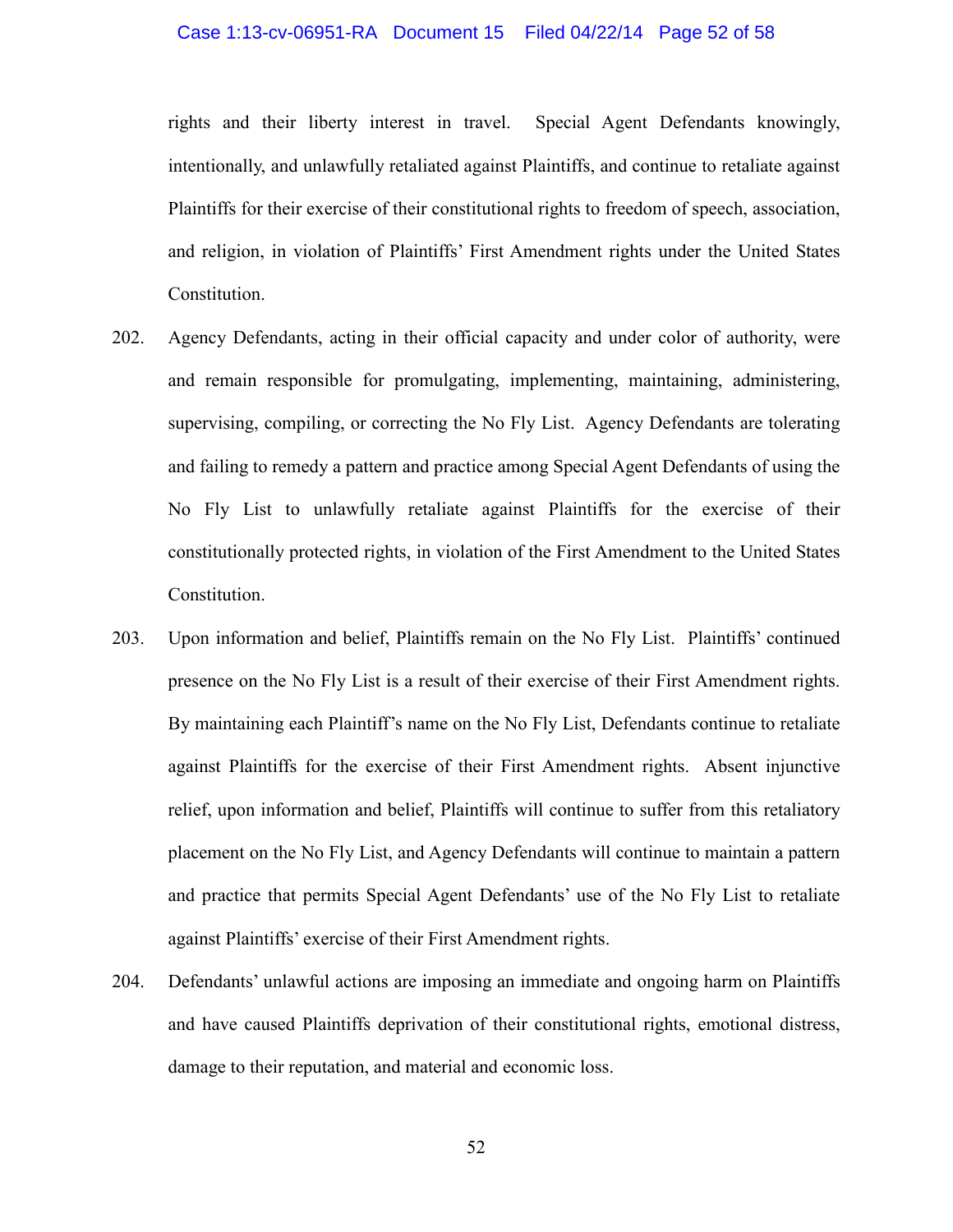## **SECOND CLAIM FOR RELIEF**

## **Violation of the Religious Freedom Restoration Act (RFRA)**

# **(Against Defendants FNU Tanzin, Sanya Garcia, John LNU, Francisco Artousa, John C. Harley III, Steven LNU, Michael LNU, Gregg Grossoehmig, Weysan Dun, James C. Langenberg, John Does #1-6 in their official and individual capacities)**

- 205. Plaintiffs Muhammad Tanvir, Jameel Algibhah, and Naveed Shinwari incorporate by reference each and every allegation contained in the paragraphs above.
- 206. Plaintiffs are present or have the legal right to be present in the United States.
- 207. Plaintiffs sincerely believe that informing to the government on innocent people violates their core religious beliefs, including the proscription on bearing false witness against one's neighbor by engaging in relationships and religious practices under false pretenses, and by betraying the trust and confidence of one's religious community.
- 208. These are fundamental and important tenets of Plaintiffs' religious beliefs because of the central roles that trust, honesty, and good faith play in their religious communities.
- 209. Defendants instructed and pressured Plaintiffs to infiltrate their religious communities as government informants, to spy and eavesdrop on other Muslims' words and deeds regardless of whether these people were suspected of wrongdoing—and to report their observations to the FBI.
- 210. Defendants forced Plaintiffs into an impermissible choice between, on the one hand, obeying their sincerely held religious beliefs and being subjected to the punishment of placement or retention on the No Fly List, or, on the other hand, violating their sincerely held religious beliefs in order to avoid being placed on the No Fly List or to secure removal from the No Fly List.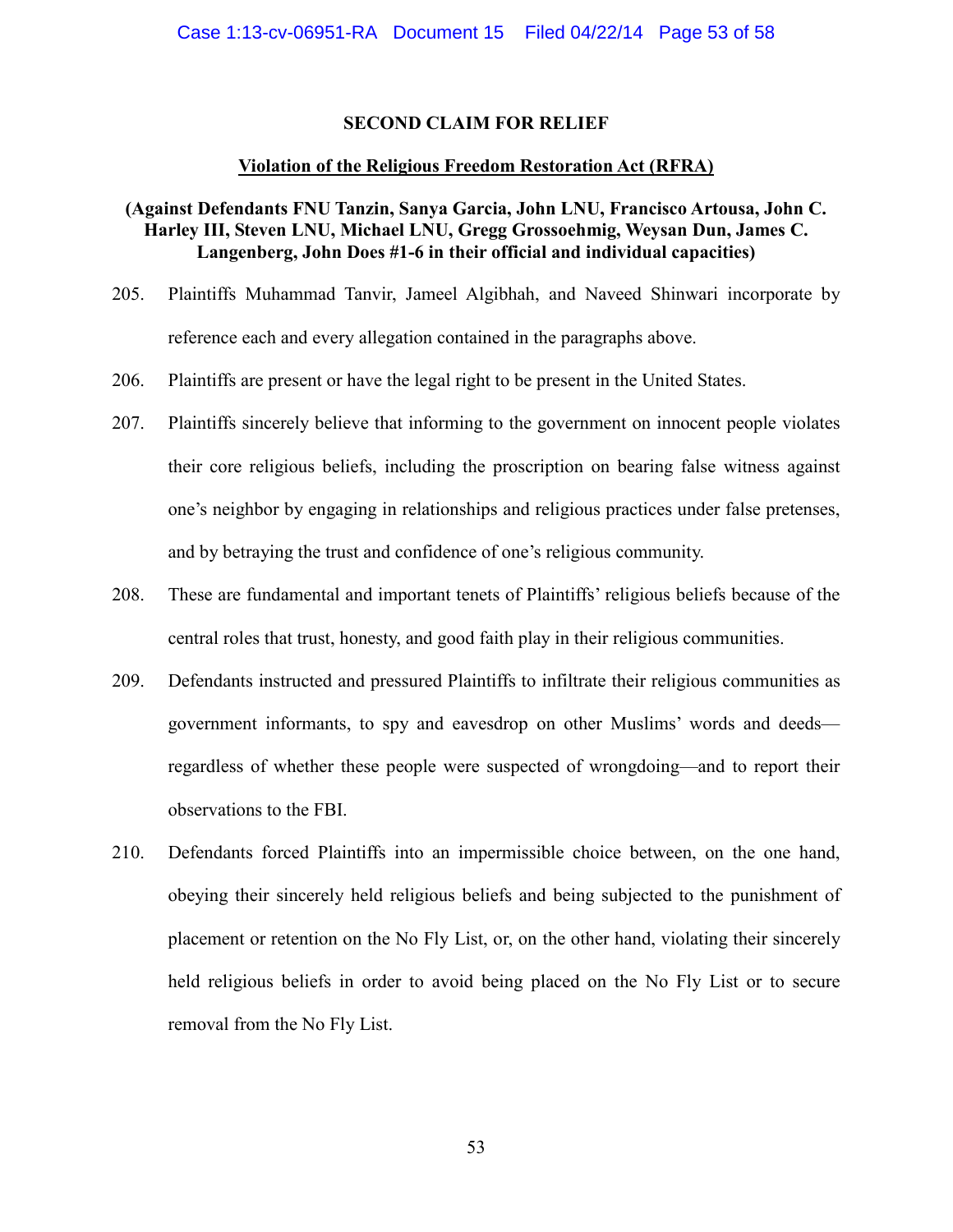#### Case 1:13-cv-06951-RA Document 15 Filed 04/22/14 Page 54 of 58

- 211. By forcing Plaintiffs into this impermissible choice between their sincerely held religious beliefs and the threat of retaliation and punishment, Defendants placed a substantial burden on Plaintiffs' exercise of their sincerely held religious beliefs in violation of RFRA, 42 U.S.C. § 2000bb-1(a).
- 212. The United States government has no compelling interest in requiring Plaintiffs to inform on their religious communities.
- 213. Requiring Plaintiffs to inform on their religious communities is not the least restrictive means of furthering any compelling governmental interest.
- 214. By attempting to recruit Plaintiffs as confidential government informants by resorting to the retaliatory or coercive use of the No Fly List, the Special Agent Defendants substantially burdened Plaintiffs' sincerely held religious beliefs in violation of RFRA.
- 215. Defendants' unlawful actions are imposing an immediate and ongoing harm on Plaintiffs and have caused Plaintiffs emotional distress, deprivation of their constitutional and statutory rights, damage to their reputation, and material and economic loss.

## **THIRD CLAIM FOR RELIEF**

# **Violation of the Fifth Amendment: Procedural Due Process (Against Agency Defendants in their official capacities)**

- 216. Plaintiffs Muhammad Tanvir, Jameel Algibhah, Naveed Shinwari, and Awais Sajjad incorporate by reference each and every allegation contained in the paragraphs above.
- 217. Plaintiffs are present or have the legal right to be present in the United States.
- 218. Plaintiffs have a liberty interest in travel free from unreasonable burdens within, to, and from the United States.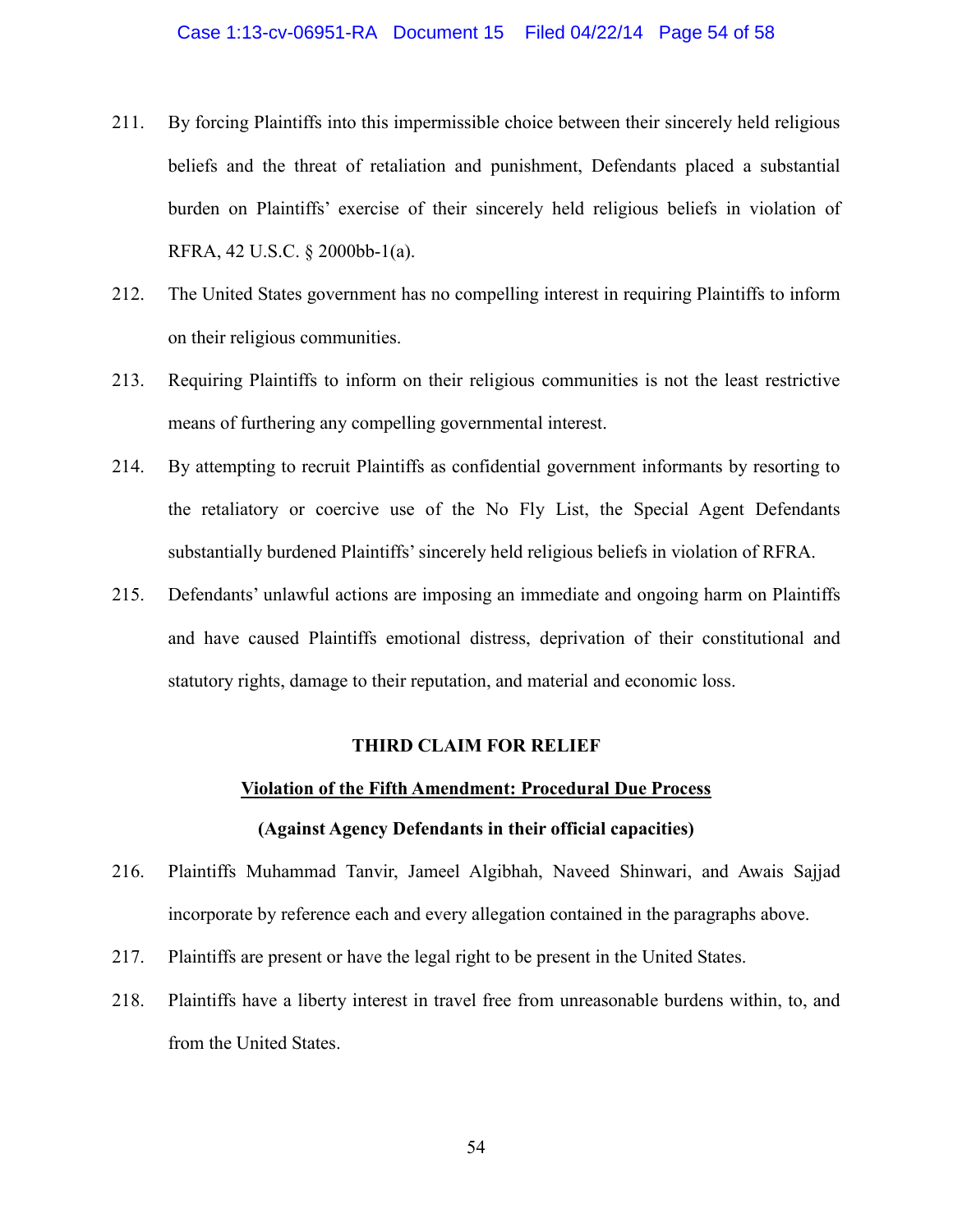#### Case 1:13-cv-06951-RA Document 15 Filed 04/22/14 Page 55 of 58

- 219. Plaintiffs have a right to be free from being falsely stigmatized as individuals associated with "terrorist" activity and from having these associational falsehoods disseminated widely to government agencies, airline carriers, and foreign governments.
- 220. Plaintiffs' placement or continued listing on the No Fly List has adversely affected their liberty interest in travel and their right to be free from false stigmatization by the government.
- 221. Defendants, acting in their official capacity and under color of authority, were and remain responsible for promulgating, implementing, maintaining, administering, supervising, compiling, or correcting the No Fly List.
- 222. By failing to articulate and publish a clear standard and criteria for inclusion on the No Fly List, to inform Plaintiffs of their placement on the No Fly List and the bases for being on the No Fly List, and to provide Plaintiffs with a meaningful opportunity to challenge their placement on the No Fly List, Agency Defendants facilitated the Special Agent Defendants' abuse of the No Fly List and deprived Plaintiffs of protected liberty interests without affording them due process of law in violation of the Fifth Amendment to the United States Constitution.
- 223. Defendants will continue to violate Plaintiffs' rights to due process if Plaintiffs are not afforded the relief demanded below.
- 224. Defendants' unlawful actions are imposing an immediate and ongoing harm on Plaintiffs and have caused Plaintiffs emotional distress, deprivation of their constitutional rights, damage to their reputation, and material and economic loss.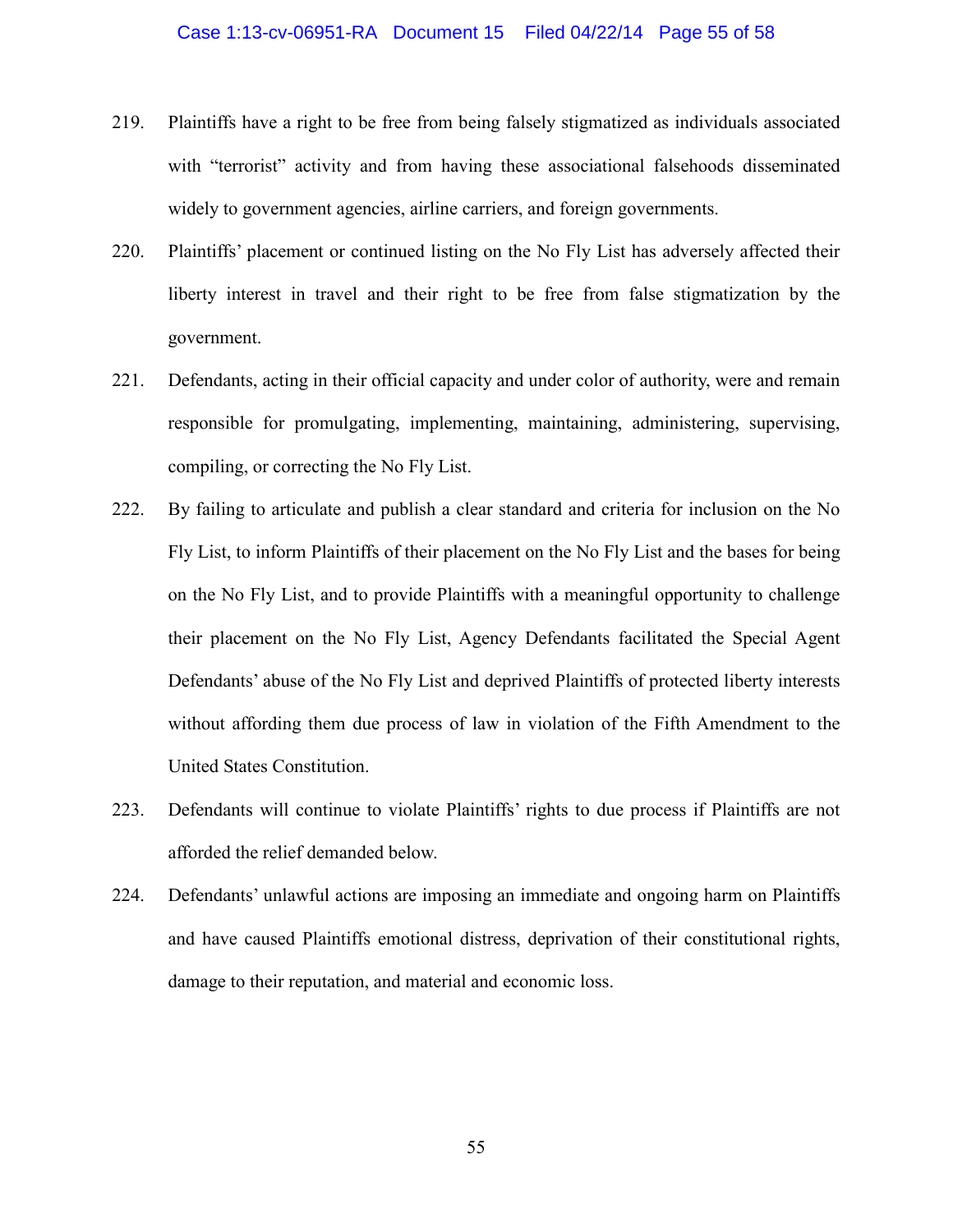#### **FOURTH CLAIM FOR RELIEF**

# **Unlawful Agency Action in Violation of the Administrative Procedure Act, 5 U.S.C. §§ 702, 706**

## **(Against Agency Defendants in their official capacities)**

- 225. Plaintiffs Muhammad Tanvir, Jameel Algibhah, Naveed Shinwari, and Awais Sajjad incorporate by reference each and every allegation contained in the paragraphs above.
- 226. Plaintiffs are present or have the legal right to be present in the United States.
- 227. Defendants' failure to provide Plaintiffs with constitutionally adequate notice of the bases for their placement on the No Fly List and a meaningful opportunity to challenge their continued inclusion on the No Fly List is arbitrary, capricious, an abuse of discretion, otherwise not in accordance with law, and contrary to constitutional rights, power, privilege, or immunity, and should be set aside as unlawful pursuant to 5 U.S.C. § 706.
- 228. Because Plaintiffs do not present, and have never presented, a threat to aviation safety, Defendants' placement and continued inclusion of Plaintiffs on the No Fly List is arbitrary, capricious, an abuse of discretion, otherwise not in accordance with law, and contrary to constitutional rights, power, privilege, or immunity, and should be set aside as unlawful pursuant to 5 U.S.C.  $\S$  706(1).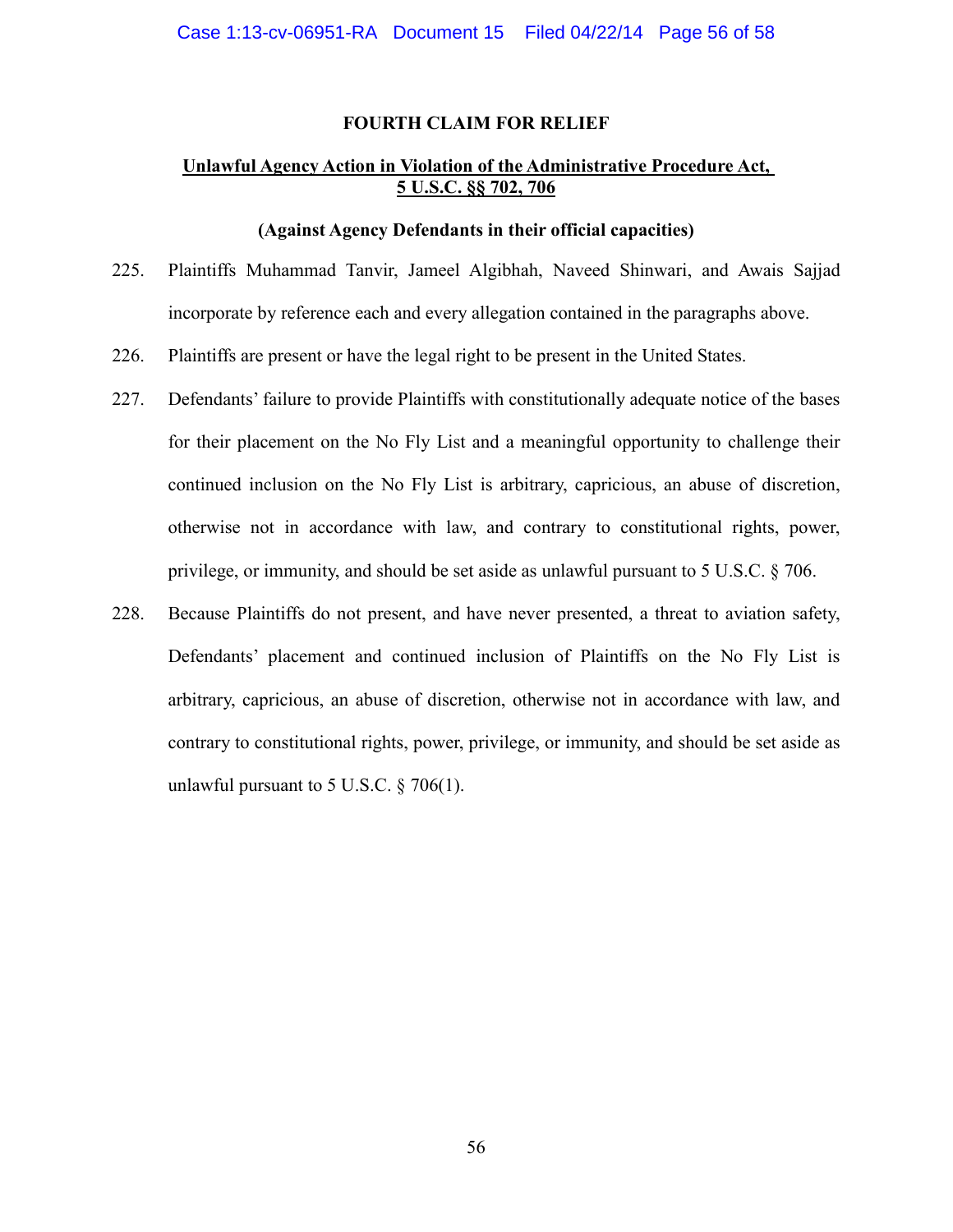#### **PRAYER FOR RELIEF**

WHEREFORE, Plaintiffs respectfully request judgment against Defendants as follows:

- 1. Declaring that the policies, practices, acts, and omissions of Defendants described here are unlawful and violate Plaintiffs' rights under the Constitution of the United States, the Religious Freedom Restoration Act, and the Administrative Procedure Act;
- 2. Ordering Defendants to remove Plaintiffs' names from the No Fly List, and to provide Plaintiffs with notice that their names have been removed;
- 3. Enjoining Defendants and their agents, employees, successors, and all others acting in concert with them, from subjecting Plaintiffs to the unconstitutional and unlawful practices described in this complaint;
- 4. Ordering Defendants sued in their official capacity to provide a constitutionally adequate mechanism affording Plaintiffs with meaningful notice of the standards for inclusion on the No Fly List; meaningful notice of their placement on the No Fly List and of the grounds for their inclusion on the No Fly List, and a meaningful opportunity to contest their placement on the No Fly List before a neutral decision-maker;
- 5. Requiring the promulgation of guidelines prohibiting the abuse of the No Fly List for purposes other than the promotion of aviation safety, including for the unlawful purpose of retaliating against or coercively pressuring individuals to become informants;
- 6. Awarding Plaintiffs compensatory and punitive damages;